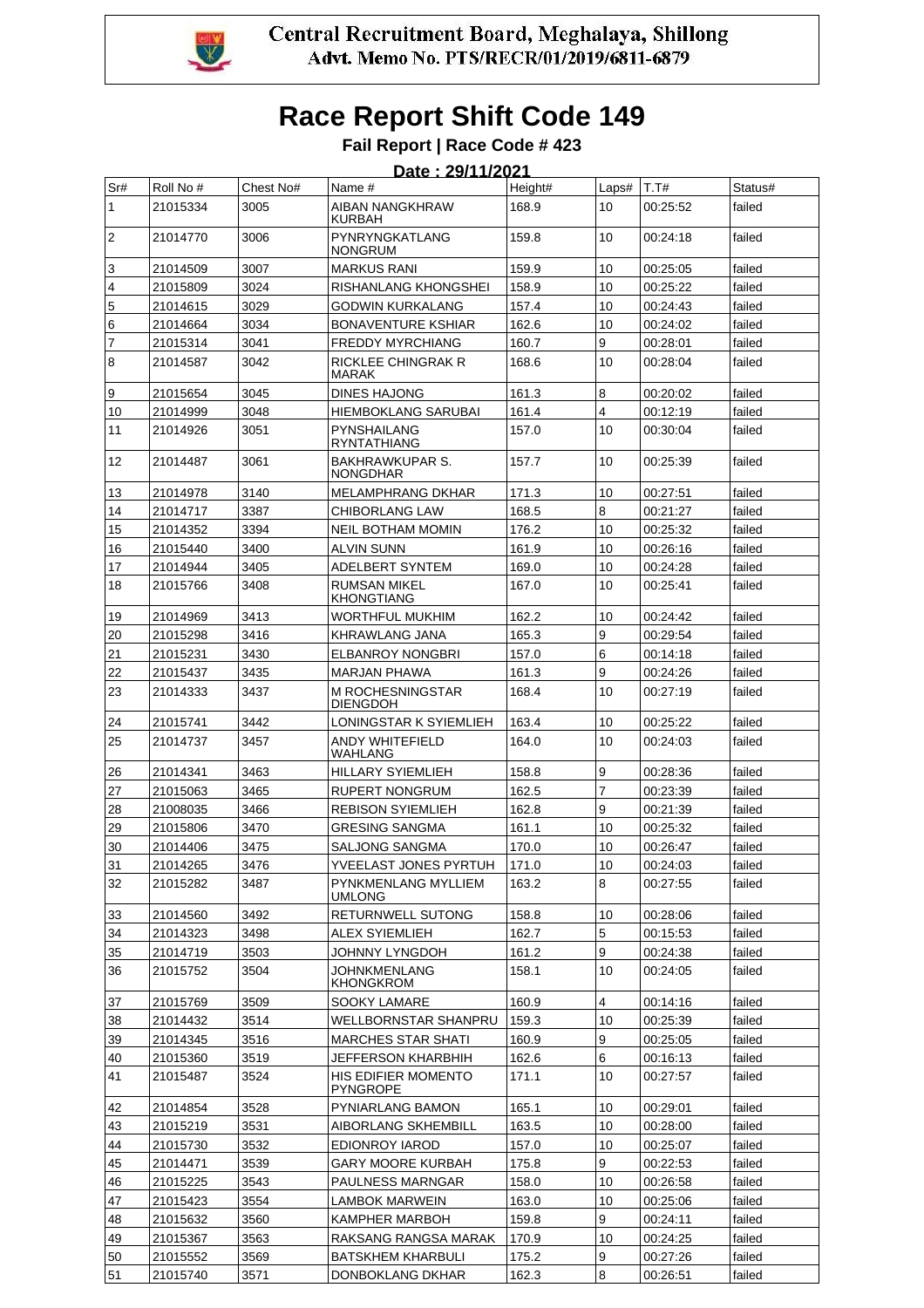| 52         | 21015123             | 3572         | <b>IENGKUPAR NONGRUM</b>                           | 160.4 | 10             | 00:25:24             | failed           |
|------------|----------------------|--------------|----------------------------------------------------|-------|----------------|----------------------|------------------|
| 53         | 21014564             | 3579         | JMOSSON KHARPHULI                                  | 169.3 | 10             | 00:25:42             | failed           |
| 54         | 21014266             | 3582         | THRANGBANROI SUTING                                | 161.6 | 9              | 00:22:27             | failed           |
| 55         | 21015053             | 3597         | <b>MARCHAL WAHLANG</b>                             | 167.1 | 8              | 00:20:49             | failed           |
| 56         | 21015713             | 3603         | SUNAL ACHARJEE                                     | 166.9 | 10             | 00:27:47             | failed           |
| 57         | 21015034             | 3606         | JESPERSON PYRBOT                                   | 170.0 | 8              | 00:27:16             | failed           |
| 58         | 21014958             | 3614         | <b>SILLANG MARAK</b>                               | 170.0 | 9              | 00:27:59             | failed           |
| 59         | 21015754             | 3633         | WANEBOK LYNGDOH<br>MAWNAI                          | 178.2 | 9              | 00:29:07             | failed           |
| 60         | 21014412             | 3639         | ALMS RAY REMDOR DKHAR                              | 160.2 | 10             | 00:26:47             | failed           |
| 61         | 21014983             | 3649         | RICHFIELD HUJON                                    | 159.0 | 10             | 00:25:59             | failed           |
| 62         | 21015593             | 3651         | KHRAW PYRKHAT                                      | 170.7 | 10             | 00:29:32             | failed           |
|            |                      |              | <b>THANGKHIEW</b>                                  |       |                |                      |                  |
| 63         | 21015739             | 3653         | LEOLEE KOCH                                        | 165.4 | 10             | 00:25:39             | failed           |
| 64         | 21014989             | 3654         | <b>PYNKMEN DKHAR</b>                               | 168.8 | $\overline{4}$ | 00:11:45             | failed           |
| 65         | 21015630             | 3655         | DONKUPAR SYNGKLI                                   | 163.6 | 10             | 00:26:08             | failed           |
| 66         | 21014746             | 3662         | RICKSTAR NONGRUM                                   | 158.8 | 10             | 00:29:44             | failed           |
| 67         | 21015727             | 3663         | RICHARD DHAR                                       | 170.3 | 10             | 00:26:19             | failed           |
| 68         | 21015164             | 3665         | LUMLANGSTAR NONGPLUH                               | 161.2 | 10             | 00:29:20             | failed           |
| 69         | 21015101             | 3671         | TENGKIM B MARAK                                    | 177.9 | 10             | 00:24:57             | failed           |
| 70         | 21015545             | 3673         | <b>FRANKY MASSAR</b>                               | 157.3 | 10             | 00:24:48             | failed           |
| 71         | 21014516             | 3676         | <b>BRILLIANSTAR NONGSIEJ</b>                       | 157.5 | 10             | 00:25:47             | failed           |
| 72         | 21015794             | 3684         | RIBOKLANG RYNTATHIANG                              | 164.1 | 10             | 00:27:06             | failed           |
| 73         | 21015180             | 3688         | DIPHRIN NONGRUM                                    | 167.2 | 10             | 00:24:31             | failed           |
| 74         | 21014855             | 3689         | KAMPHER WANPYNTNGEN                                | 162.8 | 10             | 00:29:36             | failed           |
|            |                      |              | <b>SOHTUN</b>                                      |       |                |                      |                  |
| 75         | 21015850             | 3696         | WANBHA WAHLANG                                     | 163.3 | 10             | 00:25:37             | failed           |
| 76         | 21014660             | 3698         | GEOFFREY BAI PASSAH                                | 164.9 | 9              | 00:26:53             | failed           |
| 77         | 21015386             | 3705         | EMIKI RYMBAI                                       | 168.0 | 5              | 00:13:45             | failed           |
| 78         | 21015290             | 3707         | AIBOKLANG NONGRANG                                 | 165.3 | 10             | 00:25:30             | failed           |
| 79         | 21015777             | 3712         | LUCKY LAMARE                                       | 168.7 | 10             | 00:25:40             | failed           |
| 80         | 21014368             | 3717         | MIRU KYNJING                                       | 162.0 | 10             | 00:25:00             | failed           |
| 81         | 21015142             | 3723         | KARAN RANPAL LYNGDOH                               | 173.6 | 10             | 00:26:45             | failed           |
| 82         | 21015414             | 3729         | RABI SANGMA                                        | 159.5 | 6              | 00:13:33             | failed           |
| 83         |                      | 3731         | <b>BANTEI DONKUPAR</b>                             | 170.1 | 10             | 00:24:06             |                  |
|            | 21015181             |              | LAPANG                                             |       |                |                      | failed           |
| 84         | 21015699             | 3737         | RAYNOLD BAPHIRALANG<br><b>MARBANIANG</b>           | 159.0 | 10             | 00:24:12             | failed           |
| 85         | 21015585             | 3743         | <b>EMBOKLANG PAPANG</b>                            | 160.5 | 10             | 00:25:59             | failed           |
| 86         | 21014824             | 3745         | BANPYNDAPLANG SYIEM                                | 164.9 | 10             | 00:26:22             | failed           |
| 87         | 21014798             | 3756         | <b>MASTER NONGDHAR</b>                             | 161.4 | 10             | 00:25:15             | failed           |
| 88         | 21014360             | 3774         | LIGHT EVENING LYNGDOH<br>KYNSHI                    | 159.2 | 10             | 00:25:47             | failed           |
| 89         | 21014924             | 3776         | DAVID A MOMIN                                      | 164.1 | 9              | 00:28:37             | failed           |
| 90         | 21015695             | 3787         | <b>KHRAWBORLANG</b><br>SHANGDIAR                   | 161.5 | 10             | 00:26:21             | failed           |
| 91         | 21015763             | 3790         | <b>JIMRIS DKHAR</b>                                | 163.4 | 10             | 00:26:33             | failed           |
| 92         | 21014956             | 3796         | DILIP KUMAR MARWEIN                                | 159.2 | 10             | 00:26:38             | failed           |
| 93         | 21015137             | 3801         | FELIX ANTON DIENGDOH                               | 163.3 | 10             | 00:27:18             | failed           |
| 94         | 21014367             | 3803         | M MEBANRAPLANG<br>SYIEMLIEH                        | 180.8 | 6              | 00:17:16             | failed           |
| 95         | 21015011             | 3815         | OLING LAMIN                                        | 162.2 | 10             | 00:26:04             | failed           |
| 96         | 21014296             | 3817         | <b>BIANGKUPARLANG K</b><br><b>DEWSAW</b>           | 161.9 | 10             | 00:28:17             | failed           |
| 97         | 21015475             | 3820         | BISSTAR ROY KHARJANA                               | 160.0 | 9              | 00:27:43             | failed           |
| 98         | 21014257             | 3823         | <b>AIBORMIKY SUCHIANG</b>                          | 167.5 | 10             | 00:24:24             | failed           |
| 99         | 21014475             | 3827         | <b>MIGHTY LYNGDOH</b><br><b>NONGKYNRIH</b>         | 158.0 | 8              | 00:20:50             | failed           |
| 100        | 21014440             | 3828         | <b>BANSHANLANG NONGTRI</b>                         | 165.4 | 10             | 00:24:06             | failed           |
| 101        | 21014886             | 3829         | <b>GEORGEFREDSTAR</b><br>KHARMUDAI                 | 163.4 | 10             | 00:27:59             | failed           |
| 102        | 21015614             | 3831         | CHRISTER R. SANGMA                                 | 160.2 | $\overline{4}$ | 00:14:05             | failed           |
| 103        | 21014357             | 3838         | <b>AMEET LYNGDOH</b>                               | 159.5 | 10             | 00:29:49             | failed           |
| 104        | 21015439             | 3842         | KHEINLANG KHONGLAH                                 | 163.4 | 10             | 00:26:26             | failed           |
| 105        | 21015103             | 3849         | <b>MEVALENAKI BAMON</b>                            | 171.8 | 10             | 00:24:15             | failed           |
|            |                      |              |                                                    |       | $\overline{7}$ |                      |                  |
| 106        | 21014962             | 3856         | <b>ASHLEY KHARKONGOR</b>                           | 163.3 |                | 00:26:46             | failed           |
| 107<br>108 | 21015167<br>21015253 | 3870<br>3876 | HERRYBERT KHARDEWSAW 168.2<br><b>RICHMON JERRY</b> | 163.5 | 9<br>8         | 00:25:42<br>00:20:01 | failed<br>failed |
| 109        | 21014322             | 3878         | SYIEMINGBAH<br>PYNSHNGAIñBORLANG K                 | 165.7 | 10             | 00:24:20             | failed           |
| 110        | 21015655             | 3895         | LYNSHING<br>WALLAMBOK MAWLONG                      | 163.0 | 10             | 00:24:57             | failed           |
|            |                      |              |                                                    |       |                |                      |                  |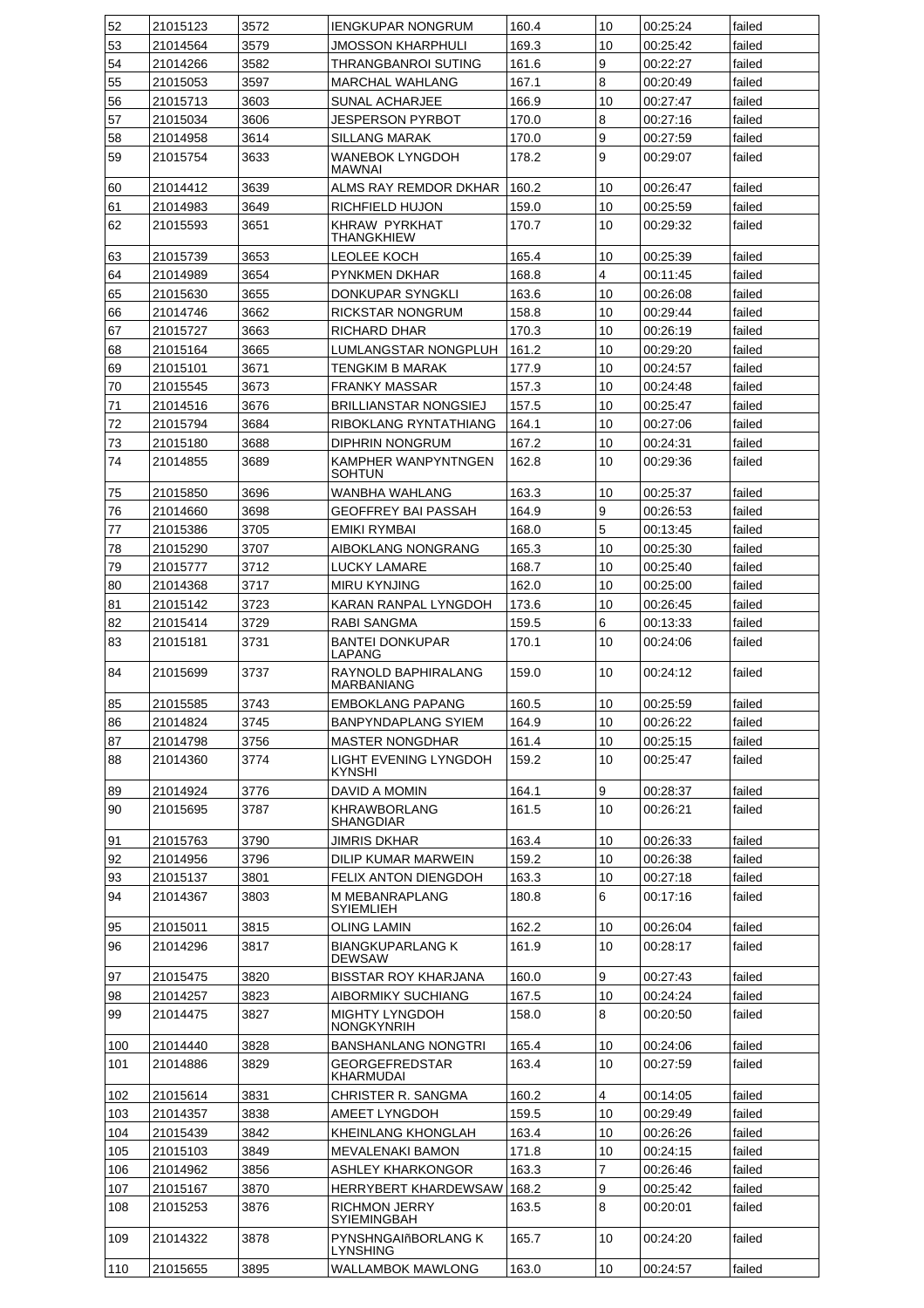| 111 | 21014948 | 3904 | <b>FRANKYSTAR HUJON</b>   | 159.1 | 10 | 00:25:01 | failed |
|-----|----------|------|---------------------------|-------|----|----------|--------|
| 112 | 21015793 | 3913 | JONA MARAK                | 159.4 | 10 | 00:26:15 | failed |
| 113 | 21015307 | 3914 | PANBORLANG LYNGDOH        | 162.7 | 10 | 00:25:05 | failed |
| 114 | 21015587 | 3917 | <b>CALVINES MARWEIN</b>   | 166.4 | 10 | 00:28:34 | failed |
| 115 | 21015786 | 3932 | AMON D KHARSATI           | 165.1 | 10 | 00:28:28 | failed |
| 116 | 21014458 | 3935 | <b>BATISTA KHARSAHNOH</b> | 164.3 | 10 | 00:27:46 | failed |
| 117 | 21014857 | 3939 | <b>EBENJOHNSON JYRWA</b>  | 160.9 | 8  | 00:21:54 | failed |
| 118 | 21015241 | 3952 | MARKHIA KUPAR KSANLAH     | 167.4 | 10 | 00:25:54 | failed |
| 119 | 21014460 | 3965 | KOBITSTAR NONGSIEJ        | 162.7 | 10 | 00:24:25 | failed |
| 120 | 21014953 | 3966 | BAHAJANLANG KHONGBUH      | 161.8 | 10 | 00:25:49 | failed |
| 121 | 21014890 | 3967 | ALARIC KHARKONGOR         | 161.4 | 9  | 00:27:43 | failed |
| 122 | 21014669 | 3975 | PETER JOHN JYRWA          | 165.8 | 3  | 00:09:39 | failed |
| 123 | 21014764 | 3983 | JERRY FISCAL WANKHAR      | 161.9 | 10 | 00:29:36 | failed |
| 124 | 21014651 | 3991 | <b>EVANSIUS MAWLONG</b>   | 167.7 | 9  | 00:29:22 | failed |
| 125 | 21015436 | 3992 | YOANNIS BAREH             | 164.8 | 9  | 00:27:57 | failed |
| 126 | 21014269 | 3995 | HIBORWANKI SUNGOH         | 163.2 | 10 | 00:25:03 | failed |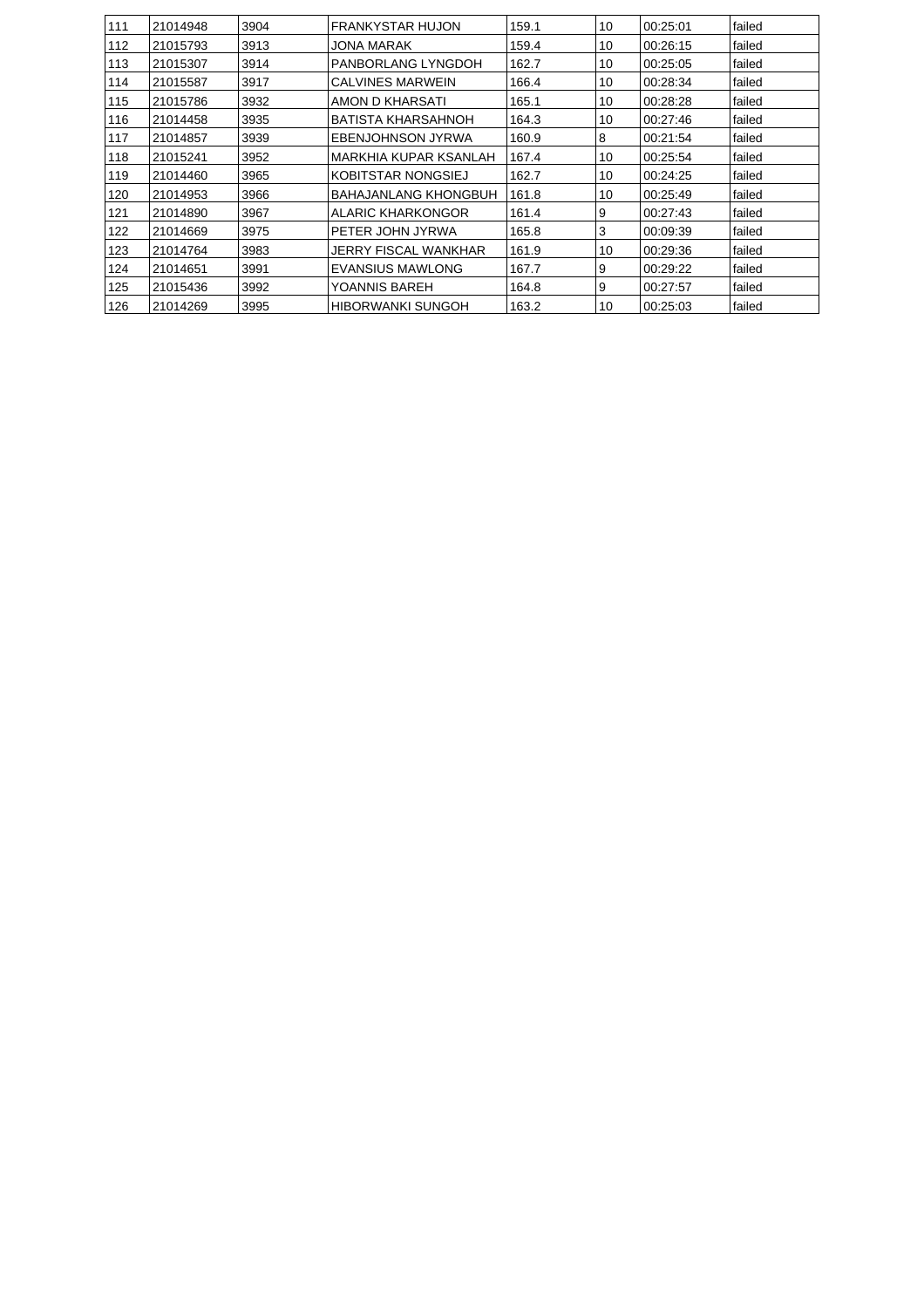

|                         | Date: 29/11/2021 |           |                                                |         |                |          |         |  |  |  |
|-------------------------|------------------|-----------|------------------------------------------------|---------|----------------|----------|---------|--|--|--|
| Sr#                     | Roll No #        | Chest No# | Name #                                         | Height# | Laps#          | T.T#     | Status# |  |  |  |
| 1                       | 21016972         | 3008      | RISHAN GAYVIN NONGTRI                          | 170.9   | 7              | 00:26:13 | failed  |  |  |  |
| $\overline{\mathbf{c}}$ | 21016863         | 3012      | CHERIAN M SANGMA                               | 172.6   | 6              | 00:15:15 | failed  |  |  |  |
| 3                       | 21017190         | 3016      | <b>PYNSHAIBORLANG</b><br><b>MARWEIN</b>        | 158.4   | 10             | 00:27:40 | failed  |  |  |  |
| $\overline{\mathbf{4}}$ | 21017255         | 3020      | SAIBOKSHWA DKHAR                               | 157.5   | 10             | 00:25:13 | failed  |  |  |  |
| 5                       | 21017215         | 3026      | <b>KHLAINBORLANG</b><br>KHARBANI               | 169.9   | 10             | 00:24:21 | failed  |  |  |  |
| 6                       | 21015966         | 3027      | GHANAKANTA BORA                                | 171.0   | 10             | 00:25:01 | failed  |  |  |  |
| $\overline{7}$          | 21017568         | 3028      | LURSHAI MAWRIE                                 | 157.6   | 10             | 00:24:17 | failed  |  |  |  |
| 8                       | 21016364         | 3030      | WANKUPAR IAWRAM                                | 157.7   | 10             | 00:29:52 | failed  |  |  |  |
| 9                       | 21016474         | 3032      | <b>CLEMENT MARING</b>                          | 164.0   | 10             | 00:26:16 | failed  |  |  |  |
| 10                      | 21016779         | 3052      | <b>BANSHANMIKI LANGBANG</b>                    | 173.0   | 10             | 00:24:22 | failed  |  |  |  |
| 11                      | 21016100         | 3058      | <b>BANKITBOK MYRTHONG</b>                      | 169.3   | 9              | 00:28:48 | failed  |  |  |  |
| 12                      | 21016118         | 3119      | KHRAWKUPAR RNGAID                              | 163.7   | $\overline{2}$ | 00:05:04 | failed  |  |  |  |
| 13                      | 21016052         | 3282      | PYNIARBOKLANG LYNGDOH<br><b>NONGLAIT</b>       | 164.0   | 10             | 00:24:07 | failed  |  |  |  |
| 14                      | 21016013         | 3369      | PYNSHNGAIN LANG WAR                            | 170.6   | 10             | 00:29:51 | failed  |  |  |  |
| 15                      | 21017077         | 3370      | <b>WANSHANBOK</b><br><b>KHARKONGOR</b>         | 169.5   | 10             | 00:24:45 | failed  |  |  |  |
| 16                      | 21016716         | 3376      | SHRI. LAMBET CHALLAM                           | 167.6   | 10             | 00:26:10 | failed  |  |  |  |
| 17                      | 21016700         | 3378      | <b>SURAJ BASUMATARY</b>                        | 178.7   | 4              | 00:12:31 | failed  |  |  |  |
| 18                      | 21017580         | 3381      | PYNSHAILANG PANGNIANG                          | 158.6   | 10             | 00:26:00 | failed  |  |  |  |
| 19                      | 21016066         | 3393      | BEVITO RIKSAM CH. MOMIN                        | 166.2   | $\overline{2}$ | 00:05:26 | failed  |  |  |  |
| 20                      | 21017495         | 3398      | <b>DONY RICHMOND</b><br><b>KHARKONGOR</b>      | 166.6   | 9              | 00:22:41 | failed  |  |  |  |
| 21                      | 21017477         | 3402      | KITKORDOR RASHIR                               | 157.1   | $\overline{7}$ | 00:23:57 | failed  |  |  |  |
| 22                      | 21017521         | 3404      | ALLEN LAMBERT UMDOR                            | 162.2   | 10             | 00:25:00 | failed  |  |  |  |
| 23                      | 21017223         | 3411      | <b>RAPBORLANG</b><br><b>MARBANIANG</b>         | 169.6   | 10             | 00:25:45 | failed  |  |  |  |
| 24                      | 21017550         | 3412      | TYLLI SHAPHRANG<br>KHARPAN                     | 157.7   | 10             | 00:28:32 | failed  |  |  |  |
| 25                      | 21016288         | 3420      | KARMEL KHARKYLLA                               | 161.9   | 6              | 00:19:32 | failed  |  |  |  |
| 26                      | 21016756         | 3431      | SHAKESPEARE PHAWA                              | 166.0   | 10             | 00:24:42 | failed  |  |  |  |
| 27                      | 21016370         | 3440      | <b>RYMPHANG SYNTENG</b><br><b>NONGDHAR</b>     | 167.2   | 10             | 00:25:21 | failed  |  |  |  |
| 28                      | 21017491         | 3445      | <b>MALCOLM CARTER JONES</b><br><b>NONGPLUH</b> | 159.1   | 10             | 00:25:17 | failed  |  |  |  |
| 29                      | 21016987         | 3448      | SENTILONG WAHLANG                              | 178.4   | 10             | 00:28:48 | failed  |  |  |  |
| $30\,$                  | 21017015         | 3453      | EARLYSON BAREH                                 | 158.5   | $10$           | 00:26:02 | failed  |  |  |  |
| 31                      | 21016895         | 3459      | PHRANGKUPAR WARBAH                             | 166.0   | 10             | 00:25:01 | failed  |  |  |  |
| 32                      | 21016558         | 3478      | KHARANSINGH MARAK                              | 168.4   | 8              | 00:24:13 | failed  |  |  |  |
| 33                      | 21015953         | 3479      | <b>ERALDO KONGWANG</b>                         | 162.8   | 9              | 00:23:38 | failed  |  |  |  |
| 34                      | 21015873         | 3494      | JOHNFIRSTAR SAD                                | 158.8   | 10             | 00:27:24 | failed  |  |  |  |
| 35                      | 21016038         | 3496      | <b>LEMANKI PASSAH</b>                          | 160.7   | 8              | 00:27:39 | failed  |  |  |  |
| 36                      | 21017385         | 3513      | DONALD THYRNIANG                               | 167.5   | 10             | 00:25:30 | failed  |  |  |  |
| 37                      | 21016021         | 3521      | ARBOKTIS NONGKHAR                              | 159.0   | 10             | 00:25:00 | failed  |  |  |  |
| 38                      | 21016832         | 3522      | <b>NOEL PYNDAPLANG</b><br>LYNGDOH MAWPHLANG    | 159.9   | 10             | 00:25:48 | failed  |  |  |  |
| 39                      | 21016759         | 3523      | RATUL BORO                                     | 161.6   | 7              | 00:28:31 | failed  |  |  |  |
| 40                      | 21016112         | 3525      | THRANG KI OO KYA                               | 162.5   | 10             | 00:27:27 | failed  |  |  |  |
| 41                      | 21016305         | 3535      | <b>BRIGHT SWER</b>                             | 166.8   | 10             | 00:25:50 | failed  |  |  |  |
| 42                      | 21016990         | 3542      | WANBOR KURBAH                                  | 160.5   | 10             | 00:25:39 | failed  |  |  |  |
| 43                      | 21017095         | 3544      | CELESTIN WAHLANG                               | 162.5   | 10             | 00:26:41 | failed  |  |  |  |
| 44                      | 21016115         | 3555      | ROBARTH M MARAK                                | 161.7   | 10             | 00:24:58 | failed  |  |  |  |
| 45                      | 21016496         | 3564      | TYNSHAIN DKHAR                                 | 170.1   | 10             | 00:26:21 | failed  |  |  |  |
| 46                      | 21017050         | 3565      | SHININGSTAR SUSNGI                             | 165.5   | 10             | 00:26:54 | failed  |  |  |  |
| 47                      | 21017388         | 3570      | JEFFERSON NOHWIR                               | 164.8   | 7              | 00:17:20 | failed  |  |  |  |
| 48                      | 21016664         | 3586      | CHRISTOPHER<br>SHANGPLIANG                     | 164.3   | 8              | 00:29:15 | failed  |  |  |  |
| 49                      | 21017587         | 3587      | PUSONBHA RYMBUI                                | 168.5   | 9              | 00:21:15 | failed  |  |  |  |
| 50                      | 21016746         | 3590      | RAPKI O SUMER                                  | 170.1   | 9              | 00:24:03 | failed  |  |  |  |
| 51                      | 21016794         | 3595      | PRECIOUS PDE                                   | 163.4   | 10             | 00:24:39 | failed  |  |  |  |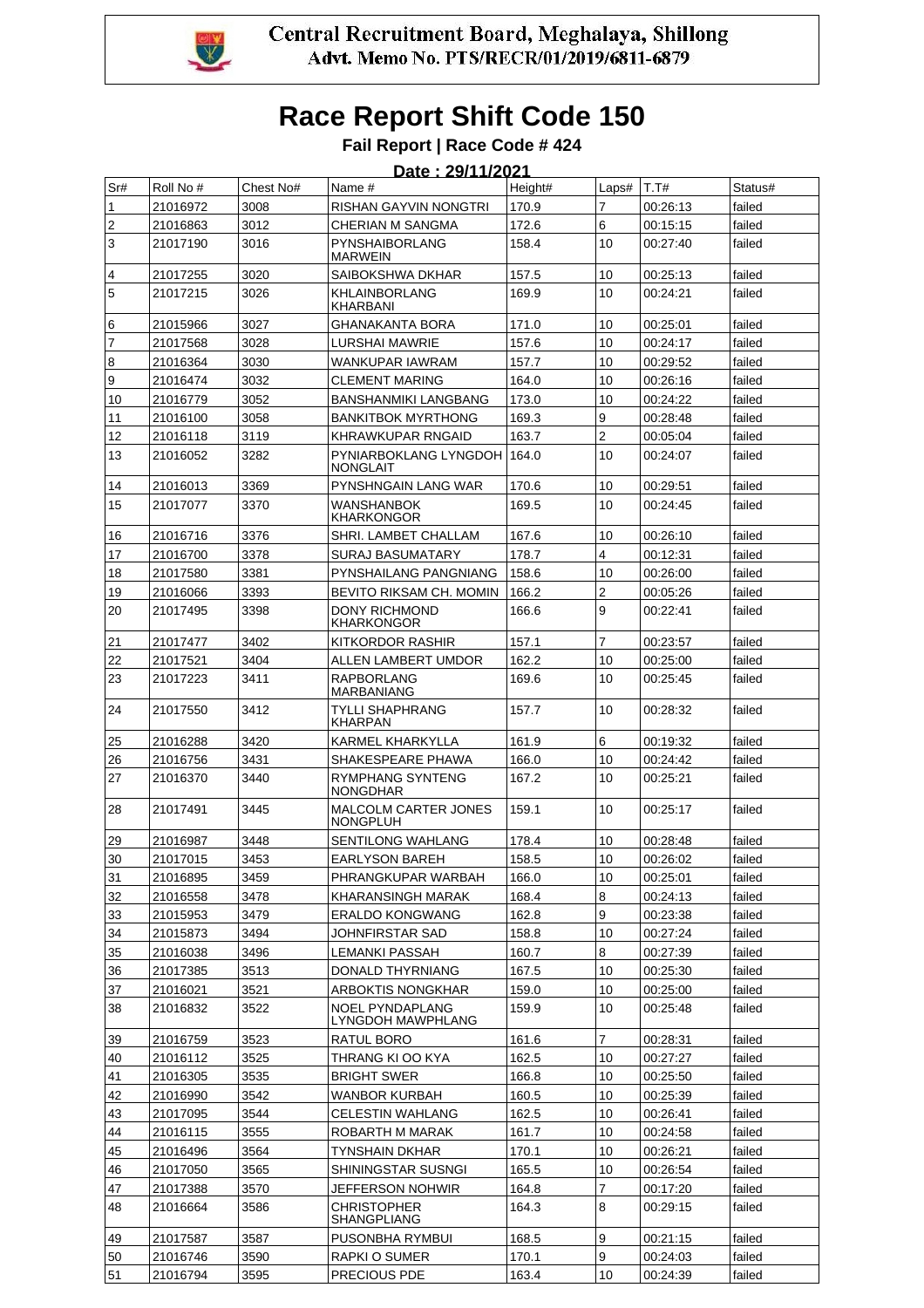| 52  | 21016852 | 3607 | RAPLANG NONGKSEH                       | 161.1 | 9              | 00:27:57 | failed |
|-----|----------|------|----------------------------------------|-------|----------------|----------|--------|
| 53  | 21016574 | 3610 | <b>ANDREW NONGLAIT</b>                 | 169.2 | 9              | 00:26.58 | failed |
| 54  | 21017478 | 3622 | WISBORN R MARAK                        | 158.7 | 5              | 00:11:27 | failed |
| 55  | 21017211 | 3623 | REYNOLD LYNGDOH                        | 163.9 | 8              | 00:23:23 | failed |
| 56  | 21016001 | 3624 | BESTARMOON LYNGKHOI                    | 171.0 | 10             | 00:28:50 | failed |
| 57  | 21015897 | 3627 | <b>GRIKSENG SANGMA</b>                 | 164.5 | 9              | 00:25:56 | failed |
| 58  | 21016894 | 3638 | PYNROILANG KHYRIEM                     | 163.2 | 10             | 00:25:56 | failed |
| 59  | 21017522 | 3642 | <b>MACSIFIELD DOHTDONG</b>             | 167.0 | 10             | 00:29:25 | failed |
| 60  | 21017310 | 3652 | SIEWDORLANG JYRWA                      | 168.5 | 10             | 00:26:02 | failed |
| 61  | 21016692 | 3660 | <b>BERNARD SYNGKLI</b>                 | 178.0 | 10             | 00:25:13 | failed |
|     | 21016312 |      | <b>KYRKHUMI SUCHIANG</b>               |       |                |          |        |
| 62  |          | 3661 |                                        | 162.4 | 10             | 00:24:57 | failed |
| 63  | 21016487 | 3667 | SANJAY ROY                             | 172.2 | 9              | 00:25:35 | failed |
| 64  | 21017497 | 3669 | MATHAIUS KHONGJOH                      | 161.2 | 10             | 00:29:12 | failed |
| 65  | 21016199 | 3672 | EVAN CARRY COPPER<br>THANGKHIEW        | 157.2 | 10             | 00:25:22 | failed |
| 66  | 21016834 | 3685 | DAYOOPHI BAMON                         | 161.3 | 9              | 00:23:07 | failed |
| 67  | 21015894 | 3686 | TRISDANGHOI WAR                        | 164.7 | 10             | 00:27:09 | failed |
| 68  | 21015861 | 3708 | <b>NELSON MARNGAR</b>                  | 166.0 | 9              | 00:26:51 | failed |
| 69  | 21017186 | 3711 | READYFIELD PARIONG                     | 162.1 | 9              | 00:27:51 | failed |
|     |          |      |                                        |       |                |          |        |
| 70  | 21017366 | 3716 | ANNU PRADHAN                           | 166.6 | 8              | 00:27:09 | failed |
| 71  | 21016104 | 3718 | <b>BITLANG LYNGDOH</b>                 | 159.4 | 10             | 00:24:47 | failed |
| 72  | 21016835 | 3721 | PYNSUKLANG RYNJAH                      | 162.9 | 10             | 00:25:08 | failed |
| 73  | 21016127 | 3722 | ROFIUS WAHLANG                         | 162.8 | 10             | 00:26:13 | failed |
| 74  | 21016111 | 3724 | <b>PYNSHNGAINBHA</b><br><b>SOHSHEN</b> | 163.6 | $\overline{7}$ | 00:24:02 | failed |
| 75  | 21017131 | 3744 | BALSRANG J SANGMA                      | 157.0 | 10             | 00:25:15 | failed |
| 76  | 21016379 | 3749 | <b>FERRYJOSE NONGKHLAW</b>             | 157.0 | 9              | 00:22:23 | failed |
| 77  | 21016770 | 3751 | EWANMI DA OO SUTNGA                    | 164.0 | 5              | 00:17:10 | failed |
| 78  | 21016008 | 3755 | MELKIUSH CH MOMIN                      | 167.8 | 10             | 00:27:18 | failed |
| 79  | 21017248 | 3760 | JOCKEYSTAR WANKHAR                     | 157.9 | 9              | 00:23:56 | failed |
|     | 21016131 |      |                                        |       | 10             |          |        |
| 80  |          | 3769 | ALFRED THABAH                          | 169.2 |                | 00:24:16 | failed |
| 81  | 21016926 | 3771 | REMEMBER KLEIN                         | 157.2 | 10             | 00:25:44 | failed |
| 82  | 21017438 | 3778 | FIELANDO ALLYA                         | 168.1 | 4              | 00:16:43 | failed |
| 83  | 21016534 | 3779 | WICKDAWAN PLAIN                        | 167.5 | 8              | 00:24:10 | failed |
| 84  | 21016375 | 3783 | KYNPHAMLANG WANKHAR                    | 162.0 | 10             | 00:24:25 | failed |
| 85  | 21017146 | 3785 | ALDRIN KHARCHANDY                      | 158.4 | 10             | 00:24:18 | failed |
| 86  | 21016858 | 3786 | <b>EBORMI SUTNGA</b>                   | 166.0 | 10             | 00:28:23 | failed |
| 87  | 21016946 | 3788 | JEFFREY NONGKYNRIH                     | 162.3 | 9              | 00:22:49 | failed |
| 88  | 21015986 | 3792 | <b>SHANBOKLANG MARWEIN</b>             | 177.7 | 10             | 00:25:54 | failed |
| 89  | 21017134 | 3793 | MANISH SHARMA                          | 178.8 | 10             | 00:24:27 | failed |
| 90  | 21017115 | 3802 | PHILLIMOON R. MARAK                    | 171.2 | 7              | 00:27:41 | failed |
| 91  | 21017116 | 3805 | KHRAWKUPAR SYIEMLIEH                   | 162.6 | 10             | 00:27:10 | failed |
| 92  | 21016230 | 3806 | <b>BARTAMUS BUAM</b>                   | 161.7 | 10             | 00:27:21 | failed |
| 93  | 21017526 | 3810 | THYWILLBEDONE POHSHNA                  | 163.0 | 10             | 00:25:27 | failed |
| 94  | 21016338 | 3811 | <b>BANTEISKHEM DOHTDONG</b>            | 158.8 | 6              | 00:21:29 | failed |
| 95  | 21016818 | 3813 | WALLAMBOK NONGSIEJ                     | 163.5 | 10             | 00:25:23 | failed |
| 96  | 21016137 | 3832 | <b>BHAKUPAR MARBANIANG</b>             | 172.1 | 10             | 00:24:44 | failed |
| 97  | 21017460 | 3834 | <b>FRANKIE BIAM</b>                    | 169.5 | 10             | 00:24:55 | failed |
| 98  | 21017574 | 3843 | <b>SILVERSON KHARJANA</b>              | 162.8 | 7              | 00:20:44 | failed |
| 99  | 21016924 | 3844 | DEVANAND HAJONG                        | 168.4 | 10             | 00:29:31 | failed |
| 100 | 21016281 | 3847 | FREDDY KHARHUNAI                       | 162.4 | 10             | 00:29:15 | failed |
| 101 |          | 3851 | <b>BANRAPLANG WAHLANG</b>              |       | 10             | 00:27:48 | failed |
|     | 21016332 |      |                                        | 157.4 |                |          |        |
| 102 | 21017563 | 3853 | PRECIOUS THABAH                        | 167.0 | 10             | 00:25:11 | failed |
| 103 | 21016875 | 3854 | JEFFERSON B W<br>PAHSYNTIEW            | 164.7 | 5              | 00:16:58 | failed |
| 104 | 21016678 | 3861 | ROMARIO WAHLANG                        | 159.4 | 10             | 00:25:04 | failed |
| 105 | 21015989 | 3862 | RONALD ROBERT                          | 163.7 | 10             | 00:25:13 | failed |
| 106 | 21016278 | 3864 | <b>KHONGNGAIN</b><br>SEIBOR SHYLLA     | 163.4 | 10             | 00:26:51 | failed |
| 107 | 21016246 | 3868 | GARRY NIKHLA                           | 168.3 | 9              | 00:28:31 | failed |
| 108 | 21016485 | 3871 | PYNSUKLANG L NONGLAIT                  | 168.2 | 10             | 00:26:11 | failed |
|     |          |      |                                        |       |                |          |        |
| 109 | 21016645 | 3874 | SHRI. NIPAIA. Y. DKHAR                 | 163.4 | 9              | 00:28:16 | failed |
| 110 | 21016952 | 3879 | <b>GILBERT PHAWA</b>                   | 162.0 | 10             | 00:24:37 | failed |
| 111 | 21016889 | 3887 | SAMIARKI BAREH                         | 164.4 | 10             | 00:25:53 | failed |
| 112 | 21016382 | 3890 | IABORSTAR NONGKYNRIH                   | 158.5 | 9              | 00:19:23 | failed |
| 113 | 21016440 | 3896 | PYNSHAILANG<br>KHARUMNUID              | 161.6 | 4              | 00:10:37 | failed |
| 114 | 21016340 | 3906 | RIEWPHIRA DOHTDONG                     | 165.7 | 5              | 00:13:28 | failed |
| 115 | 21016040 | 3912 | DANIEL SANGMA                          | 160.3 | 10             | 00:27:20 | failed |
|     |          |      |                                        |       |                |          |        |
| 116 | 21016551 | 3916 | APSHANKUPAR KHARBANI                   | 158.4 | 10             | 00:25:04 | failed |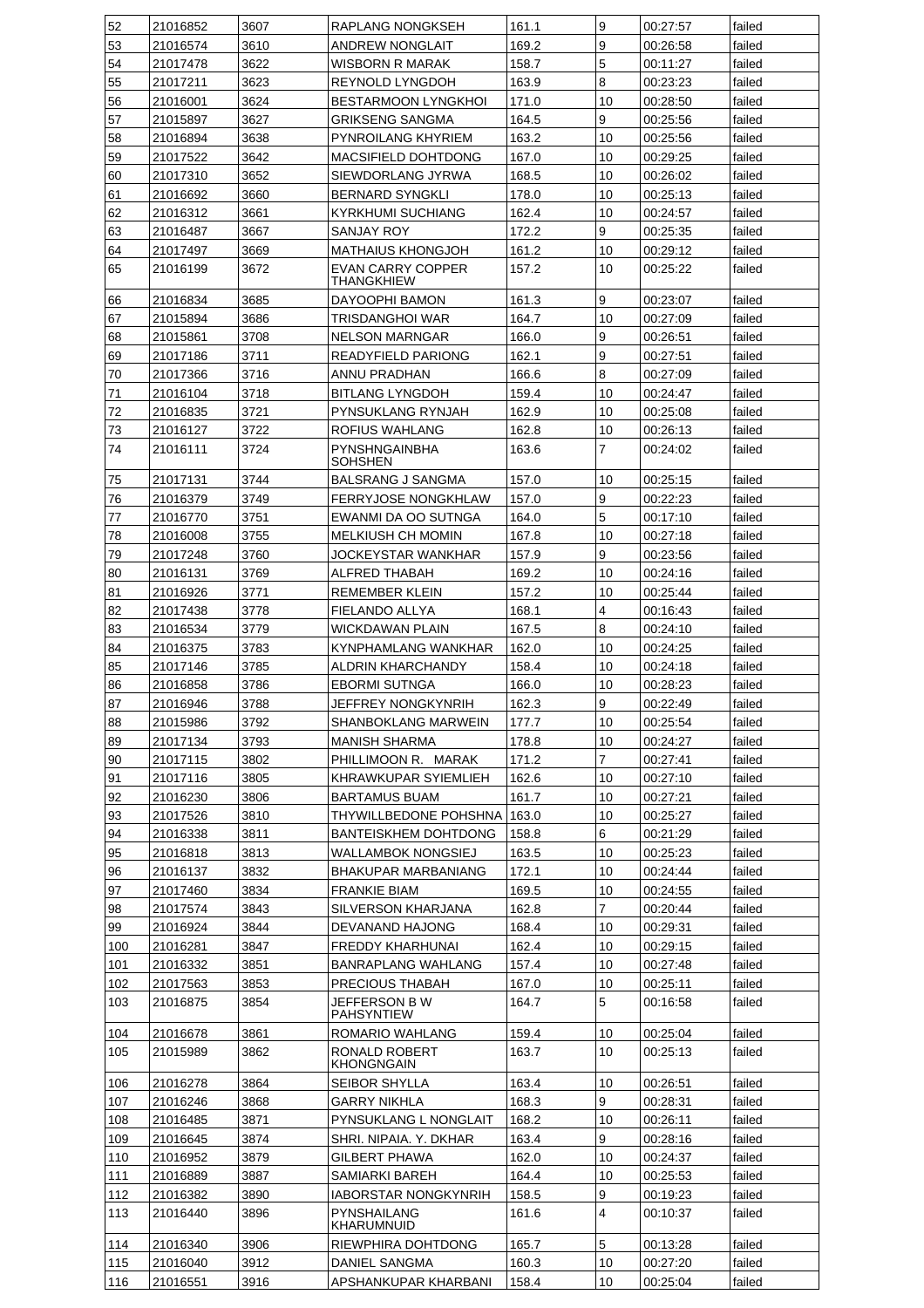| 117 | 21017056 | 3920 | <b>PRINCIPAL NONGSIEJ</b>             | 159.7 | 10 | 00:27:35 | failed |
|-----|----------|------|---------------------------------------|-------|----|----------|--------|
| 118 | 21016777 | 3925 | <b>RICHBORN TYMSEN</b>                | 163.4 | 10 | 00:25:40 | failed |
| 119 | 21016456 | 3926 | DOMINIC LYNGDOH                       | 167.4 | 10 | 00:24:55 | failed |
| 120 | 21017520 | 3927 | <b>HEISUKHERMI CHALLAM</b>            | 166.3 | 10 | 00:28:19 | failed |
| 121 | 21017429 | 3929 | PYNKMENWANROY<br><b>HOOJON</b>        | 161.8 | 10 | 00:25:13 | failed |
| 122 | 21016643 | 3934 | <b>BATSKHEM KHARJAHRIN</b>            | 163.1 | 10 | 00:25:18 | failed |
| 123 | 21016921 | 3938 | LIGHTNINGSTAR L.<br><b>NONGLAIT</b>   | 165.0 | 10 | 00:24:02 | failed |
| 124 | 21017010 | 3940 | SABIR ALAM LASKAR                     | 169.1 | 10 | 00:24:57 | failed |
| 125 | 21016542 | 3941 | <b>BIPRO CH MARAK</b>                 | 165.3 | 10 | 00:26:32 | failed |
| 126 | 21017364 | 3951 | <b>FREJIAR G MOMIN</b>                | 164.9 | 10 | 00:28:19 | failed |
| 127 | 21016882 | 3959 | PURNO D SHIRA                         | 164.3 | 3  | 00:09:54 | failed |
| 128 | 21017303 | 3960 | O HISBLESSINGS R L<br><b>NONGLAIT</b> | 158.7 | 6  | 00:22:23 | failed |
| 129 | 21016906 | 3971 | JOSSPARLY LYNGDOH                     | 160.6 | 10 | 00:27:14 | failed |
| 130 | 21017326 | 3979 | RAJU PAM RABHA                        | 157.3 | 10 | 00:27:51 | failed |
| 131 | 21017480 | 3984 | JOHN ROBERT KHARBANI                  | 167.3 | 10 | 00:29:43 | failed |
| 132 | 21016212 | 3985 | <b>WANSUK KHARKONGOR</b>              | 158.1 | 10 | 00:25:03 | failed |
| 133 | 21017199 | 3988 | DONKUPAR LYNGDOH                      | 172.9 | 4  | 00:10:53 | failed |
| 134 | 21016531 | 3994 | <b>WINTERSON MARAK</b>                | 167.7 | 4  | 00:11:02 | failed |
|     |          |      |                                       |       |    |          |        |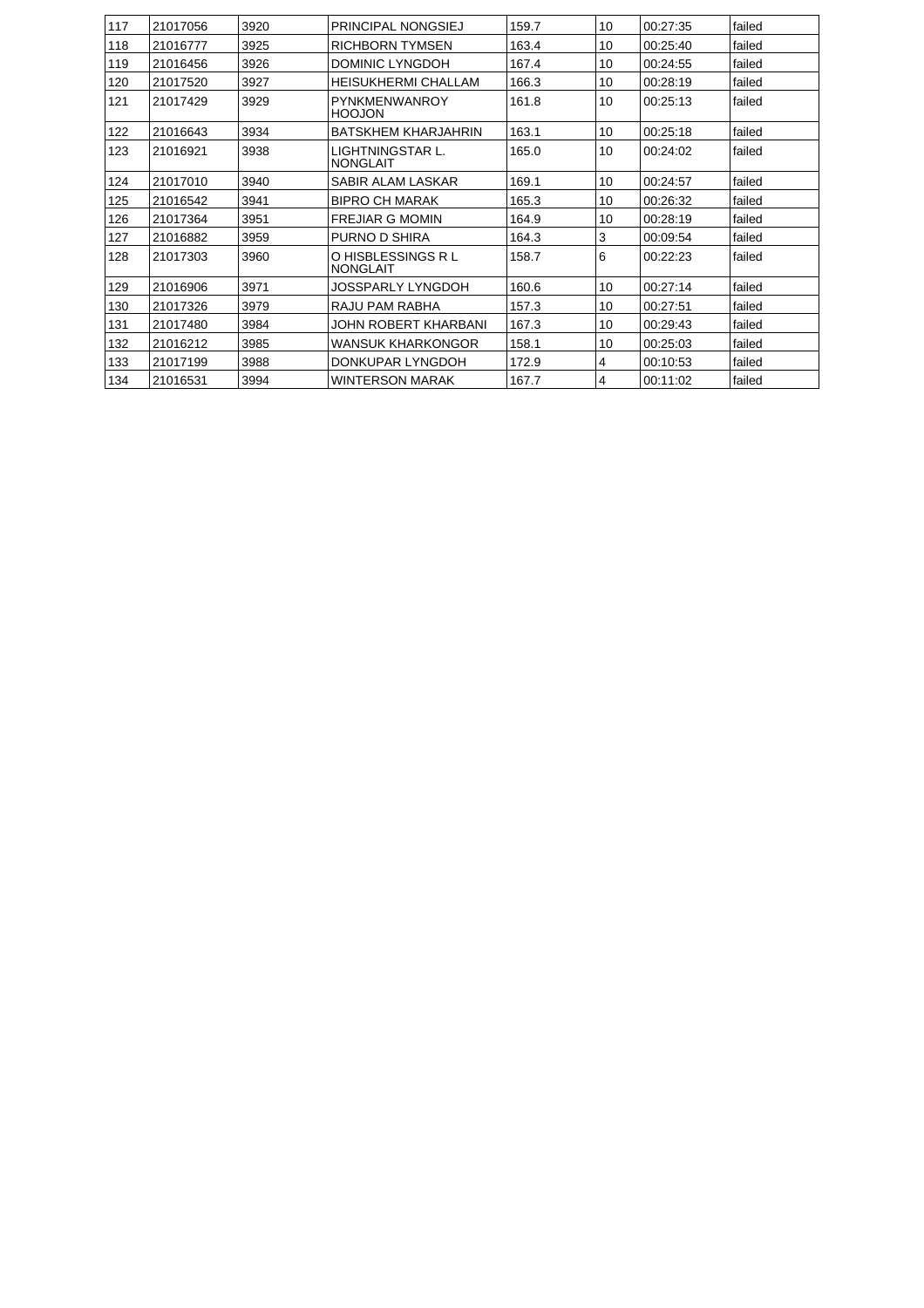

|                         |           |           | Date: 29/11/2021                 |         |       |          |         |
|-------------------------|-----------|-----------|----------------------------------|---------|-------|----------|---------|
| Sr#                     | Roll No # | Chest No# | Name #                           | Height# | Laps# | T.T#     | Status# |
| $\mathbf{1}$            | 21018750  | 3013      | SAMMON WAR PASSAH                | 161.4   | 9     | 00:29:07 | failed  |
| $\overline{2}$          | 21018266  | 3018      | SHANDORLANG<br>NENGNONG          | 159.7   | 10    | 00:28:04 | failed  |
| 3                       | 21018271  | 3019      | DONKUPAR LYMBA                   | 159.5   | 9     | 00:24:16 | failed  |
| $\overline{\mathbf{4}}$ | 21018210  | 3024      | <b>BANJOPLANG NONGBET</b>        | 162.9   | 10    | 00:26:25 | failed  |
| 5                       | 21017912  | 3033      | PRINGLE K SANGMA                 | 160.3   | 5     | 00:12:12 | failed  |
| 6                       | 21018028  | 3036      | PYNHUNLANG KHARBULI              | 162.3   | 7     | 00:22:25 | failed  |
| $\overline{7}$          | 21018316  | 3038      | <b>RAVI THONGNY</b>              | 162.1   | 10    | 00:25:09 | failed  |
| 8                       | 21018321  | 3041      | SHEMBOKLIN TONGWAH               | 159.7   | 10    | 00:24:32 | failed  |
| 9                       | 21017731  | 3043      | PHRANGSNGI TARO                  | 162.4   | 8     | 00:22:36 | failed  |
| 10                      | 21017794  | 3054      | <b>BANKYRSHAN NONGSIEJ</b>       | 163.5   | 10    | 00:26:20 | failed  |
| 11                      | 21017890  | 3056      | <b>MD AJAJ QURESHI</b>           | 175.1   | 10    | 00:24:35 | failed  |
| 12                      | 21017771  | 3371      | RANGDAJIED RISAW                 | 164.4   | 10    | 00:26:44 | failed  |
| 13                      | 21018381  | 3372      | NANGIEIT PYRNGAP                 | 166.6   | 10    | 00:24:55 | failed  |
| 14                      | 21017631  | 3373      | <b>MYTRESING SUTNGA</b>          | 161.5   | 10    | 00:24:07 | failed  |
| 15                      | 21018580  | 3374      | PYNDAP BORLANG                   | 162.8   | 10    | 00:25:32 | failed  |
| 16                      | 21018149  | 3379      | RAHUL T KHARLUKHI                | 165.1   | 10    | 00:25:08 | failed  |
| 17                      | 21018692  | 3383      | RODESON THANGKHIEW               | 169.3   | 9     | 00:22:57 | failed  |
| 18                      | 21018913  | 3389      | WANBHALANG SYNGKLI               | 159.9   | 10    | 00:28:07 | failed  |
| 19                      | 21018788  | 3392      | THENGRAK N MARAK                 | 165.8   | 6     | 00:15:45 | failed  |
| 20                      | 21018231  | 3407      | CHARLES WAHLANG                  | 166.2   | 9     | 00:27:09 | failed  |
| 21                      | 21018108  | 3419      | <b>BALAJIED MINOT L. KYNSHI</b>  | 161.1   | 2     | 00:05:35 | failed  |
| 22                      | 21017892  | 3425      | D ALVIN SHANGPLIANG              | 159.4   | 10    | 00:25:29 | failed  |
| 23                      | 21018067  | 3427      | NIBIANG PHAWA                    | 164.3   | 8     | 00:19:03 | failed  |
| 24                      | 21017936  | 3429      | KHAMKORLANG LYNGDOH<br>NONGLAIT  | 159.8   | 10    | 00:25:48 | failed  |
| 25                      | 21018317  | 3430      | <b>BASHEMLANG MYRTHONG</b>       | 158.6   | 5     | 00:13:29 | failed  |
| 26                      | 21017807  | 3446      | FRANKY KHARKONGOR                | 159.3   | 7     | 00:25:11 | failed  |
| 27                      | 21018818  | 3457      | CARTHY M MOMIN                   | 162.1   | 3     | 00:07:45 | failed  |
| 28                      | 21017704  | 3460      | KYNSAIBOR JANA                   | 161.5   | 10    | 00:25:15 | failed  |
| 29                      | 21018098  | 3462      | BLASTAR KHARJANA                 | 162.8   | 10    | 00:26:53 | failed  |
| 30                      | 21017705  | 3463      | JOHN BOSCO MARBANIANG            | 166.2   | 10    | 00:25:02 | failed  |
| 31                      | 21018212  | 3466      | <b>REYNOLDOSE BIAM</b>           | 171.3   | 6     | 00:19:27 | failed  |
| 32                      | 21018481  | 3474      | SILSANG K MARAK                  | 161.9   | 6     | 00:14:57 | failed  |
| 33                      | 21018783  | 3481      | KHIENBORLANG K.BANI              | 158.3   | 10    | 00:27:36 | failed  |
| 34                      | 21018518  | 3482      | EBITDOR WARJRI                   | 164.9   | 10    | 00:26:18 | failed  |
| 35                      | 21018660  | 3489      | WALLAMJINGHUN<br><b>NONGSIEJ</b> | 159.4   | 10    | 00:29:02 | failed  |
| 36                      | 21017690  | 3490      | BANBHALANG J. KHONGWIR           | 167.7   | 9     | 00:24:18 | failed  |
| 37                      | 21018495  | 3497      | PEITNGORBHA RYNJAH               | 165.6   | 9     | 00:23:46 | failed  |
| 38                      | 21018808  | 3507      | VICKY SYIEMLIEH                  | 163.3   | 10    | 00:24:31 | failed  |
| 39                      | 21017600  | 3509      | <b>BANSHEMBHA</b><br>KHARUMNUID  | 164.6   | 8     | 00:24:30 | failed  |
| 40                      | 21018049  | 3520      | <b>HOLYWISH SUNGOH</b>           | 167.1   | 4     | 00:09:42 | failed  |
| 41                      | 21018696  | 3534      | RICARDO G DKHAR                  | 170.0   | 8     | 00:20:41 | failed  |
| 42                      | 21018484  | 3538      | DASHWAMEKI PYNGROPE              | 173.1   | 9     | 00:27:54 | failed  |
| 43                      | 21018852  | 3540      | <b>ERIC KHYRIEM</b>              | 167.0   | 10    | 00:26:46 | failed  |
| 44                      | 21017967  | 3553      | KYNSAILANG SYIEMLIEH             | 160.6   | 10    | 00:25:29 | failed  |
| 45                      | 21018086  | 3560      | JEMNUDLANG KHYRIEM               | 157.0   | 10    | 00:24:28 | failed  |
| 46                      | 21018452  | 3566      | <b>KITPORMI SUTNGA</b>           | 174.2   | 6     | 00:15:40 | failed  |
| 47                      | 21018114  | 3582      | <b>BANISTAR M. WAHLANG</b>       | 163.3   | 4     | 00:10:09 | failed  |
| 48                      | 21018820  | 3594      | JOHN LYNGDOH                     | 162.2   | 10    | 00:24:40 | failed  |
| 49                      | 21018382  | 3600      | IARAPLANG JALONG                 | 164.7   | 10    | 00:26:14 | failed  |
| 50                      | 21018640  | 3608      | RANDLE JONES<br>KHARSHANDI       | 163.4   | 9     | 00:24:25 | failed  |
| 51                      | 21018665  | 3616      | LARI KUPAR IANGRAI               | 161.8   | 10    | 00:28:12 | failed  |
| 52                      | 21018409  | 3617      | OWEL NONGRUM                     | 159.9   | 10    | 00:27:36 | failed  |
| 53                      | 21018196  | 3626      | <b>BADAPKUPAR WANNIANG</b>       | 168.5   | 4     | 00:12:20 | failed  |
| 54                      | 21017943  | 3630      | GILBERT KHARUMNUID               | 160.8   | 10    | 00:24:01 | failed  |
| 55                      | 21018219  | 3631      | DAWNIWAN SALAHE                  | 169.8   | 10    | 00:25:13 | failed  |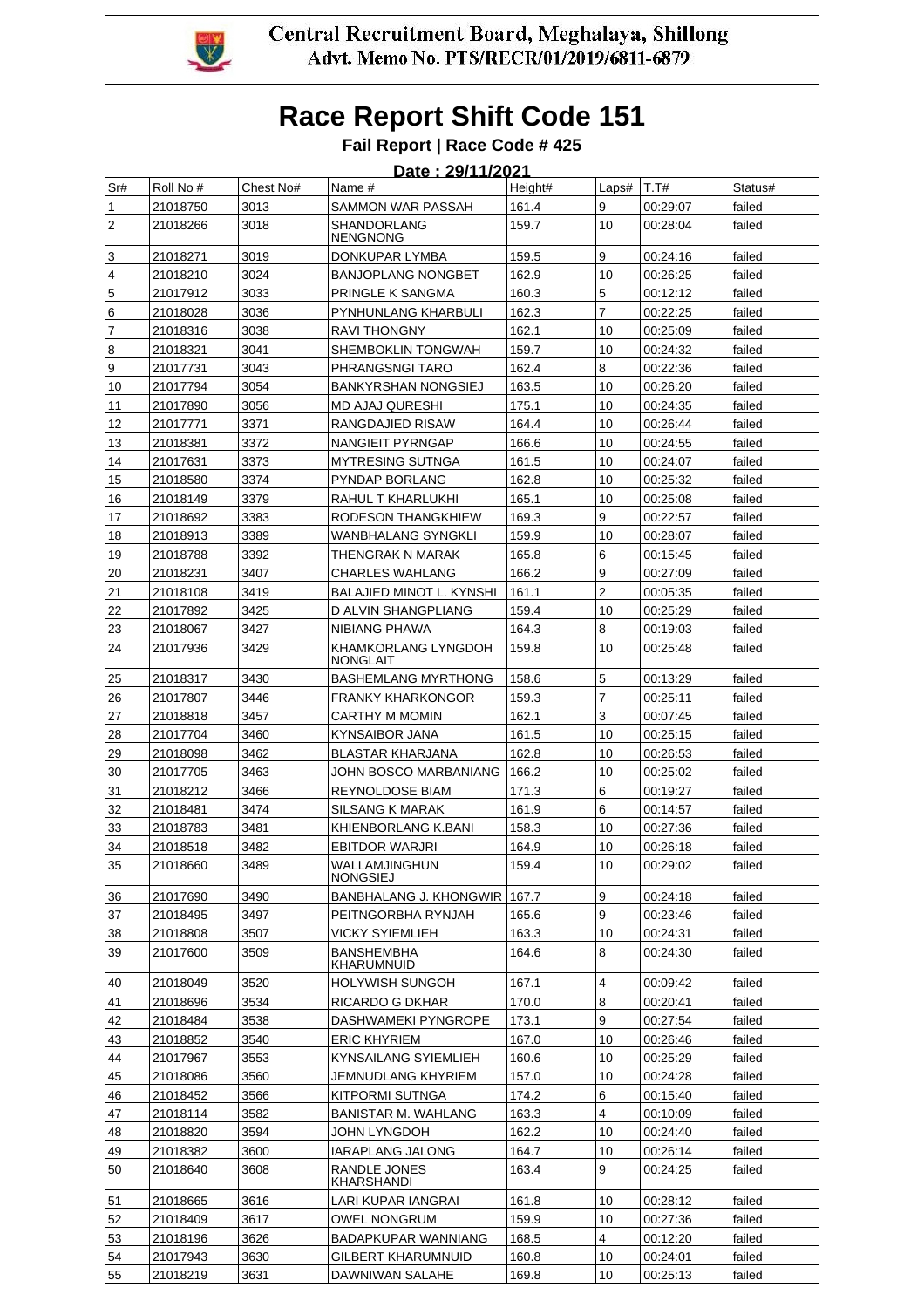| 56  | 21018268 | 3633 | RICKY LYNGKHOI                                | 164.0 | 10             | 00:25:40 | failed |
|-----|----------|------|-----------------------------------------------|-------|----------------|----------|--------|
| 57  | 21018942 | 3635 | <b>SKHEMBORLANG</b><br><b>DIENGDOH</b>        | 163.8 | 6              | 00:20:21 | failed |
| 58  | 21018964 | 3643 | THARSIUS CH MOMIN                             | 162.4 | 6              | 00:15:39 | failed |
| 59  | 21018311 | 3645 | STONINGSTAR NONGBRI                           | 164.0 | 10             | 00:28:35 | failed |
| 60  | 21018193 | 3647 | <b>ENDORHIAM DKHAR</b>                        | 173.4 | 9              | 00:25:51 | failed |
| 61  | 21018115 | 3653 | DAPKUPAR DONALD<br><b>THANGKHIEW</b>          | 171.3 | 9              | 00:28:29 | failed |
| 62  | 21018487 | 3676 | SAMANBHA SUPOH                                | 161.5 | 10             | 00:28:33 | failed |
| 63  | 21017597 | 3688 | <b>DAJIEDLANG NADON</b>                       | 163.5 | 10             | 00:25:43 | failed |
| 64  | 21018924 | 3689 | KYNSAI JOHN MARWEIN                           | 162.8 | 10             | 00:30:00 | failed |
| 65  | 21018860 | 3691 | <b>FREADEE LALOO</b>                          | 163.2 | 9              | 00:26:51 | failed |
| 66  | 21017620 | 3692 | KITBOK NONGKYNRIH                             | 161.9 | 10             | 00:26:30 | failed |
| 67  | 21017739 | 3695 | <b>PHARLINGSHON</b><br><b>SHANGPLIANG</b>     | 162.8 | 10             | 00:26:54 | failed |
| 68  | 21018048 | 3696 | <b>MICHAEL SUNNY NONGRUM</b>                  | 171.8 | 8              | 00:26:44 | failed |
| 69  | 21018139 | 3704 | RAHNAM BERCEROY<br>JYRWA                      | 167.6 | $\overline{4}$ | 00:13:11 | failed |
| 70  | 21017832 | 3713 | LUCKY MOON RABHA                              | 171.1 | 10             | 00:25:19 | failed |
| 71  | 21018656 | 3714 | <b>SHANBORLANG SWER</b>                       | 160.6 | 9              | 00:27:50 | failed |
| 72  | 21018988 | 3715 | PAULDIS SOHSHANG                              | 160.0 | 8              | 00:21:37 | failed |
| 73  | 21018496 | 3717 | ANTHONY LALRAMDINA<br><b>DURPUI</b>           | 159.9 | 1              | 00:02:45 | failed |
| 74  | 21017665 | 3720 | <b>BANTEILANG LAWRINIANG</b>                  | 157.3 | $\overline{7}$ | 00:22:14 | failed |
| 75  | 21018638 | 3727 | <b>SHANBORLANG</b><br><b>KHARNAIOR</b>        | 162.2 | 10             | 00:25:34 | failed |
| 76  | 21018226 | 3731 | KYNSHEWLANG MARWEIN<br>KYNSHEWLANG MAWRWEIN   | 159.4 | 10             | 00:29:51 | failed |
| 77  | 21018567 | 3732 | RAPBORLANG SHANPRU                            | 164.8 | 10             | 00:25:14 | failed |
| 78  | 21018457 | 3733 | ROJESTER UMBAH                                | 168.5 | 10             | 00:24:14 | failed |
| 79  | 21017905 | 3735 | <b>FULLMOON DKHAR</b>                         | 163.8 | 10             | 00:24:10 | failed |
| 80  | 21018491 | 3738 | <b>BUNTEISKHEM LYNGDOH</b><br><b>NONGLAIT</b> | 159.8 | 10             | 00:25:02 | failed |
| 81  | 21018556 | 3740 | <b>BEGINFIELD BASAN</b>                       | 167.2 | 9              | 00:22:26 | failed |
| 82  | 21018690 | 3741 | MARTIN .L. DIENGDOH                           | 170.1 | 8              | 00:26:19 | failed |
| 83  | 21017835 | 3753 | <b>CASPERLY NONGRUM</b>                       | 166.1 | 10             | 00:24:37 | failed |
| 84  | 21017836 | 3757 | <b>BRANCO MARBANIANG</b>                      | 169.4 | 3              | 00:08:29 | failed |
| 85  | 21018688 | 3758 | <b>MALCOME KHARBITHAI</b>                     | 162.5 | 10             | 00:28:42 | failed |
| 86  | 21018200 | 3761 | <b>KYNSAIBOR LYNGDOH</b><br>KYNSHI            | 159.4 | 10             | 00:25:48 | failed |
| 87  | 21017913 | 3763 | RAHUL SINHA                                   | 166.1 | 4              | 00:12:12 | failed |
| 88  | 21018465 | 3765 | DEEPAK KUMAR SINGH                            | 174.0 | 10             | 00:25:49 | failed |
| 89  | 21018877 | 3768 | BARNABAS UMBAH                                | 175.4 | 3              | 00:09:15 | failed |
| 90  | 21018489 | 3781 | PYNSUKLANG LYNGDOH<br>MAWLONG                 | 162.8 | 10             | 00:25:57 | failed |
| 91  | 21018142 | 3791 | ROMARIUS SUN                                  | 159.9 | 8              | 00:25:19 | failed |
| 92  | 21018337 | 3795 | <b>BENEVOLENT SHULLAI</b>                     | 162.4 | 9              | 00:29:32 | failed |
| 93  | 21018448 | 3798 | ANTHONY SOHKHWAI                              | 167.6 | 10             | 00:25:13 | failed |
| 94  | 21018752 | 3800 | KAUSHIK HAJONG                                | 171.8 | 9              | 00:27:34 | failed |
| 95  | 21017930 | 3807 | SEVENSTAR LAWRINIANG                          | 165.1 | 10             | 00:26:11 | failed |
| 96  | 21017829 | 3808 | MANBHABIANGBHA<br><b>DIENGDOH</b>             | 171.2 | 3              | 00:14:41 | failed |
| 97  | 21017806 | 3809 | W KHAINLYROY SOHKHIA                          | 160.0 | 10             | 00:26:40 | failed |
| 98  | 21018908 | 3821 | <b>B WAILAD PAPANG</b>                        | 163.3 | 10             | 00:25:30 | failed |
| 99  | 21018349 | 3824 | WANBOK LYNGDOH KYNSHI                         | 159.0 | 10             | 00:25:46 | failed |
| 100 | 21017726 | 3825 | <b>EHBOKLANG PARIONG</b>                      | 163.3 | 10             | 00:26:42 | failed |
| 101 | 21018384 | 3828 | <b>SCHOLAR KHONGJI</b>                        | 157.1 | 5              | 00:13:51 | failed |
| 102 | 21018432 | 3831 | MANBHALANG.W. NOHWIR                          | 168.7 | 10             | 00:24:38 | failed |
| 103 | 21017826 | 3850 | MANAV CH. SANGMA                              | 168.7 | 9              | 00:26:27 | failed |
| 104 | 21018896 | 3889 | <b>PYNDAPBORLANG</b><br>NONGRUM               | 167.0 | 10             | 00:27:20 | failed |
| 105 | 21018799 | 3901 | TIMOS SHANGPLIANG                             | 161.8 | 10             | 00:28:17 | failed |
| 106 | 21017833 | 3909 | KYLLUMLANG DIENGDOH                           | 157.6 | 4              | 00:10:26 | failed |
| 107 | 21018250 | 3918 | TIPLANG KHARKONGOR                            | 157.5 | 10             | 00:25:15 | failed |
| 108 | 21017742 | 3919 | <b>LASTING SAWKMIE</b>                        | 157.1 | 10             | 00:27:05 | failed |
| 109 | 21018661 | 3931 | SKHEMLANG HYNNIEWTA                           | 164.2 | 10             | 00:27:21 | failed |
| 110 | 21018910 | 3936 | SHIBORLANG GYMPAD                             | 162.0 | 10             | 00:24:54 | failed |
| 111 | 21018485 | 3943 | PDIANGHUN SHULLAI                             | 170.0 | 10             | 00:26:43 | failed |
| 112 | 21017998 | 3948 | RICHARDSON PASLEIN                            | 168.2 | 10             | 00:28:21 | failed |
| 113 | 21017791 | 3954 | ROYAL BORN<br>RYNTATHIANG                     | 157.6 | 6              | 00:17:27 | failed |
| 114 | 21018388 | 3963 | SURAJ SHARMA                                  | 163.1 | 8              | 00:26:39 | failed |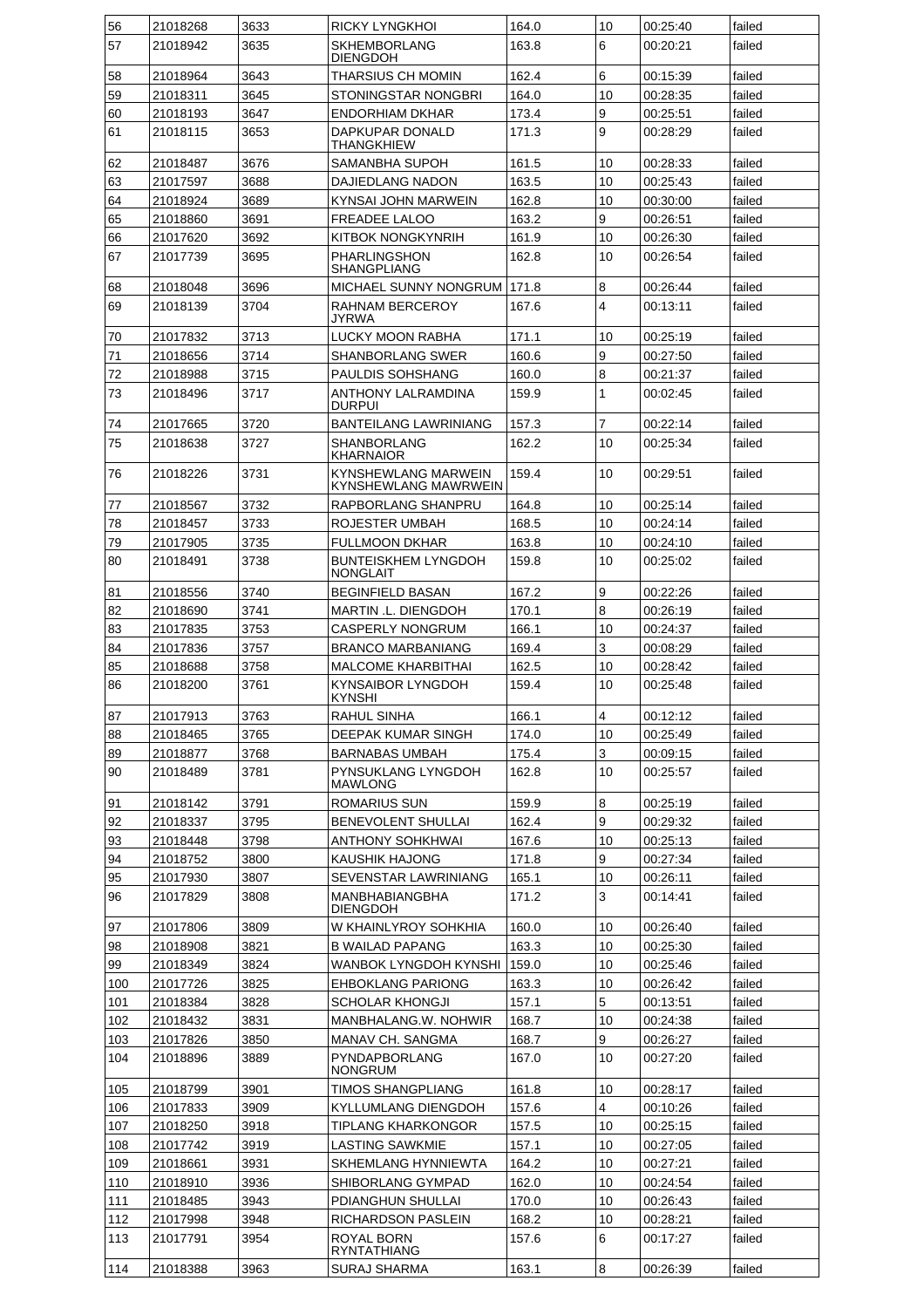| 115 | 21018929 | 3968 | NICKORNING K MARAK                         | 166.5 | 5  | 00:15:34 | failed |
|-----|----------|------|--------------------------------------------|-------|----|----------|--------|
| 116 | 21018091 | 3969 | <b>BANTEILANG</b><br>KHARMAWLONG           | 169.0 | 10 | 00:27:13 | failed |
| 117 | 21018474 | 3976 | PYNSKHEMBORLANG<br>MARWEIN                 | 165.5 | 10 | 00:26:10 | failed |
| 118 | 21018006 | 3977 | KENNY WILSON LYNGKHOL                      | 170.3 | 10 | 00:24:15 | failed |
| 119 | 21017798 | 3986 | <b>GEORGE PHRANGSNGI</b><br><b>PARIONG</b> | 163.2 | 6  | 00:14:36 | failed |
| 120 | 21017869 | 3989 | <b>GAROLIUS SHADAP</b>                     | 173.0 | 10 | 00:27:07 | failed |
| 121 | 21018939 | 3993 | <b>RYAN MAWROH</b>                         | 167.4 | 9  | 00:24:20 | failed |
| 122 | 21018217 | 3998 | SYNSHARLANG WAHLANG                        | 166.0 | 9  | 00:24:08 | failed |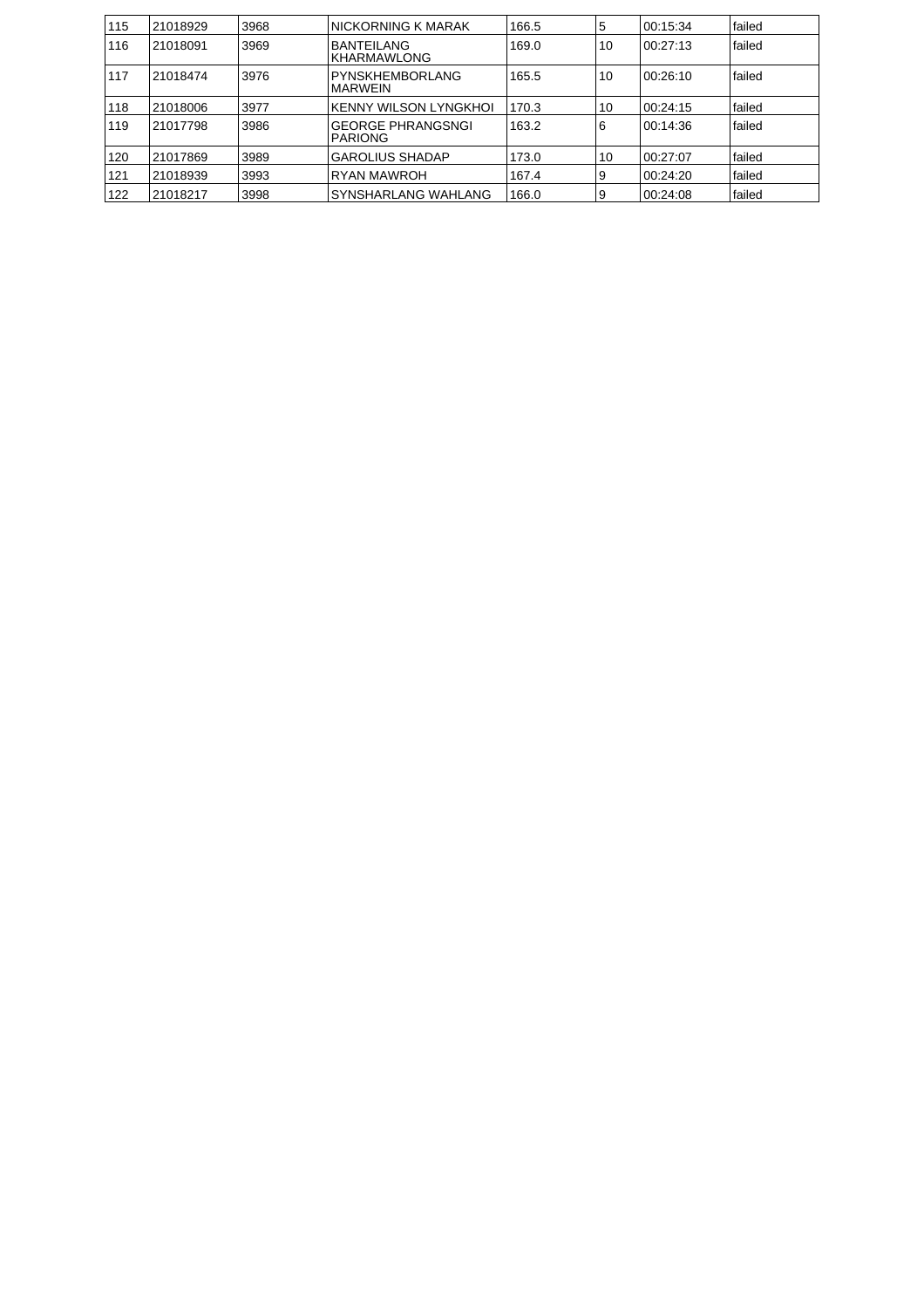

| Sr#                 | Roll No #            | Chest No#    | Date: 29/11/2021<br>Name #                                            | Height#        | Laps#          | T.T#                 | Status#          |
|---------------------|----------------------|--------------|-----------------------------------------------------------------------|----------------|----------------|----------------------|------------------|
| $\mathbf{1}$        | 21019160             | 3001         | PYNKHRAWBOR WAHLANG                                                   | 166.5          | 10             | 00:24:32             | failed           |
|                     |                      |              | <b>PAHSYNTIEW</b>                                                     |                |                |                      |                  |
| $\sqrt{2}$          | 21020572             | 3007         | <b>MARCROSS SUIAM</b>                                                 | 170.7          | 9              | 00:29:10             | failed           |
| 3                   | 21019982             | 3009         | MONTREI I SUNGOH                                                      | 160.4          | 10             | 00:24:32             | failed           |
| 4                   | 21020259             | 3015         | MICKYSTAR NONGPHUD                                                    | 158.8          | 10             | 00:24:51             | failed           |
| 5                   | 21019119             | 3031         | <b>MD SHAHRUKH SHAIKH</b>                                             | 168.7          | 10             | 00:28:08             | failed           |
| 6<br>$\overline{7}$ | 21019659<br>21020511 | 3034<br>3040 | KHAMBORLANG KHARJANA<br><b>FRANKLIN LYNGDOH</b><br><b>MARSHILLONG</b> | 162.8<br>167.8 | 10<br>8        | 00:25:15<br>00:19:49 | failed<br>failed |
| 8                   | 21019279             | 3048         | <b>ELIVERIUS MEBANRI</b><br><b>SYNGKLI</b>                            | 159.4          | 10             | 00:24:23             | failed           |
| 9                   | 21020058             | 3053         | <b>MANISH KUMAR RAI</b>                                               | 172.2          | 10             | 00:24:51             | failed           |
| 10                  | 21019296             | 3057         | <b>FREDRICK SHANGPLIANG</b>                                           | 162.0          | 9              | 00:30:15             | failed           |
| 11                  | 21019452             | 3061         | IAIPYRKHATBHA RYNDONG                                                 | 162.7          | 10             | 00:26:00             | failed           |
| 12                  | 21020229             | 3126         | PYNSUKLANG LYNGDOH                                                    | 157.9          | $\overline{7}$ | 00:20:42             | failed           |
| 13                  | 21020107             | 3140         | <b>JOSEPH MAWPHNIANG</b>                                              | 167.1          | 9              | 00:28:34             | failed           |
| 14                  | 21019541             | 3169         | <b>WALLAMBOR RANI</b>                                                 | 159.9          | 10             | 00:26:08             | failed           |
| 15                  | 21020532             | 3375         | RAHNAM BAKORDOR<br><b>MARTHONG</b>                                    | 163.8          | 5              | 00:13:50             | failed           |
| 16                  | 21019705             | 3380         | <b>MARKIJUH DKHAR</b>                                                 | 168.1          | 10             | 00:24:04             | failed           |
| 17                  | 21019077             | 3387         | LALEKI PHAWA                                                          | 160.7          | 10             | 00:25:28             | failed           |
| 18                  | 21019636             | 3391         | <b>ARBORLANG</b><br><b>KHARLYNGDOH</b>                                | 157.4          | $\overline{7}$ | 00:20:22             | failed           |
| 19                  | 21019622             | 3394         | <b>HABANJOP LYNGDOH</b>                                               | 160.1          | 10             | 00:24:56             | failed           |
| 20                  | 21019864             | 3397         | <b>EDWINSON NONGBRI</b>                                               | 158.9          | 9              | 00:22:33             | failed           |
| 21                  | 21019916             | 3403         | <b>BANKHRAW KHARSAHNOH</b>                                            | 165.1          | 10             | 00:27:15             | failed           |
| 22                  | 21019640             | 3405         | <b>CONCENSUS DHAR</b>                                                 | 171.6          | 10             | 00:27:39             | failed           |
| 23                  | 21019295             | 3408         | LARI KUPAR LYNGDOH                                                    | 170.7          | 5              | 00:12:53             | failed           |
| 24                  | 21019766             | 3413         | <b>BIGRAJ R MARAK</b>                                                 | 167.6          | $\overline{2}$ | 00:06:23             | failed           |
| 25                  | 21019723             | 3416         | JONES RONGHANG                                                        | 172.9          | 9              | 00:27:21             | failed           |
| 26                  | 21019539             | 3417         | ARTREKI ROY LALOO                                                     | 157.1          | 10             | 00:29:06             | failed           |
| 27                  | 21019630             | 3418         | <b>SRENIEL D SANGMA</b>                                               | 173.3          | 10             | 00:24:27             | failed           |
| 28                  | 21019597             | 3422         | <b>HOPEFUL MARNGAR</b>                                                | 165.8          | 5              | 00:15:27             | failed           |
| 29                  | 21019150             | 3426         | <b>PANGSENG MOMIN</b>                                                 | 165.7          | 10             | 00:27:06             | failed           |
| 30                  | 21019242             | 3439         | JOHNSHAILANG SYIEMIONG                                                | 158.5          | 10             | 00:24:01             | failed           |
| 31                  | 21020177             | 3441         | ANANSTAR PEINLANG                                                     | 158.7          | 10             | 00:24:54             | failed           |
| 32                  | 21019036             | 3442         | <b>CAREFINAL DKHAR</b>                                                | 159.4          | 10             | 00:25:22             | failed           |
| 33                  | 21019852             | 3455         | <b>CHESTERFIELD</b><br><b>KHONGMALAI</b>                              | 160.9          | 10             | 00:27:02             | failed           |
| 34                  | 21019903             | 3458         | PYNSHAINAPHANG<br>LYNGDOH KYNSHI                                      | 166.5          | 10             | 00:24:33             | failed           |
| 35                  | 21019851             | 3465         | <b>FIRMLYSTAR PACHIANG</b>                                            | 160.0          | 5              | 00:12:35             | failed           |
| 36                  | 21020274             | 3467         | RIKITKUPAR JYRWA                                                      | 164.6          | 8              | 00:21:01             | failed           |
| 37                  | 21019590             | 3470         | <b>OSBERT SARIANG</b>                                                 | 164.3          | 8              | 00:28:49             | failed           |
| 38                  | 21019116             | 3492         | PETAR LYNGDOH<br><b>MARSHILLONG</b>                                   | 157.8          | 10             | 00:29:19             | failed           |
| 39                  | 21019378             | 3514         | JEREMY MARBANIANG                                                     | 162.7          | 8              | 00:26:41             | failed           |
| 40<br>41            | 21019813<br>21020601 | 3519<br>3524 | SHINING SHYLLA<br><b>MEWILSON B SANGMA</b>                            | 163.5<br>159.0 | 10<br>10       | 00:24:38<br>00:27:02 | failed<br>failed |
| 42                  | 21019574             | 3530         | RANGEHBOK LYNGKHOI                                                    | 164.6          | 10             | 00:24:30             | failed           |
| 43                  | 21020181             | 3532         | PYNTNGENLANG LYNGDOH                                                  | 165.0          | 10             | 00:26:55             | failed           |
| 44                  | 21019139             | 3543         | <b>FULLGUY THABAH</b>                                                 | 159.8          | 6              | 00:17:04             | failed           |
| 45                  | 21019842             | 3545         | <b>WETHLE M SANGMA</b>                                                | 163.9          | 10             | 00:24:37             | failed           |
| 46                  | 21019105             | 3556         | <b>ESRASINGH KSHIAR</b>                                               | 163.5          | $\overline{4}$ | 00:10:30             | failed           |
| 47                  | 21019040             | 3559         | RANGKYNSAI SHABONG                                                    | 170.3          | 10             | 00:26:32             | failed           |
| 48                  | 21019849             | 3571         | <b>GOLDIWELL KSING</b>                                                | 157.0          | 9              | 00:28:23             | failed           |
| 49                  | 21019009             | 3579         | <b>KENNY JYRWA</b>                                                    | 167.4          | 3              | 00:10:41             | failed           |
| 50                  | 21019193             | 3584         | LAMPHRANG JOHN<br>SANGRIANG                                           | 163.6          | 10             | 00:25:42             | failed           |
| 51                  | 21019575             | 3597         | <b>MACDONALD FANCON</b><br><b>SWEETLY</b>                             | 169.0          | 9              | 00:28:43             | failed           |
| 52                  | 21019646             | 3603         | WANSHANBOK KHARMUDAI                                                  | 166.0          | 10             | 00:25:43             | failed           |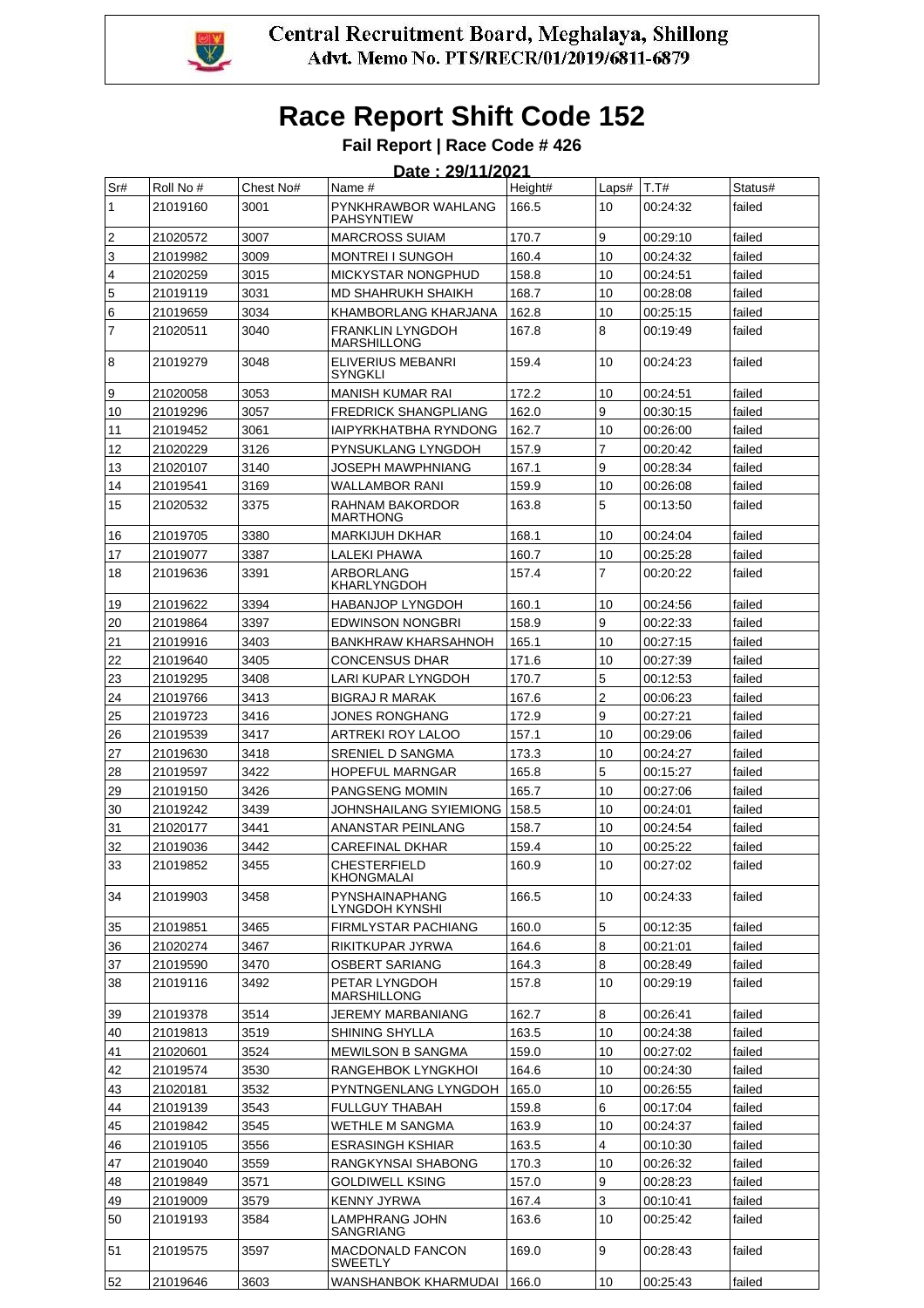| 53  | 21019843 | 3604 | RAHJINGSHAI LASSO                          | 159.1 | 6              | 00:14:01 | failed |
|-----|----------|------|--------------------------------------------|-------|----------------|----------|--------|
| 54  | 21020364 | 3606 | NIGHTENBITRTH CH MARAK                     | 170.6 | 10             | 00:29:44 | failed |
| 55  | 21019253 | 3614 | <b>ISMAIL RYMMAI</b>                       | 164.3 | 9              | 00:27:48 | failed |
| 56  | 21020036 | 3628 | <b>FINESTAR MARWEIN</b>                    | 170.7 | 5              | 00:12:17 | failed |
| 57  | 21019606 | 3632 | <b>CHINAR LYTAN</b>                        | 162.8 | 10             | 00:24:18 | failed |
| 58  | 21020334 | 3649 | PYNBHALANG MYLLIEM<br><b>UMLONG</b>        | 159.6 | $\overline{4}$ | 00:11:39 | failed |
| 59  | 21019201 | 3654 | <b>FRANCIS PHAWA</b>                       | 162.5 | 10             | 00:26:57 | failed |
| 60  | 21019029 | 3655 | DAMANKHRAWBOR                              | 158.5 | 10             | 00:28:43 | failed |
|     |          |      | MAWNIUH                                    |       |                |          |        |
| 61  | 21019462 | 3662 | LENINGSTAR SYIEMLIEH                       | 162.0 | 5              | 00:13:25 | failed |
| 62  | 21020236 | 3664 | AIBANJIEDLANG LASO                         | 164.6 | 9              | 00:27:17 | failed |
| 63  | 21019777 | 3671 | <b>MIDBIRTH MARAK</b>                      | 163.7 | 10             | 00:27:49 | failed |
| 64  | 21019520 | 3673 | <b>VED PRAKASH SINGH</b>                   | 163.5 | 7              | 00:23:09 | failed |
| 65  | 21019096 | 3681 | LUMLANG NONGBET                            | 166.0 | 8              | 00:26:55 | failed |
| 66  | 21020116 | 3684 | DAMANG HIWOTMI PHAWA                       | 157.1 | 10             | 00:24:18 | failed |
| 67  | 21019089 | 3687 | RINALDO KHYRIEMMUJAT                       | 167.6 | 5              | 00:20:51 | failed |
| 68  | 21020462 | 3698 | STONELY SHYLLA                             | 159.1 | 8              | 00:26:17 | failed |
| 69  | 21020075 | 3705 | DONBORSON WARJRI                           | 164.4 | 10             | 00:24:26 | failed |
| 70  | 21020257 | 3707 | PYNSHAIBOR MYRCHIANG                       | 164.6 | 9              | 00:28:20 | failed |
| 71  | 21020186 | 3709 | TEIBORLANGKI THUBRU                        | 162.9 | 10             | 00:24:53 | failed |
| 72  | 21019268 | 3729 | MARKAMJUHKI C LAMARE                       | 164.9 | 6              | 00:13:55 | failed |
|     |          |      |                                            |       |                | 00:24:48 |        |
| 73  | 21019855 | 3737 | TENGBATHSON G. MOMIN                       | 168.2 | 10             |          | failed |
| 74  | 21020021 | 3743 | PYNSHNGAIN PHAWA                           | 168.4 | 7              | 00:16:07 | failed |
| 75  | 21020468 | 3745 | <b>TRIO LAMURONG</b>                       | 157.4 | 8              | 00:22:00 | failed |
| 76  | 21019784 | 3748 | DAVID LYNGDOH NONGLAIT                     | 162.5 | 10             | 00:27:41 | failed |
| 77  | 21019402 | 3756 | <b>ALEXTIN LANGBA</b>                      | 166.1 | 6              | 00:20:26 | failed |
| 78  | 21019948 | 3759 | RICKY KHARPOMTIAH                          | 159.0 | 10             | 00:25:47 | failed |
| 79  | 21020292 | 3776 | <b>GOLDENSTAR</b><br>KHARSYIEMIONG         | 162.3 | 10             | 00:26:06 | failed |
| 80  | 21019951 | 3787 | <b>GEORGE STEVENSON</b><br><b>DIENGDOH</b> | 159.8 | 9              | 00:22:51 | failed |
| 81  | 21020126 | 3789 | <b>IAISHAH SUCHIANG</b>                    | 165.0 | 10             | 00:24:23 | failed |
| 82  | 21019018 | 3794 | CHALCYDONEY<br>LANGSHIANG                  | 160.2 | 10             | 00:27:06 | failed |
| 83  | 21020197 | 3797 | <b>SYNTOSS THANGKHIEW</b>                  | 164.2 | 10             | 00:25:31 | failed |
| 84  | 21020276 | 3817 | <b>TRAINKEY MARAK</b>                      | 164.5 | 10             | 00:29:34 | failed |
| 85  | 21019717 | 3829 | <b>ALBINUS SHYLLA</b>                      | 163.7 | 9              | 00:28:30 | failed |
| 86  | 21020103 | 3830 | <b>MELKIOR K MARAK</b>                     | 168.0 | 10             | 00:26:29 | failed |
| 87  | 21019151 | 3838 | <b>BONIFAS NONGSIEJ</b>                    | 164.5 | 10             | 00:25:32 | failed |
| 88  | 21019012 | 3839 | <b>SUNIKI LYNGDOH</b>                      | 165.2 | 10             | 00:25:22 | failed |
| 89  | 21019133 | 3840 | <b>GALTONA NONGDHAR</b>                    | 170.4 | 10             | 00:29:29 | failed |
| 90  | 21019724 | 3842 | <b>EMANUEL KHRAWBOR</b><br><b>MAWSOR</b>   | 176.0 | 10             | 00:24:40 | failed |
| 91  | 21019838 | 3845 | <b>VERNON PHRANGSNGI</b><br>LYNGDOH        | 163.2 | 10             | 00:28:32 | failed |
| 92  | 21020212 | 3858 | ADRIAN JYRWA                               | 167.6 | 1              | 00:03:32 | failed |
| 93  | 21019605 | 3861 | PYNSUKLANG JYRWA                           | 160.6 | 10             | 00:26:00 | failed |
| 94  | 21019886 | 3870 | SANBOR DKHAR                               | 158.0 | 10             | 00:24:31 | failed |
| 95  | 21019026 | 3876 | LAMSHWA NONGRUM                            | 158.9 | 4              | 00:12:57 | failed |
| 96  | 21020007 | 3880 | ORLANDO NONGBRI                            | 158.6 | 10             | 00:24:02 | failed |
| 97  | 21019911 | 3895 | KYRSHANPAIA HYNNIEWTA                      | 174.0 | 8              | 00:20:44 | failed |
| 98  | 21019488 | 3898 | <b>BUROMLANG PAKMA</b>                     | 161.2 | 10             | 00:29:33 | failed |
| 99  | 21020672 | 3910 | RICHIESON WARJRI                           | 169.1 | 7              | 00:27:28 | failed |
| 100 | 21019501 | 3911 | PHRANGSNGI TIEWMON                         | 158.4 | 9              | 00:28:45 | failed |
| 101 | 21019300 | 3913 | HUBERT LYNGDOH                             | 173.1 | 10             | 00:27:30 | failed |
| 102 | 21019069 | 3917 | <b>EMILEO JOSHUA</b>                       | 163.1 | 9              | 00:28:27 | failed |
|     |          |      | KHARMUJAI                                  |       |                |          |        |
| 103 | 21019110 | 3930 | DAWANKIJUH PDANG                           | 164.3 | 10             | 00:27:06 | failed |
| 104 | 21019091 | 3937 | TENGMIT R MARAK                            | 171.5 | 6              | 00:15:07 | failed |
| 105 | 21019143 | 3939 | LASTLY NONGSIEJ                            | 159.1 | 10             | 00:25:43 | failed |
| 106 | 21020260 | 3946 | PYNSKHEMLANG LYNGDOH                       | 160.6 | 10             | 00:24:41 | failed |
| 107 | 21019811 | 3952 | <b>BATKUPAR RONGRIN</b>                    | 159.0 | 10             | 00:26:44 | failed |
| 108 | 21019438 | 3957 | TENGWIL SANGMA                             | 167.6 | 9              | 00:25:05 | failed |
| 109 | 21019757 | 3964 | LESSTAR WAHSPEH                            | 160.5 | 10             | 00:25:33 | failed |
| 110 | 21020595 | 3965 | AIBORLANG KURBAH                           | 163.4 | 9              | 00:20:59 | failed |
| 111 | 21018993 | 3966 | ARKI NIKHLA                                | 161.9 | 6              | 00:18:03 | failed |
| 112 | 21019657 | 3972 | <b>HAMEWANROI PAKEM</b>                    | 166.0 | 10             | 00:26:58 | failed |
| 113 | 21019183 | 3975 | MARBIANGBOR MARTHONG                       | 162.0 | 10             | 00:24:36 | failed |
| 114 | 21020489 | 3983 | MORNINGSTAR IAWROD                         | 163.8 | 10             | 00:24:51 | failed |
| 115 | 21019244 | 3991 | <b>JOSHINGTON G MOMIN</b>                  | 159.2 | 7              | 00:20:28 | failed |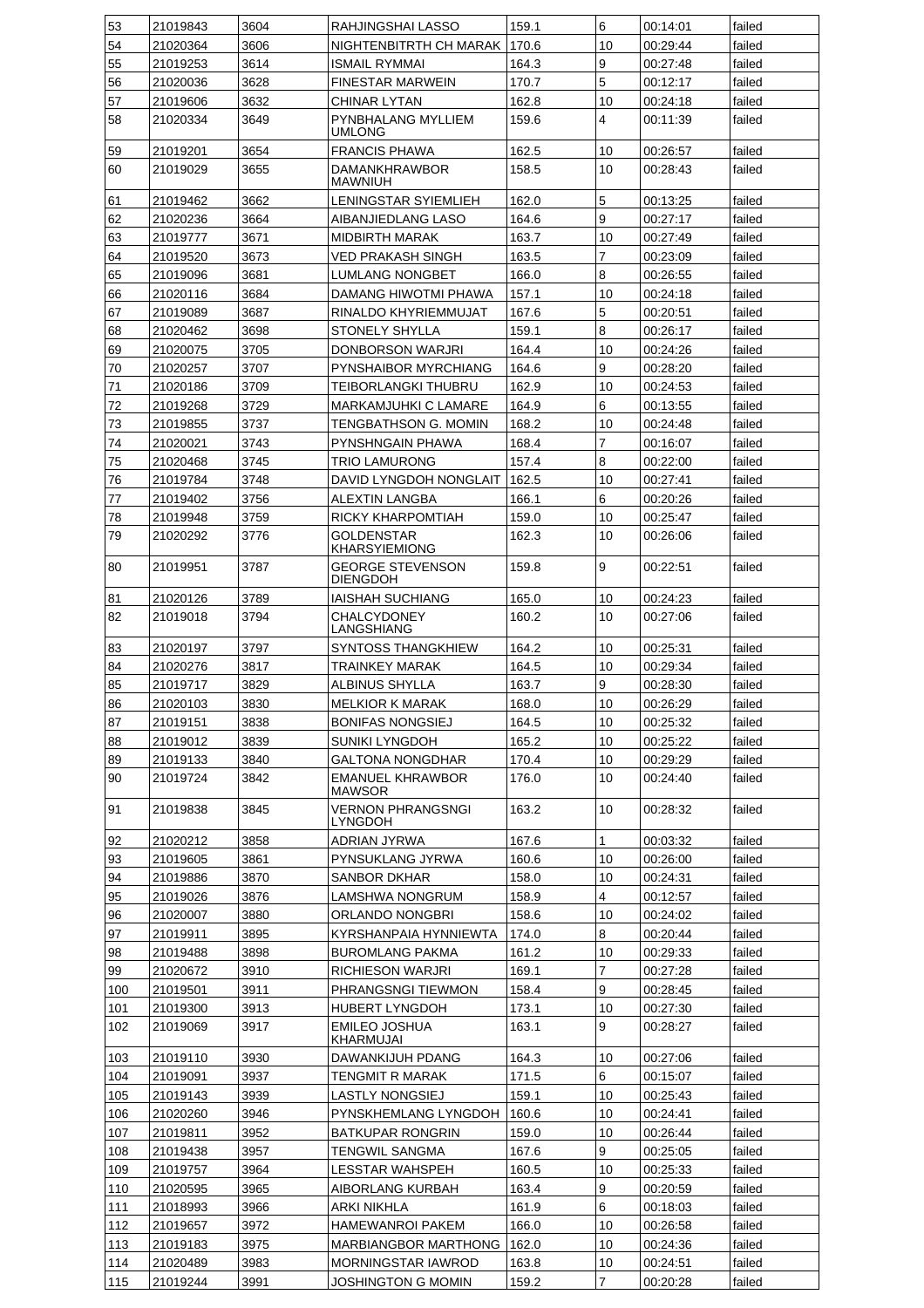| 116            | $34040E7c$<br>19576 | 3992 | <b>;TAR KHARBUKI</b><br><b>ZUBES</b>   | 164.5 | 10 | 00:25:08  | failed |
|----------------|---------------------|------|----------------------------------------|-------|----|-----------|--------|
| $44 -$<br>- 11 | 21019266            | 3995 | <b>YMBON</b><br><b>'YRKHUL</b><br>LANG | 166.8 | 10 | 100:24:40 | failed |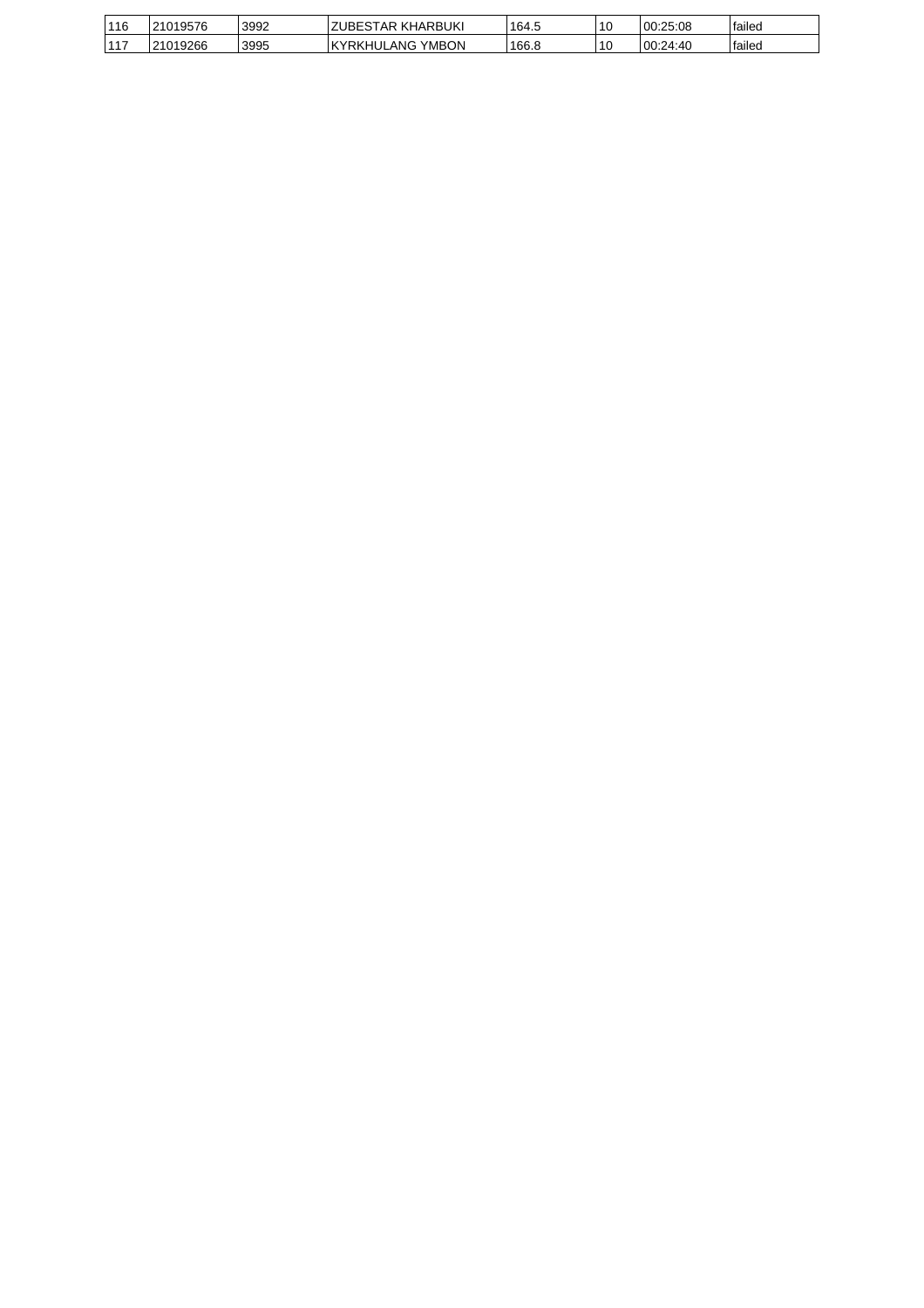

|                |           |           | <u> Date : 29/11/2021</u>              |         |       |          |         |  |
|----------------|-----------|-----------|----------------------------------------|---------|-------|----------|---------|--|
| Sr#            | Roll No # | Chest No# | Name #                                 | Height# | Laps# | T.T#     | Status# |  |
| $\mathbf{1}$   | 21018682  | 3000      | <b>MESHANDABOR</b><br><b>KHARMALKI</b> | 159.5   | 4     | 00:12:56 | failed  |  |
| 2              | 21020661  | 3008      | ABHINASH BAREH                         | 169.2   | 10    | 00:27:53 | failed  |  |
| 3              | 21016006  | 3043      | AIR MARSHAL MUKTIEH                    | 165.5   | 3     | 00:09:28 | failed  |  |
| 4              | 21019730  | 3370      | TEIDONLANG WARJRI                      | 157.8   | 10    | 00:24:13 | failed  |  |
| 5              | 21019913  | 3376      | SYNSHARLANG<br><b>NONGKHLAW</b>        | 158.2   | 6     | 00:17:55 | failed  |  |
| 16             | 21018789  | 3510      | TENSING KHONGSDAM                      | 157.6   | 10    | 00:24:45 | failed  |  |
| $\overline{7}$ | 21014797  | 3564      | <b>FREDDY JYRWA</b>                    | 166.0   | 10    | 00:29:00 | failed  |  |
| 8              | 21017961  | 3587      | <b>BYNTALANG MARWEIN</b>               | 168.7   | 10    | 00:24:53 | failed  |  |
| l 9            | 21015197  | 3652      | EDMUND MASHLI                          | 162.8   | 9     | 00:27:47 | failed  |  |
| 10             | 21019692  | 3676      | <b>BANTEI KUPAR SUTING</b>             | 157.0   | 8     | 00:25:23 | failed  |  |
| 11             | 21019298  | 3724      | <b>STEVEN DISIAR</b>                   | 158.3   | 10    | 00:28:06 | failed  |  |
| 12             | 21016120  | 3766      | SAMBORLANG RANGSLANG                   | 157.8   | 10    | 00:24:39 | failed  |  |
| 13             | 21019284  | 3805      | SHYLLA DARIMIO MUKHIM                  | 159.0   | 8     | 00:22:42 | failed  |  |
| 14             | 21014430  | 3871      | DANIEL B. MARBANIANG                   | 170.3   | 9     | 00:29:25 | failed  |  |
| 15             | 21018504  | 3877      | <b>RICKY K MARAK</b>                   | 167.2   | 10    | 00:24:16 | failed  |  |
| 16             | 21018089  | 3879      | ECHWA-MI-O KHARPURI                    | 172.9   | 9     | 00:28:39 | failed  |  |
| 17             | 21019072  | 3916      | AIBANJOP SHADAP                        | 166.0   | 9     | 00:24:11 | failed  |  |
| 18             | 21017443  | 3945      | <b>FAIRNAIL MARAK</b>                  | 167.5   | 10    | 00:24:58 | failed  |  |
| 19             | 21018420  | 3989      | <b>BALAKMENLANG NONGBRI</b>            | 168.3   | 9     | 00:25:46 | failed  |  |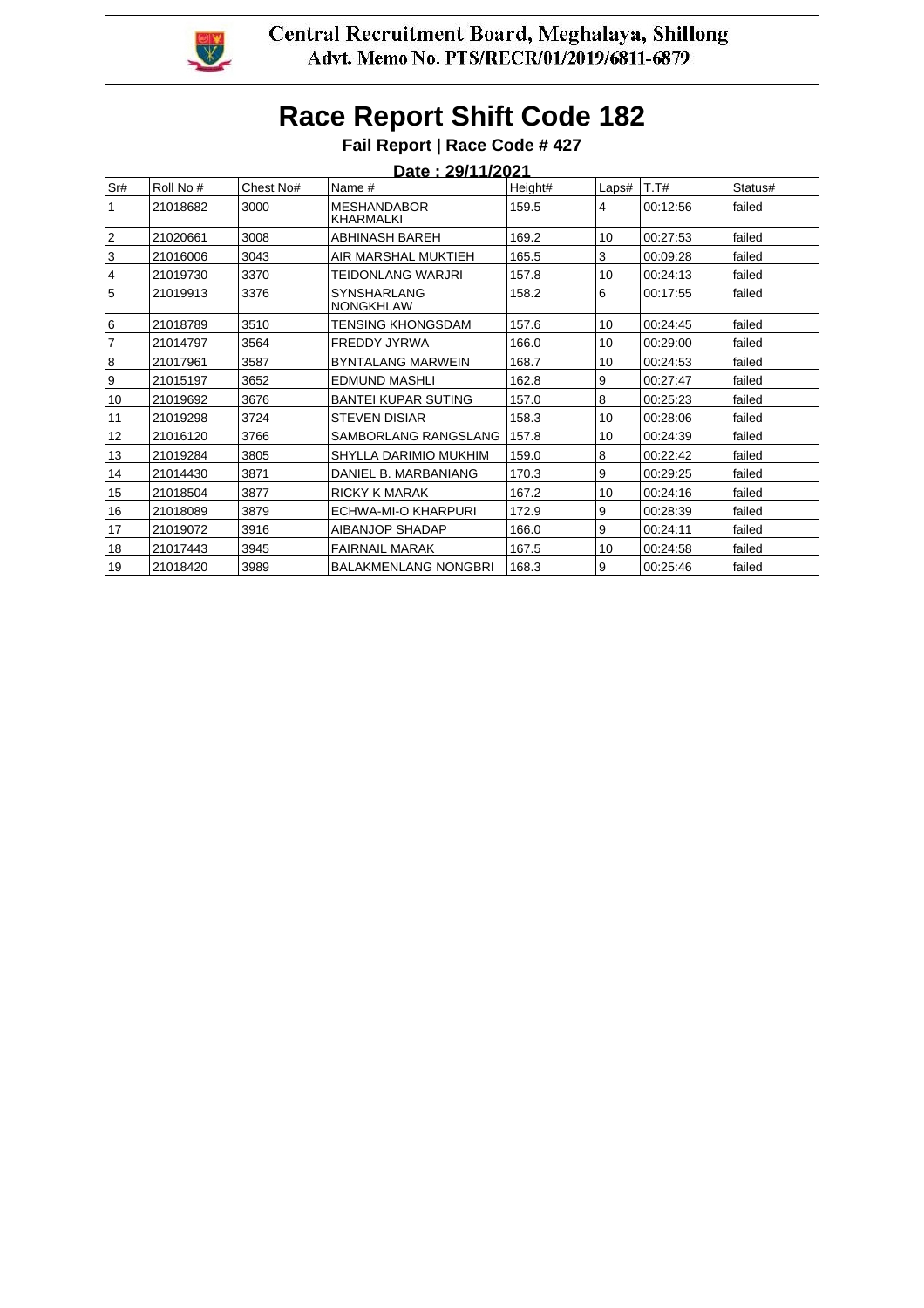

|     | Date: 29/11/2021 |           |                                                     |         |       |          |         |        |  |  |
|-----|------------------|-----------|-----------------------------------------------------|---------|-------|----------|---------|--------|--|--|
| Sr# | Roll No #        | Chest No# | Name #                                              | Height# | Laps# | T.T#     | Status# | Marks# |  |  |
| 1   | 21015041         | 3001      | GENIUSH M SANGMA                                    | 164.0   | 10    | 00:23:11 | Passed  | 50     |  |  |
| 2   | 21015516         | 3009      | DONALD RICHARD<br>BASAIAWMOIT                       | 165.1   | 10    | 00:23:51 | Passed  | 50     |  |  |
| 3   | 21014603         | 3013      | <b>KYNTIEWBORLANG</b><br><b>NONGSHLONG</b>          | 161.6   | 10    | 00:21:21 | Passed  | 70     |  |  |
| 4   | 21015067         | 3015      | <b>BUILDERROY</b><br>LYNGDOH LYNGKHOI               | 159.7   | 10    | 00:21:48 | Passed  | 70     |  |  |
| 5   | 21014409         | 3023      | NICHOLAS MAJHONG                                    | 170.5   | 10    | 00:21:01 | Passed  | 70     |  |  |
| 6   | 21014646         | 3031      | <b>EMERALD GYMPAD</b>                               | 168.0   | 10    | 00:23:03 | Passed  | 50     |  |  |
| 7   | 21014835         | 3033      | <b>BANSHEMPHANG</b><br>TYNGKAN                      | 163.7   | 10    | 00:23:03 | Passed  | 50     |  |  |
| 8   | 21015779         | 3037      | IASHEMLANG RYNGKI                                   | 165.5   | 10    | 00:23:18 | Passed  | 50     |  |  |
| 9   | 21015665         | 3038      | DIBAR KURBAH                                        | 165.0   | 10    | 00:23:17 | Passed  | 50     |  |  |
| 10  | 21015683         | 3040      | KAMOL CHYRMANG                                      | 167.0   | 10    | 00:22:59 | Passed  | 60     |  |  |
| 11  | 21015684         | 3050      | <b>SILVERSON</b><br>MAWPHLANG                       | 161.9   | 10    | 00:19:49 | Passed  | 90     |  |  |
| 12  | 21014884         | 3053      | LUCAS NENGNONG                                      | 166.7   | 10    | 00:23:14 | Passed  | 50     |  |  |
| 13  | 21015306         | 3057      | <b>MAL KANAI</b>                                    | 158.1   | 10    | 00:23:24 | Passed  | 50     |  |  |
| 14  | 21015396         | 3126      | <b>SHANIAHSKHEM</b><br><b>NONGRANG</b>              | 163.7   | 10    | 00:22:58 | Passed  | 60     |  |  |
| 15  | 21014287         | 3169      | TEIMIKI TYNGKAN                                     | 170.7   | 10    | 00:22:44 | Passed  | 60     |  |  |
| 16  | 21014300         | 3374      | KHRAWBOKLANG<br>DKHAR                               | 159.0   | 10    | 00:20:35 | Passed  | 80     |  |  |
| 17  | 21014331         | 3375      | JANLANGKI<br>LANGSTANG                              | 166.2   | 10    | 00:22:47 | Passed  | 60     |  |  |
| 18  | 21015799         | 3380      | ARBANKI SUNGOH                                      | 168.6   | 10    | 00:21:21 | Passed  | 70     |  |  |
| 19  | 21015108         | 3382      | <b>BARNABAS MARING</b>                              | 162.3   | 10    | 00:23:21 | Passed  | 50     |  |  |
| 20  | 21015185         | 3386      | <b>GEORGE LYNGDOH</b><br><b>MAWLONG</b>             | 159.6   | 10    | 00:23:02 | Passed  | 50     |  |  |
| 21  | 21014585         | 3391      | <b>HEIPORMI LYPON</b>                               | 164.3   | 10    | 00:21:35 | Passed  | 70     |  |  |
| 22  | 21015349         | 3395      | <b>BADONBOK WANNIANG</b>                            | 167.6   | 10    | 00:22:14 | Passed  | 60     |  |  |
| 23  | 21015148         | 3397      | RIKCHENG K. SANGMA                                  | 159.8   | 10    | 00:23:01 | Passed  | 50     |  |  |
| 24  | 21015637         | 3403      | <b>DIMITEWAN BUAM</b>                               | 167.5   | 10    | 00:22:18 | Passed  | 60     |  |  |
| 25  | 21020738         | 3417      | <b>TOSHIMBORLIN</b><br><b>LYNGKHOI</b>              | 165.0   | 10    | 00:20:50 | Passed  | 80     |  |  |
| 26  | 21014858         | 3418      | DAMANKI KHARBITHAI                                  | 157.7   | 10    | 00:22:49 | Passed  | 60     |  |  |
| 27  | 21014665         | 3422      | <b>BLOSTARWELL</b><br>MAWBLEI                       | 157.8   | 10    | 00:22:47 | Passed  | 60     |  |  |
| 28  | 21015467         | 3426      | <b>MEKLINTON LYNGDOH</b>                            | 157.5   | 10    | 00:23:24 | Passed  | 50     |  |  |
| 29  | 21015191         | 3434      | <b>BRESHARIUS K</b><br>SHABONG                      | 164.9   | 10    | 00:22:45 | Passed  | 60     |  |  |
| 30  | 21015018         | 3441      | <b>DONBORLANG</b><br>MARBOH                         | 169.4   | 10    | 00:21:42 | Passed  | 70     |  |  |
| 31  | 21015590         | 3455      | <b>BANPYNPHRANG</b><br>LYNGDOH                      | 159.0   | 10    | 00:21:06 | Passed  | 70     |  |  |
| 32  | 21015548         | 3458      | <b>BAIAISHAH GASSAH</b>                             | 157.9   | 10    | 00:23:46 | Passed  | 50     |  |  |
| 33  | 21015068         | 3462      | <b>DONRYNGKAT</b><br><b>KHARPAN</b>                 | 163.4   | 10    | 00:21:51 | Passed  | 70     |  |  |
| 34  | 21014451         | 3467      | <b>FEELING MULIEH</b>                               | 158.5   | 10    | 00:19:28 | Passed  | 90     |  |  |
| 35  | 21014921         | 3471      | <b>RAISKHEMLANG</b><br>LYNGDOH<br><b>MARSHILONG</b> | 159.3   | 10    | 00:22:45 | Passed  | 60     |  |  |
| 36  | 21014262         | 3472      | LAMPHRANG MARWEIN                                   | 167.1   | 10    | 00:22:18 | Passed  | 60     |  |  |
| 37  | 21015473         | 3473      | SANKIDAWAN                                          | 157.3   | 10    | 00:22:09 | Passed  | 60     |  |  |
|     |                  |           | SUCHIANG                                            |         |       |          |         |        |  |  |
| 38  | 21015198         | 3480      | NITIS WARJOM                                        | 160.1   | 10    | 00:23:44 | Passed  | 50     |  |  |
| 39  | 21014829         | 3488      | <b>MACDONALD SOHTUN</b>                             | 174.2   | 10    | 00:21:16 | Passed  | 70     |  |  |
| 40  | 21015125         | 3500      | SHELESIUS WANNIANG                                  | 160.2   | 10    | 00:21:50 | Passed  | 70     |  |  |
| 41  | 21014761         | 3518      | AIBORLANG LYNGDOH<br>MARSHILLONG                    | 159.9   | 10    | 00:21:16 | Passed  | 70     |  |  |
| 42  | 21015660         | 3526      | <b>SKHEMBOKLANG</b><br>WAHLANG                      | 160.8   | 10    | 00:23:04 | Passed  | 50     |  |  |
| 43  | 21014830         | 3530      | FERDINAND KHONGTIM   167.2                          |         | 10    | 00:23:16 | Passed  | 50     |  |  |
| 44  | 21015652         | 3545      | SANJOPLANG L<br>SANGRIANG                           | 159.9   | 10    | 00:19:17 | Passed  | 90     |  |  |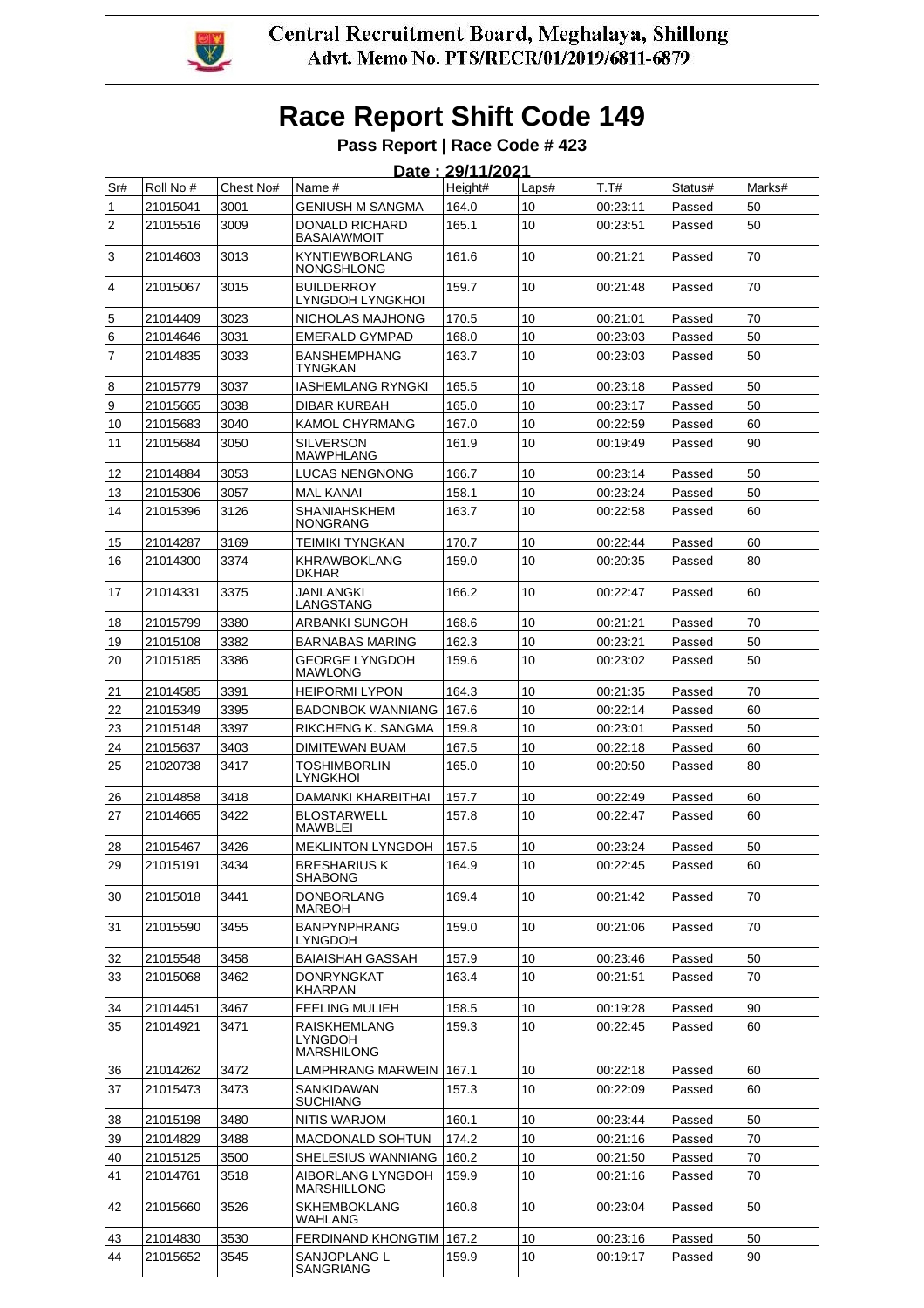| 45 | 21015688 | 3556 | PYNSKHEMLANG<br>LYNGKHOI                   | 162.8 | 10 | 00:22:19 | Passed | 60 |
|----|----------|------|--------------------------------------------|-------|----|----------|--------|----|
| 46 | 21015584 | 3559 | <b>BUILDERNESS</b><br><b>MARWEIN</b>       | 163.4 | 10 | 00:21:23 | Passed | 70 |
| 47 | 21014601 | 3561 | <b>KYRSHANBORLANG</b><br><b>KURBAH</b>     | 162.1 | 10 | 00:19:51 | Passed | 90 |
| 48 | 21015301 | 3566 | <b>ARKINI PYNGROPE</b>                     | 164.4 | 10 | 00:22:07 | Passed | 60 |
| 49 | 21014407 | 3583 | JOHN RUDOLF<br><b>KHARWANNIANG</b>         | 161.9 | 10 | 00:21:47 | Passed | 70 |
| 50 | 21014421 | 3584 | <b>CHINANG R MARAK</b>                     | 166.5 | 10 | 00:22:09 | Passed | 60 |
| 51 | 21015562 | 3589 | SHININGSTAR PHAWA                          | 170.5 | 10 | 00:23:22 | Passed | 50 |
|    |          | 3604 |                                            |       | 10 |          |        | 50 |
| 52 | 21015425 |      | <b>SHARDING WAHLANG</b>                    | 158.5 |    | 00:23:17 | Passed |    |
| 53 | 21015753 | 3608 | <b>HOPINGSTONE KRO</b>                     | 158.7 | 10 | 00:23:54 | Passed | 50 |
| 54 | 21015420 | 3617 | <b>WANKERLANG</b><br><b>MARBOH</b>         | 171.9 | 10 | 00:19:56 | Passed | 90 |
| 55 | 21015528 | 3628 | <b>KHRAWBOK DIAMAI</b>                     | 165.4 | 10 | 00:22:34 | Passed | 60 |
| 56 | 21015622 | 3632 | <b>WONTEN NONGBSAP</b>                     | 160.5 | 10 | 00:23:23 | Passed | 50 |
| 57 | 21014604 | 3643 | <b>EDMUND THYRNIANG</b>                    | 160.2 | 10 | 00:22:19 | Passed | 60 |
| 58 | 21014418 | 3645 | TEIKUPAR RANI                              | 164.0 | 10 | 00:22:02 | Passed | 60 |
| 59 | 21015803 | 3664 | RIFANROY HOOJON                            | 162.8 | 10 | 00:19:37 | Passed | 90 |
| 60 | 21014515 | 3678 | ARJUNE MARNGAR                             | 159.2 | 10 | 00:22:18 | Passed | 60 |
| 61 | 21014937 | 3680 | <b>PASSKLASS</b><br>WARDKHAR               | 168.2 | 10 | 00:22:51 | Passed | 60 |
| 62 | 21015498 | 3681 | <b>BLAIND NONGPHUD</b>                     | 158.0 | 10 | 00:21:19 | Passed | 70 |
| 63 | 21014708 | 3687 | <b>BARLINSON DONG</b>                      | 159.5 | 10 | 00:21:32 | Passed | 70 |
| 64 | 21014678 | 3690 | <b>BANSHANBOR</b><br><b>KHARRNGI</b>       | 165.7 | 10 | 00:22:13 | Passed | 60 |
| 65 | 21014709 | 3691 | <b>REO FENANDY</b><br><b>LYNDEM</b>        | 162.4 | 10 | 00:22:54 | Passed | 60 |
| 66 | 21014913 | 3709 | <b>KYRPANG KHARBANI</b>                    | 169.2 | 10 | 00:22:09 | Passed | 60 |
| 67 | 21015300 | 3715 | FELIX BASHAIPHANG K.                       | 160.9 | 10 | 00:23:06 | Passed | 50 |
|    |          |      | DKHAR                                      |       |    |          |        |    |
| 68 | 21015658 | 3719 | <b>BESTARLAND</b><br><b>MARWEIN</b>        | 160.7 | 10 | 00:23:59 | Passed | 50 |
| 69 | 21015591 | 3727 | KHRAWBOK KHONGKAI                          | 157.0 | 10 | 00:22:40 | Passed | 60 |
| 70 | 21015797 | 3740 | DAMANSHAI SYIEM                            | 160.0 | 10 | 00:20:44 | Passed | 80 |
| 71 | 21015742 | 3748 | SYRPAIMANIK LANGRIN 161.5                  |       | 10 | 00:23:22 | Passed | 50 |
| 72 | 21014730 | 3754 | <b>SHATBORLANG</b><br><b>KHARPAN</b>       | 168.4 | 10 | 00:21:58 | Passed | 70 |
| 73 | 21014399 | 3759 | <b>SUNSHINE LYNGKHOI</b>                   | 161.1 | 10 | 00:23:48 | Passed | 50 |
| 74 | 21014802 | 3764 | <b>HOPPING STONE</b><br>PYRIUH             | 161.1 | 10 | 00:21:27 | Passed | 70 |
| 75 | 21014572 | 3781 | JENING KHARRNGI                            | 164.9 | 10 | 00:21:40 | Passed | 70 |
| 76 | 21009295 | 3782 | <b>BANSHANBOR</b><br><b>MARNGAR</b>        | 160.9 | 10 | 00:21:47 | Passed | 70 |
| 77 | 21015339 | 3789 | <b>WINGKEY DKHAR</b>                       | 161.0 | 10 | 00:21:25 | Passed | 70 |
| 78 | 21014411 | 3795 | PYRKHATLANG<br><b>WARDKHAR</b>             | 166.1 | 10 | 00:20:24 | Passed | 80 |
| 79 | 21015325 | 3797 | <b>TEIBORLANG RANI</b>                     | 164.4 | 10 | 00:22:06 | Passed | 60 |
| 80 | 21014809 | 3808 | <b>BREWILL A SANGMA</b>                    | 168.9 | 10 | 00:23:43 | Passed | 50 |
| 81 | 21015107 | 3818 | <b>HALLMARK KENNY</b><br>WAHLANG           | 161.7 | 10 | 00:20:07 | Passed | 80 |
| 82 | 21015782 | 3819 | <b>HEIPORMI PAPANG</b>                     | 162.9 | 10 | 00:21:10 | Passed | 70 |
| 83 | 21014472 | 3824 |                                            | 180.5 | 10 | 00:23:01 | Passed | 50 |
|    |          |      | JOHNMISHALL THABAH                         |       |    |          |        |    |
| 84 | 21015362 | 3830 | <b>KERMANLANG KYMPAT</b>                   | 166.0 | 10 | 00:21:59 | Passed | 70 |
| 85 | 21015674 | 3833 | <b>BANIENGSKHEM</b><br><b>MAWTHOH</b>      | 173.3 | 10 | 00:23:48 | Passed | 50 |
| 86 | 21014872 | 3839 | <b>MADUKHAR DIGHE</b><br><b>SANGMA</b>     | 163.2 | 10 | 00:22:14 | Passed | 60 |
| 87 | 21009263 | 3840 | LANCHESTAR<br>LYNGDOH<br><b>MARSHILONG</b> | 158.3 | 10 | 00:20:31 | Passed | 80 |
| 88 | 21015371 | 3845 | <b>STEFAN WANN</b><br><b>LYNGDOH</b>       | 175.4 | 10 | 00:23:19 | Passed | 50 |
| 89 | 21014506 | 3850 | <b>KENI KHARKYLLIANG</b>                   | 163.7 | 10 | 00:22:29 | Passed | 60 |
| 90 | 21014849 | 3858 | SAMBORLANGKI<br>TALANG                     | 163.9 | 10 | 00:20:47 | Passed | 80 |
| 91 | 21015208 | 3875 | <b>LAMBUROM S LAMARE</b>                   | 162.8 | 10 | 00:22:24 | Passed | 60 |
| 92 | 21014528 | 3880 | <b>WENESTER KHOKNAL</b><br><b>MARAK</b>    | 170.0 | 10 | 00:21:53 | Passed | 70 |
| 93 | 21015305 | 3888 | <b>BORNFREE LYNGDOH</b>                    | 158.0 | 10 | 00:23:08 | Passed | 50 |
| 94 | 21015535 | 3898 | <b>MARIUS LYNGDOH</b><br><b>NONGLAIT</b>   | 165.2 | 10 | 00:19:48 | Passed | 90 |
| 95 | 21014542 | 3909 | <b>KATSTARLANG</b>                         | 162.1 | 10 | 00:20:35 | Passed | 80 |
| 96 | 21015118 | 3910 | WARDKHAR<br><b>EMON SWER</b>               | 167.2 | 10 | 00:21:15 | Passed | 70 |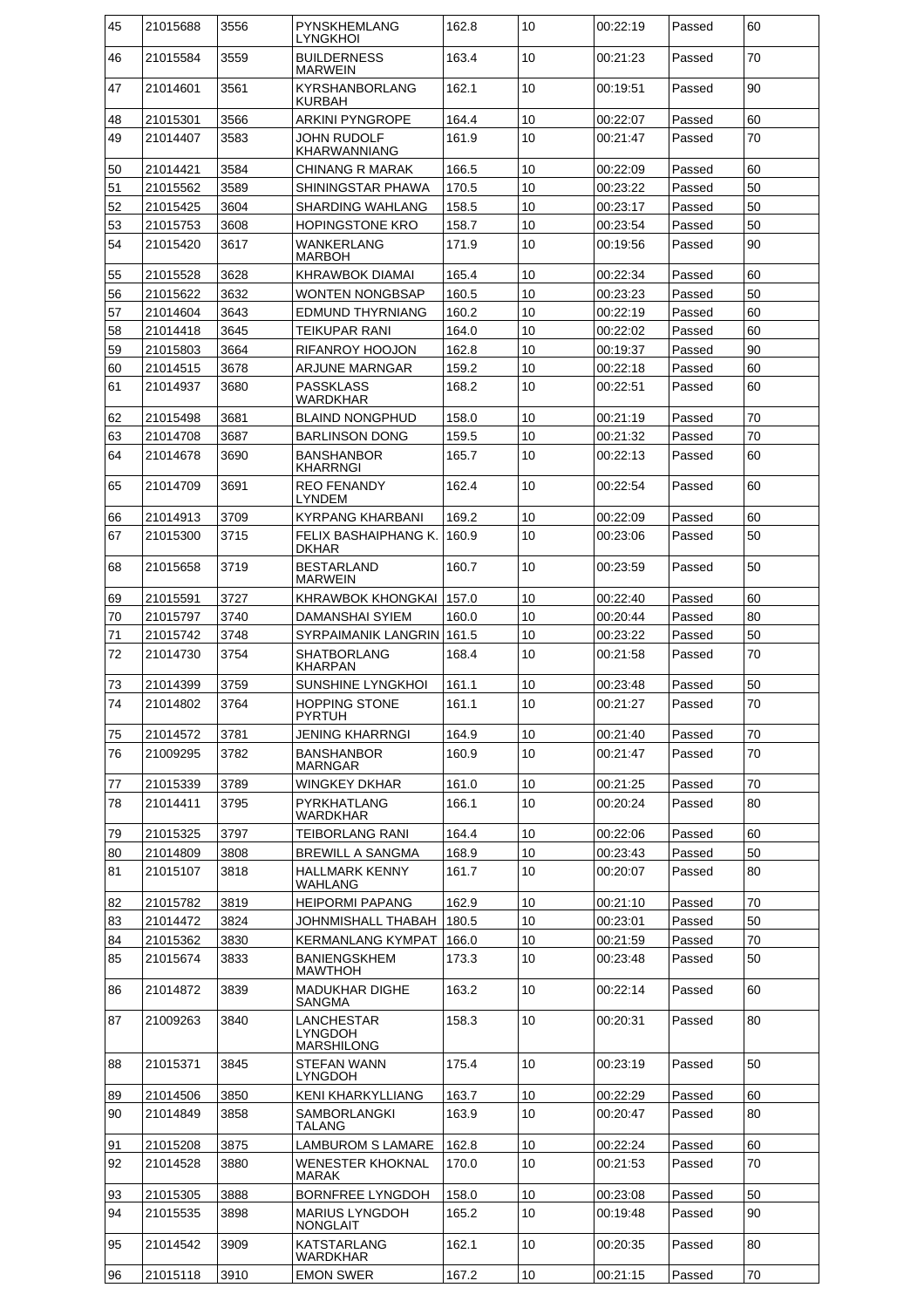| 97  | 21014790 | 3911 | BHAKUPAR JYRWA                               | 161.7 | 10 | 00:23:30 | Passed | 50 |
|-----|----------|------|----------------------------------------------|-------|----|----------|--------|----|
| 98  | 21014329 | 3930 | <b>EBORMI SHYLLA</b>                         | 160.5 | 10 | 00:21:56 | Passed | 70 |
| 99  | 21015647 | 3937 | TYNRAIBASKHEM<br><b>MARWEIN</b>              | 173.7 | 10 | 00:23:25 | Passed | 50 |
| 100 | 21014437 | 3946 | <b>FEDERICK MYLLIEM</b><br><b>UMLONG</b>     | 159.5 | 10 | 00:22:41 | Passed | 60 |
| 101 | 21015574 | 3949 | DAMESHWA SUTNGA                              | 167.2 | 10 | 00:22:15 | Passed | 60 |
| 102 | 21015267 | 3957 | IAIKITLANG SHADAP                            | 159.2 | 10 | 00:21:53 | Passed | 70 |
| 103 | 21015247 | 3961 | <b>ELCHARD</b><br><b>MARBANIANG</b>          | 163.2 | 10 | 00:22:43 | Passed | 60 |
| 104 | 21015065 | 3962 | SAUNIL FWANKLPALE                            | 172.5 | 10 | 00:21:39 | Passed | 70 |
| 105 | 21015309 | 3964 | <b>BAPHRANGPHYLLA</b><br><b>NONGSIEJ</b>     | 162.6 | 10 | 00:23:58 | Passed | 50 |
| 106 | 21015152 | 3968 | SPIDILAND WANNIANG                           | 167.5 | 10 | 00:21:59 | Passed | 70 |
| 107 | 21014840 | 3972 | CHURCHILD SANGMA                             | 166.3 | 10 | 00:22:23 | Passed | 60 |
| 108 | 21015506 | 3986 | <b>HEIMONMI LAW</b>                          | 158.2 | 10 | 00:22:40 | Passed | 60 |
| 109 | 21015064 | 3989 | <b>HUNSHAILANG</b><br><b>NONGSIEJ</b>        | 165.2 | 10 | 00:22:15 | Passed | 60 |
| 110 | 21015311 | 3997 | <b>SEIDONDOR</b><br><b>REENBORN</b>          | 157.6 | 10 | 00:22:51 | Passed | 60 |
| 111 | 21014328 | 3999 | I AWRENCE OSBORNE<br><b>LYNGDOH NONGLAIT</b> | 172.5 | 10 | 00:20:58 | Passed | 80 |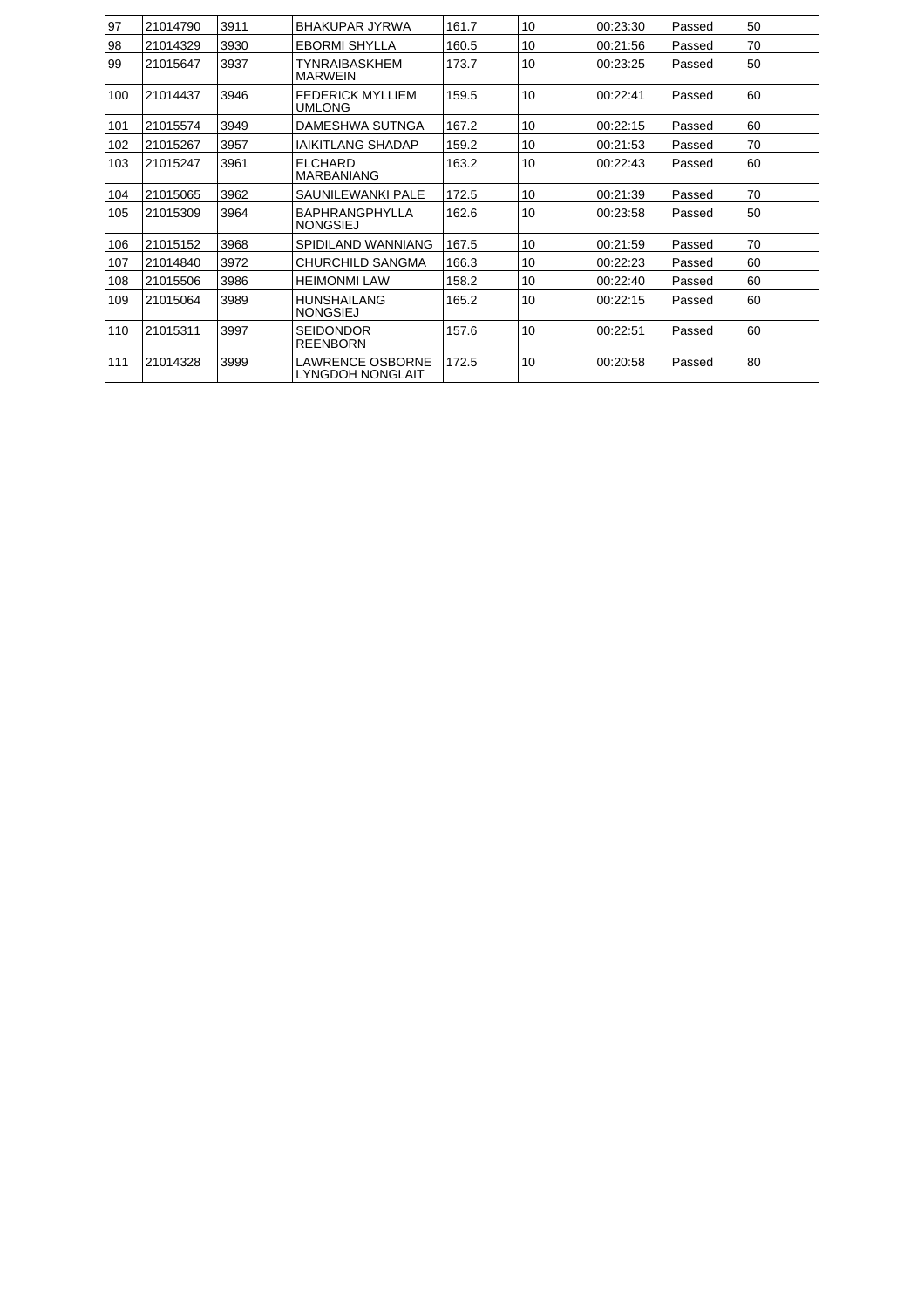

|          | Date: 29/11/2021     |              |                                            |                |          |                      |                  |          |  |  |
|----------|----------------------|--------------|--------------------------------------------|----------------|----------|----------------------|------------------|----------|--|--|
| Sr#      | Roll No #            | Chest No#    | Name #                                     | Height#        | Laps#    | T.T#                 | Status#          | Marks#   |  |  |
| 1        | 21017153             | 3003         | <b>DRESSWELL</b><br>NONGSPUNG              | 159.8          | 10       | 00:20:03             | Passed           | 80       |  |  |
| 2        | 21016473             | 3004         | YASAMLANG KHYRIEM                          | 161.4          | 10       | 00:23:53             | Passed           | 50       |  |  |
| 3        | 21016478             | 3010         | DENTHY R. MARAK                            | 176.0          | 10       | 00:20:11             | Passed           | 80       |  |  |
| 4        | 21016249             | 3011         | TYLLIBORLANG<br><b>SOHTUN</b>              | 157.3          | 10       | 00:23:01             | Passed           | 50       |  |  |
| 5        | 21017485             | 3021         | <b>BANTIPLANG MYRBOH</b>                   | 163.4          | 10       | 00:23:17             | Passed           | 50       |  |  |
| 6        | 21017446             | 3025         | <b>BANKITBORLANG</b><br><b>NONGSIANG</b>   | 174.6          | 10       | 00:20:46             | Passed           | 80       |  |  |
| 7        | 21016797             | 3035         | DA U HI SUCHIANG                           | 167.9          | 10       | 00:22:29             | Passed           | 60       |  |  |
| 8        | 21016686             | 3039         | LASTAR ROY MUKHIM                          | 176.5          | 10       | 00:23:12             | Passed           | 50       |  |  |
| 9        | 21016053             | 3046         | <b>PYNSUKLANG</b><br><b>SYIEMLIEH</b>      | 164.5          | 10       | 00:21:21             | Passed           | 70       |  |  |
| 10       | 21017313             | 3055         | SHININGSTAR JANA<br><b>NONGBET</b>         | 169.3          | 10       | 00:23:48             | Passed           | 50       |  |  |
| 11       | 21016617             | 3377         | DONKUPAR LYNGKHOI                          | 172.0          | 10       | 00:23:53             | Passed           | 50       |  |  |
| 12       | 21017527             | 3388         | <b>MICHAEL SUN</b>                         | 158.8          | 10       | 00:22:31             | Passed           | 60       |  |  |
| 13       | 21017361             | 3406         | JOHNKIBARSON<br><b>KURBAH</b>              | 159.9          | 10       | 00:21:46             | Passed           | 70       |  |  |
| 14       | 21016360             | 3414         | PYRKHAT HIMI DHAR                          | 169.5          | 10       | 00:22:42             | Passed           | 60       |  |  |
| 15       | 21016687             | 3423         | <b>CASPER IANGNGAP</b>                     | 157.1          | 10       | 00:23:27             | Passed           | 50       |  |  |
| 16       | 21016604             | 3433         | LASHEMKYRPANG<br>LYNGDOH                   | 167.5          | 10       | 00:20:26             | Passed           | 80       |  |  |
| 17       | 21016316             | 3443         | GREGORY FRANKY<br>SAMAIANG                 | 158.2          | 10       | 00:22:20             | Passed           | 60       |  |  |
| 18       | 21017162             | 3444         | ANILSON KHARPHULI                          | 162.8          | 10       | 00:22:46             | Passed           | 60       |  |  |
| 19       | 21016937             | 3449         | <b>ALBERTSON MARBOH</b>                    | 162.8          | 10       | 00:23:22             | Passed           | 50       |  |  |
| 20       | 21017546             | 3452         | SUMIT KUMAR HAJONG                         | 160.4          | 10       | 00:22:36             | Passed           | 60       |  |  |
| 21       | 21017008             | 3456         | JOSUWEL C. MARAK                           | 165.5          | 10       | 00:23:06             | Passed           | 50       |  |  |
| 22       | 21016061             | 3468         | <b>BASHANSKHEM</b><br><b>PYNGROPE</b>      | 161.9          | 10       | 00:21:37             | Passed           | 70       |  |  |
| 23       | 21016333             | 3469         | <b>BANROILANG MARBOH</b>                   | 157.8          | 10       | 00:21:26             | Passed           | 70       |  |  |
| 24       | 21017096             | 3484         | TYNGSHAIN STEN                             | 164.3          | 10       | 00:23:39             | Passed           | 50       |  |  |
| 25       | 21017285             | 3486         | DANIEL LIONEL SHYLLA                       | 157.0          | 10       | 00:22:59             | Passed           | 60       |  |  |
| 26       | 21016000             | 3495         | <b>ROBERT PUWEIN</b>                       | 165.0          | 10       | 00:21:00             | Passed           | 80       |  |  |
| 27       | 21016220             | 3499         | <b>BAIARBOK LYNGDOH</b><br><b>NONGRANG</b> | 159.0          | 10       | 00:22:45             | Passed           | 60       |  |  |
| 28       | 21017017             | 3501         | <b>HOPING THUBRU</b>                       | 165.0          | 10       | 00:19:58             | Passed           | 90       |  |  |
| 29       | 21016509             | 3505         | <b>MIKE DONBOR</b><br><b>MARNGAR</b>       | 172.6          | 10       | 00:21:45             | Passed           | 70       |  |  |
| 30       | 21016560             | 3506         | NANGERA M SANGMA                           | 163.4          | 10       | 00:23:52             | Passed           | 50       |  |  |
| 31       | 21016799             | 3510         | <b>SKHEMBOR SYIEM</b>                      | 160.0          | 10       | 00:21:36             | Passed           | 70       |  |  |
| 32       | 21016495             | 3512         | <b>HILLBINGSTONE L</b><br><b>NONGLAIT</b>  | 166.3          | 10       | 00:23:11             | Passed           | 50       |  |  |
| 33       | 21016545             | 3515         | <b>PAULUS KHONGSIT</b>                     | 158.3          | 10       | 00:23:06             | Passed           | 50       |  |  |
| 34       | 21017543             | 3548         | WANSHANBOK DKHAR                           | 171.9          | 10       | 00:22:48             | Passed           | 60       |  |  |
| 35       | 21016761             | 3549         | DREN KLEIN                                 | 167.4          | 10       | 00:23:28             | Passed           | 50       |  |  |
| 36<br>37 | 21016514<br>21016047 | 3550<br>3567 | DAPBORLANG HOOJON<br><b>BANSHAILANG</b>    | 168.9<br>158.8 | 10<br>10 | 00:23:50<br>00:20:53 | Passed<br>Passed | 50<br>80 |  |  |
|          |                      |              | <b>PARIONG</b>                             |                |          |                      |                  |          |  |  |
| 38<br>39 | 21017500<br>21016407 | 3574<br>3575 | <b>BATISTA MULIAR</b><br>KYRMENSKHEM       | 157.0<br>162.0 | 10<br>10 | 00:22:39<br>00:23:18 | Passed<br>Passed | 60<br>50 |  |  |
|          |                      |              | <b>SNAITANG</b>                            |                |          |                      |                  |          |  |  |
| 40       | 21016983             | 3578         | <b>ONESROI UMBAH</b>                       | 163.3          | 10       | 00:22:29             | Passed           | 60       |  |  |
| 41       | 21017331             | 3580         | SUSHIL KUMAR SINGH                         | 170.6          | 10       | 00:20:53             | Passed           | 80       |  |  |
| 42       | 21017159             | 3588         | WANLUMBHA JAPANG                           | 161.5          | 10       | 00:23:23             | Passed           | 50       |  |  |
| 43       | 21016439             | 3592         | DIBARLAN NONGSIANG                         | 173.5          | 10       | 00:22:16             | Passed           | 60       |  |  |
| 44       | 21016280             | 3593         | ALPHONSIUS SUNGOH                          | 161.6          | 10       | 00:21:31             | Passed           | 70       |  |  |
| 45       | 21016060             | 3602         | <b>JOHNWELL MOMIN</b>                      | 170.9          | 10       | 00:22:27             | Passed           | 60       |  |  |
| 46       | 21016563             | 3605         | <b>EMBOKTAM</b><br><b>KHARDEWSAW</b>       | 164.3          | 10       | 00:21:51             | Passed           | 70       |  |  |
| 47       | 21016943             | 3612         | AJAY KUMAR THAKUR                          | 162.7          | 10       | 00:23:49             | Passed           | 50       |  |  |
| 48       | 21017571             | 3619         | DATHRANG I DKHAR                           | 161.0          | 10       | 00:23:35             | Passed           | 50       |  |  |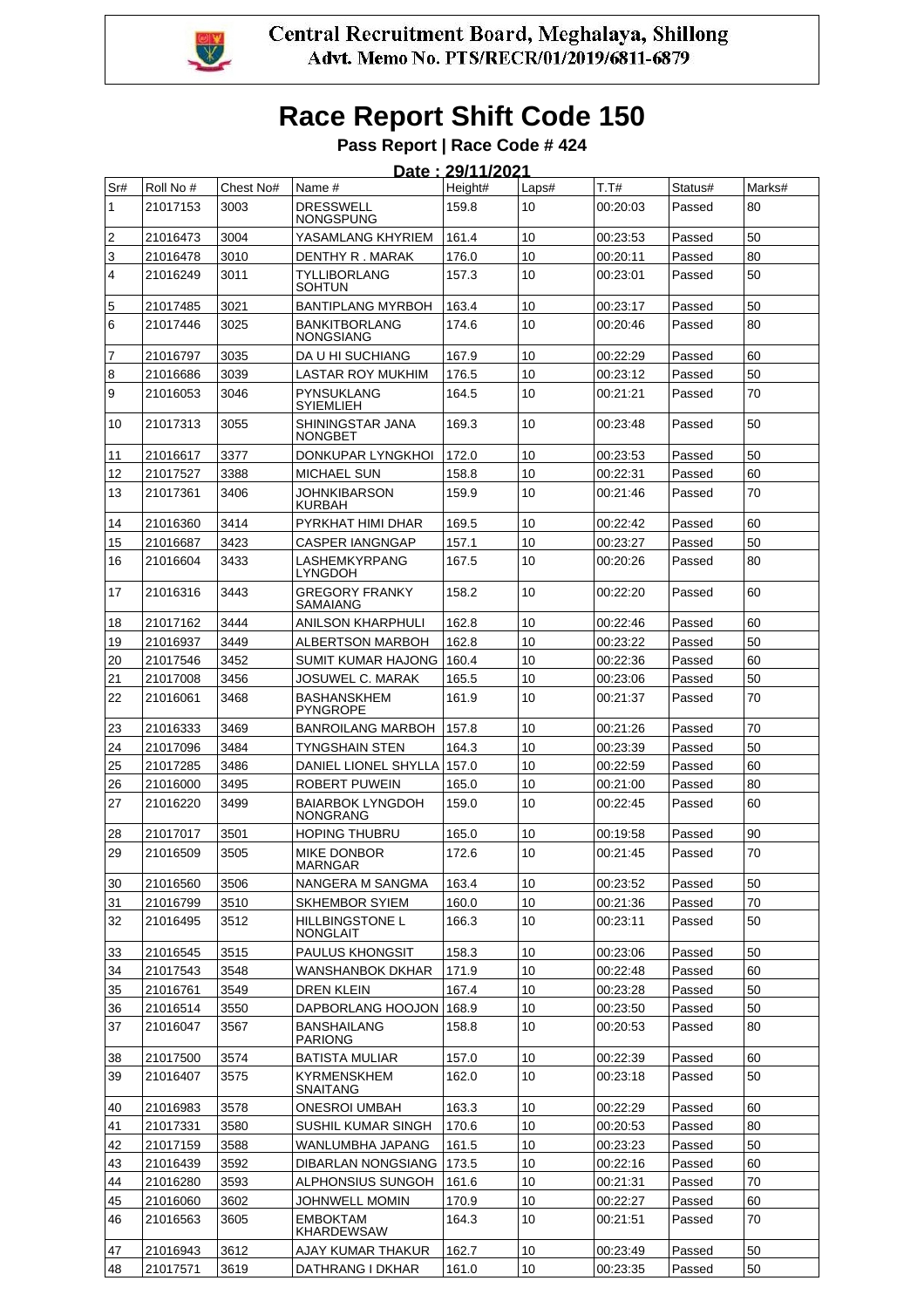| 49  | 21016074 | 3620 | YOLUTI LAW                               | 162.9 | 10 | 00:22:59 | Passed | 60  |
|-----|----------|------|------------------------------------------|-------|----|----------|--------|-----|
| 50  | 21016339 | 3625 | <b>DAVID NEIHSIEL</b>                    | 169.7 | 10 | 00:21:57 | Passed | 70  |
| 51  | 21015937 | 3629 | ESTARWELL SUPUH                          | 164.2 | 10 | 00:23:03 | Passed | 50  |
| 52  | 21016997 | 3637 | RAJU UROIN                               | 157.3 | 10 | 00:21:36 | Passed | 70  |
| 53  | 21017088 | 3646 | IAMUTLANG MARWEIN                        | 158.2 | 10 | 00:23:26 | Passed | 50  |
| 54  | 21016898 | 3648 | WANKIT KUPAR                             | 157.4 | 10 | 00:22:58 | Passed | 60  |
|     |          |      | MARTHONG                                 |       |    |          |        |     |
| 55  | 21016146 | 3657 | GLANGERY<br>KURKALANG                    | 160.8 | 10 | 00:20:10 | Passed | 80  |
| 56  | 21015909 | 3658 | PYNSHAIPYRKHAT<br>NONGREM                | 166.5 | 10 | 00:23:23 | Passed | 50  |
| 57  | 21017456 | 3659 | IAIBAT KUPAR DKHAR                       | 168.0 | 10 | 00:22:22 | Passed | 60  |
| 58  | 21016160 | 3668 | MALVERN BARASHEL<br><b>PYNGROPE</b>      | 163.9 | 10 | 00:22:55 | Passed | 60  |
| 59  | 21016874 | 3675 | ROMASTAR RANI                            | 170.9 | 10 | 00:21:56 | Passed | 70  |
| 60  | 21015858 | 3682 | SHEMPHANGLIN                             | 158.1 | 10 | 00:23:13 | Passed | 50  |
| 61  | 21016864 | 3683 | lyngkhoi<br>HARBESSTAR                   | 161.9 | 10 | 00:20:48 | Passed | 80  |
|     |          |      | KHARLYNGDOH                              |       |    |          |        |     |
| 62  | 21016405 | 3701 | SHANBORLANG<br><b>LYNGDOH</b>            | 160.1 | 10 | 00:18:46 | Passed | 100 |
| 63  | 21016273 | 3710 | <b>KOBAR S SWER</b>                      | 160.1 | 10 | 00:22:21 | Passed | 60  |
| 64  | 21016369 | 3726 | JOHN MARCOLIN<br>KHARSHONG               | 158.6 | 10 | 00:22:36 | Passed | 60  |
| 65  | 21015902 | 3728 | LOSPINGLAND<br>LYNGDOH                   | 160.0 | 10 | 00:23:57 | Passed | 50  |
| 66  | 21017472 | 3736 | SANBORKI PYNGROPE                        | 160.5 | 10 | 00:23:50 | Passed | 50  |
| 67  | 21016037 | 3746 | <b>BANTEILANG</b><br><b>SYIEMLIEH</b>    | 165.3 | 10 | 00:23:52 | Passed | 50  |
| 68  | 21017320 | 3747 | CHUANGRIK K MARAK                        | 158.1 | 10 | 00:23:06 | Passed | 50  |
| 69  | 21016325 | 3766 | <b>IAISHIMTILEM RIANG</b>                | 157.1 | 10 | 00:22:57 | Passed | 60  |
| 70  | 21017492 | 3767 | <b>BALAJIED LYNGDOH</b>                  | 164.9 | 10 | 00:20:38 | Passed | 80  |
| 71  | 21016191 | 3772 | ANDY ROBERT<br><b>MAWPHLANG</b>          | 160.3 | 10 | 00:23:43 | Passed | 50  |
| 72  | 21016778 | 3773 | <b>BA EKLIES SUCHIANG</b>                | 158.4 | 10 | 00:22:16 | Passed | 60  |
| 73  | 21017339 | 3777 | BEASANLANG TARIANG                       | 162.9 | 10 | 00:23:04 | Passed | 50  |
| 74  | 21016696 | 3784 | <b>KENNY KHARSATI</b>                    | 165.4 | 10 | 00:21:26 | Passed | 70  |
| 75  | 21017340 | 3794 | <b>MAC STEVENSON</b><br>KHONGSNI         | 159.0 | 10 | 00:22:32 | Passed | 60  |
| 76  | 21017205 | 3812 | KRIWELL KHONGLAM                         | 160.0 | 10 | 00:22:47 | Passed | 60  |
| 77  | 21015965 | 3837 | <b>BENNYSON WARJRI</b>                   | 158.0 | 10 | 00:23:16 | Passed | 50  |
| 78  | 21017073 | 3846 | PYNSHAI NONGTDU                          | 170.5 | 10 | 00:22:41 | Passed | 60  |
| 79  | 21016171 | 3848 | <b>BADAAPKYRMEN</b><br>LYNGDOH           | 160.6 | 10 | 00:23:07 | Passed | 50  |
| 80  | 21016143 | 3852 | ARMINIAS SURONG                          | 159.6 | 10 | 00:22:58 | Passed | 60  |
| 81  | 21016547 | 3855 | DHRUBOJYOTI SAIKIA                       | 168.0 | 10 | 00:23:44 | Passed | 50  |
| 82  | 21017353 | 3859 | SHAIKUPAR LYNGDOH<br>SHIJI LYNGDOH SHIJI | 157.0 | 10 | 00:23:07 | Passed | 50  |
| 83  | 21016331 | 3865 | KITDOR KHARLUKHI                         | 166.1 | 10 | 00:21:30 | Passed | 70  |
| 84  | 21015981 | 3872 | DANIEL BASAIAWMOIT                       | 162.7 | 10 | 00:22:01 | Passed | 60  |
| 85  | 21016575 | 3883 | PAIPHANG WANMI                           | 167.4 | 10 | 00:23:52 | Passed | 50  |
| 86  | 21016058 | 3884 | LANGSTANG<br>ALBERTSTAR                  | 160.4 | 10 | 00:22:40 | Passed | 60  |
| 87  | 21016717 | 3885 | LYNGDOH<br>STARLING LYNGDOH              | 160.0 | 10 | 00:23:42 | Passed | 50  |
| 88  | 21016976 | 3893 | RAVITOSH KUMAR                           | 168.9 | 10 | 00:20:55 | Passed | 80  |
| 89  | 21016619 | 3899 | LAMBERT KYNSAI                           | 159.1 | 10 | 00:23:53 | Passed | 50  |
| 90  | 21016313 | 3903 | <b>KHRIAM</b><br>SHANBISHAL<br>NONGPHUD  | 159.0 | 10 | 00:21:46 | Passed | 70  |
| 91  | 21015863 | 3905 | SHEMLANG K BANI                          | 161.4 | 10 | 00:20:43 | Passed | 80  |
| 92  | 21017269 | 3908 | JEININGSTAR                              | 166.7 | 10 | 00:22:36 | Passed | 60  |
|     |          |      | <b>KHARWAR</b>                           |       |    |          |        |     |
| 93  | 21016814 | 3921 | ALBERICK KHARMUJAI                       | 163.5 | 10 | 00:22:29 | Passed | 60  |
| 94  | 21016673 | 3923 | PRESLY ALFRED<br>LYNGKHOI                | 167.4 | 10 | 00:23:16 | Passed | 50  |
| 95  | 21016826 | 3945 | <b>CHANGSENG MARAK</b>                   | 166.2 | 10 | 00:23:45 | Passed | 50  |
| 96  | 21016975 | 3947 | RICHMOND SHADAP                          | 175.2 | 10 | 00:23:01 | Passed | 50  |
| 97  | 21016093 | 3950 | <b>ANUP MARAK</b>                        | 170.6 | 10 | 00:23:28 | Passed | 50  |
| 98  | 21016944 | 3953 | LURSHAI LYNGDOH<br>LYNGKHOI              | 168.2 | 10 | 00:23:26 | Passed | 50  |
| 99  | 21016951 | 3955 | SANKINI SUNGOH                           | 166.8 | 10 | 00:23:14 | Passed | 50  |
| 100 | 21017394 | 3958 | <b>WEBSTARFIELD</b><br>PALIAR            | 163.0 | 10 | 00:20:14 | Passed | 80  |
| 101 | 21017341 | 3973 | CONFIRM MOTSUN                           | 167.5 | 10 | 00:22:08 | Passed | 60  |
|     |          |      |                                          |       |    |          |        |     |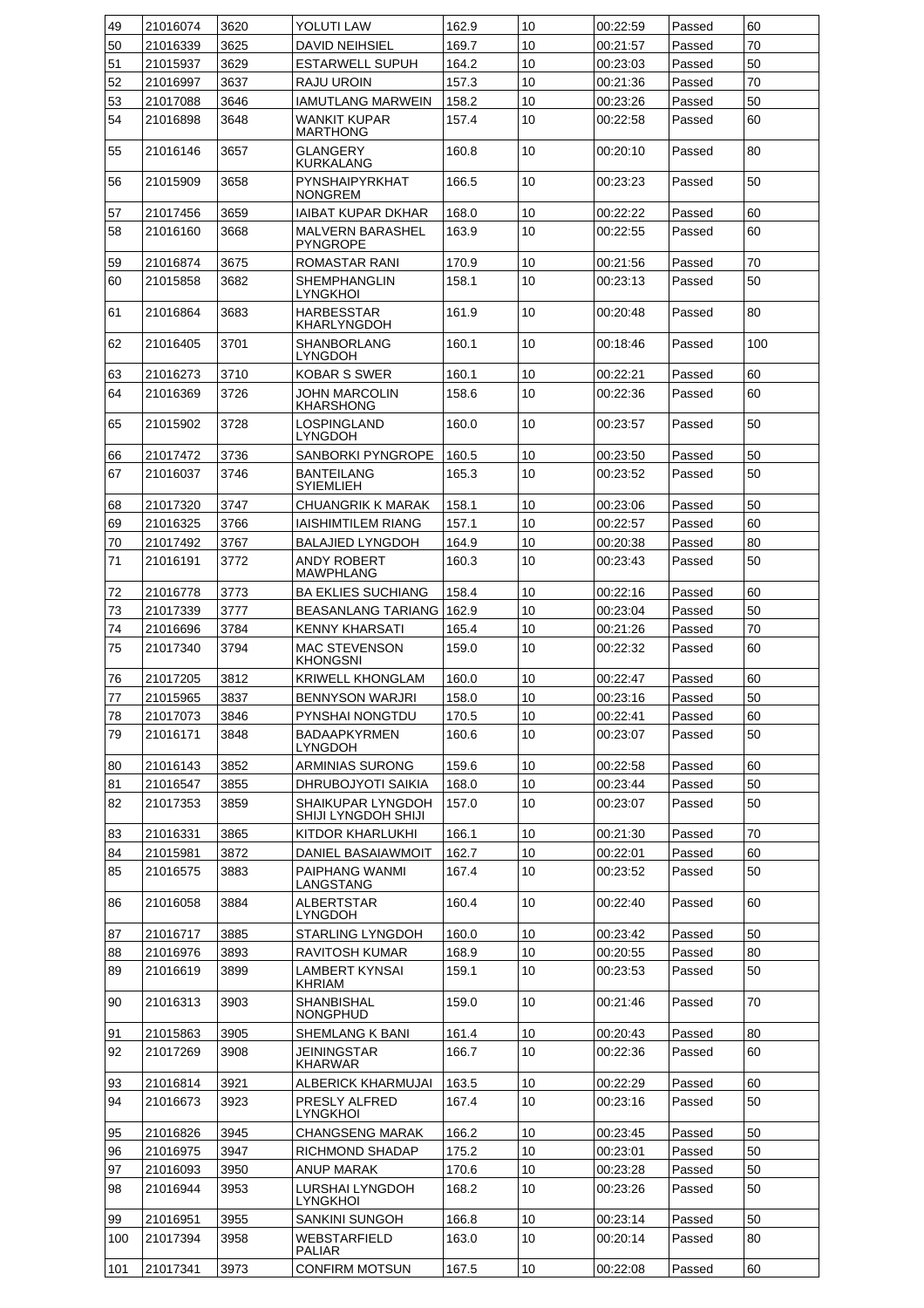| 102 | 121016068 | 3981 | IPYNSHAILANG W<br><b>IKHARNGI</b> | 162.0 | 10 | 100:21:45 | Passed   | '70 |
|-----|-----------|------|-----------------------------------|-------|----|-----------|----------|-----|
| 103 | 121017057 | 3982 | IPYNSKHEMBOR JYRWA1161.5          |       | 10 | 00:21:12  | l Passed | 70  |
| 104 | 121017573 | 3987 | ILONESTAR POHCHEN                 | 158.6 | 10 | 100:23:43 | Passed   | 150 |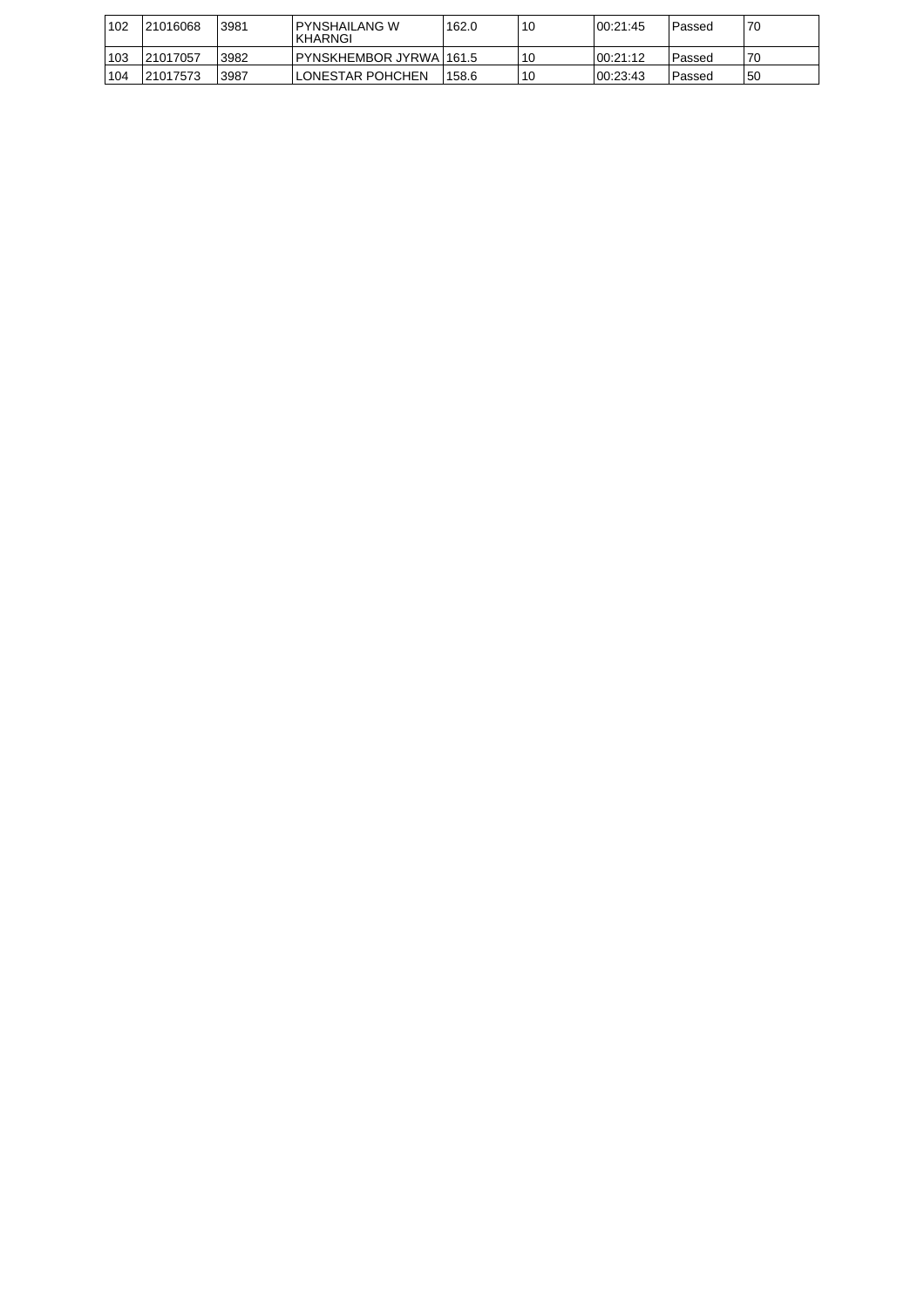

|     | Date: 29/11/2021 |           |                                         |         |                 |          |         |        |  |  |
|-----|------------------|-----------|-----------------------------------------|---------|-----------------|----------|---------|--------|--|--|
| Sr# | Roll No #        | Chest No# | Name #                                  | Height# | Laps#           | T.T#     | Status# | Marks# |  |  |
| 1   | 21017963         | 3000      | RUELSON A SANGMA                        | 171.1   | 10              | 00:22:36 | Passed  | 60     |  |  |
| 2   | 21018801         | 3002      | WANSALAN SUTNGA                         | 166.8   | 10              | 00:22:16 | Passed  | 60     |  |  |
| 3   | 21017903         | 3022      | <b>BORDING NONGSIEJ</b>                 | 162.9   | 10              | 00:21:13 | Passed  | 70     |  |  |
| 4   | 21018096         | 3047      | DALE ERIC LYNGDOH                       | 170.1   | 10              | 00:23:22 | Passed  | 50     |  |  |
| 5   | 21018865         | 3049      | DARAH KHYRIEM                           | 177.6   | 10              | 00:23:55 | Passed  | 50     |  |  |
| 6   | 21018072         | 3059      | <b>KEVIN NONGSIANG</b>                  | 163.9   | 10              | 00:22:14 | Passed  | 60     |  |  |
| 7   | 21018008         | 3127      | <b>MACIUS PARIONG</b>                   | 164.6   | 10              | 00:21:21 | Passed  | 70     |  |  |
| 8   | 21018261         | 3160      | <b>MARKIJUH PAPENG</b>                  | 165.9   | 10              | 00:22:57 | Passed  | 60     |  |  |
| 9   | 21018103         | 3170      | <b>MUNAS LYNGDOH</b>                    | 168.7   | 10              | 00:23:52 | Passed  | 50     |  |  |
| 10  | 21018328         | 3384      | <b>DABIANG LAW</b>                      | 168.7   | 10              | 00:22:42 | Passed  | 60     |  |  |
| 11  | 21018402         | 3385      | <b>STEVE HARRISON</b><br><b>HOOJON</b>  | 164.8   | 10              | 00:23:13 | Passed  | 50     |  |  |
| 12  | 21017688         | 3395      | RICKSCHILL MARAK                        | 162.4   | 10              | 00:22:30 | Passed  | 60     |  |  |
| 13  | 21018169         | 3396      | <b>BAIMISTER MAWIONG</b>                | 157.0   | 10              | 00:23:18 | Passed  | 50     |  |  |
| 14  | 21018319         | 3399      | <b>KENNEDY A. SANGMA</b>                | 159.2   | 10              | 00:23:28 | Passed  | 50     |  |  |
| 15  | 21017824         | 3415      | <b>FALDO KHARBANI</b>                   | 170.0   | 10              | 00:22:40 | Passed  | 60     |  |  |
| 16  | 21018116         | 3421      | <b>FRANKLINSIUS</b><br><b>NONGSIEJ</b>  | 162.0   | 10              | 00:22:21 | Passed  | 60     |  |  |
| 17  | 21017889         | 3428      | <b>EPHRINGSON TALANG</b>                | 162.7   | 10              | 00:19:20 | Passed  | 90     |  |  |
| 18  | 21018573         | 3432      | <b>MISHALTIS WANNIANG</b>               | 162.9   | 10              | 00:22:19 | Passed  | 60     |  |  |
| 19  | 21018775         | 3435      | SHENGKY<br>SHENGGRANG C<br><b>MOMIN</b> | 170.0   | 10              | 00:23:34 | Passed  | 50     |  |  |
| 20  | 21018473         | 3438      | <b>AMBROSIUS</b><br><b>NONGKOUM</b>     | 162.3   | 10              | 00:22:48 | Passed  | 60     |  |  |
| 21  | 21018305         | 3447      | DANIAL STAR PATHAW                      | 159.2   | 10              | 00:22:55 | Passed  | 60     |  |  |
| 22  | 21017604         | 3454      | ANDRONICUS MAJAW                        | 158.1   | 10              | 00:21:03 | Passed  | 70     |  |  |
| 23  | 21018225         | 3464      | <b>BANDAPLANG</b><br><b>MAWLONG</b>     | 169.1   | 10              | 00:20:47 | Passed  | 80     |  |  |
| 24  | 21018228         | 3472      | <b>PHAILANG</b><br><b>MARBANIANG</b>    | 163.0   | 10              | 00:21:13 | Passed  | 70     |  |  |
| 25  | 21018036         | 3476      | <b>ARKYSON RANI</b>                     | 159.4   | 10              | 00:23:53 | Passed  | 50     |  |  |
| 26  | 21017989         | 3485      | SHELASTAR RAPSANG                       | 157.1   | 10              | 00:20:06 | Passed  | 80     |  |  |
| 27  | 21018681         | 3504      | <b>IAINEHSKHEM LYMBA</b>                | 168.3   | 10              | 00:23:22 | Passed  | 50     |  |  |
| 28  | 21018708         | 3508      | JONATHAN SYIEM                          | 157.1   | 10              | 00:22:28 | Passed  | 60     |  |  |
| 29  | 21018847         | 3518      | AIBORLANG KHARBANI                      | 167.4   | 10              | 00:21:13 | Passed  | 70     |  |  |
| 30  | 21018588         | 3526      | JAMBHALANG<br><b>KHYRIEM</b>            | 160.3   | 10              | 00:22:58 | Passed  | 60     |  |  |
| 31  | 21018303         | 3527      | DONKUPAR DHAR                           | 172.4   | 10              | 00:21:28 | Passed  | 70     |  |  |
| 32  | 21018227         | 3539      | <b>REWON MARBANIANG</b>                 | 159.3   | 10              | 00:23:16 | Passed  | 50     |  |  |
| 33  | 21018150         | 3557      | EIPLANBIANG RYMBAI                      | 166.0   | 10              | 00:22:32 | Passed  | 60     |  |  |
| 34  | 21018636         | 3568      | <b>DLASSING LYNGKHOI</b>                | 158.1   | 10              | 00:23:07 | Passed  | 50     |  |  |
| 35  | 21018357         | 3573      | <b>DASUKLANG</b><br>KHARJANA            | 173.8   | 10 <sup>°</sup> | 00:22:10 | Passed  | 60     |  |  |
| 36  | 21018100         | 3581      | NEHLANGKI SUIAM                         | 163.8   | 10              | 00:23:06 | Passed  | 50     |  |  |
| 37  | 21018524         | 3583      | <b>BISHALDING LYNGDOH</b><br>LYNGKHOI   | 166.4   | 10              | 00:22:10 | Passed  | 60     |  |  |
| 38  | 21017959         | 3585      | DAPKHAIN LAKIANG                        | 158.0   | 10              | 00:23:04 | Passed  | 50     |  |  |
| 39  | 21018038         | 3589      | <b>REMI WELL</b><br><b>MARBANIANG</b>   | 161.0   | 10              | 00:21:29 | Passed  | 70     |  |  |
| 40  | 21018554         | 3601      | MEBAKI SHYLLA                           | 160.8   | 10              | 00:23:03 | Passed  | 50     |  |  |
| 41  | 21018866         | 3615      | KYNTU LANG I LALOO                      | 171.5   | 10              | 00:21:51 | Passed  | 70     |  |  |
| 42  | 21017696         | 3618      | <b>MARTIN POHSHNA</b>                   | 160.3   | 10              | 00:22:15 | Passed  | 60     |  |  |
| 43  | 21017922         | 3650      | SHEMUEL MARWEIN                         | 165.7   | 10              | 00:22:29 | Passed  | 60     |  |  |
| 44  | 21018648         | 3656      | SHABALIN LYNGKHOI                       | 169.7   | 10              | 00:22:06 | Passed  | 60     |  |  |
| 45  | 21018644         | 3666      | RICHARD LYNGDOH                         | 161.3   | 10              | 00:23:18 | Passed  | 50     |  |  |
| 46  | 21018144         | 3670      | <b>GRIKSRANG R MARAK</b>                | 164.7   | 10              | 00:22:26 | Passed  | 60     |  |  |
| 47  | 21018724         | 3677      | AMOSTAR WANNIANG                        | 157.0   | 10              | 00:22:02 | Passed  | 60     |  |  |
| 48  | 21018875         | 3679      | <b>MEBANKER KYRPANG</b><br>LYNGWI       | 159.1   | 10              | 00:23:58 | Passed  | 50     |  |  |
| 49  | 21018330         | 3693      | LOSTAR BUHPHANG                         | 160.1   | 10              | 00:22:54 | Passed  | 60     |  |  |
| 50  | 21018851         | 3694      | <b>VICKY NONGRUM</b>                    | 160.9   | 10              | 00:22:23 | Passed  | 60     |  |  |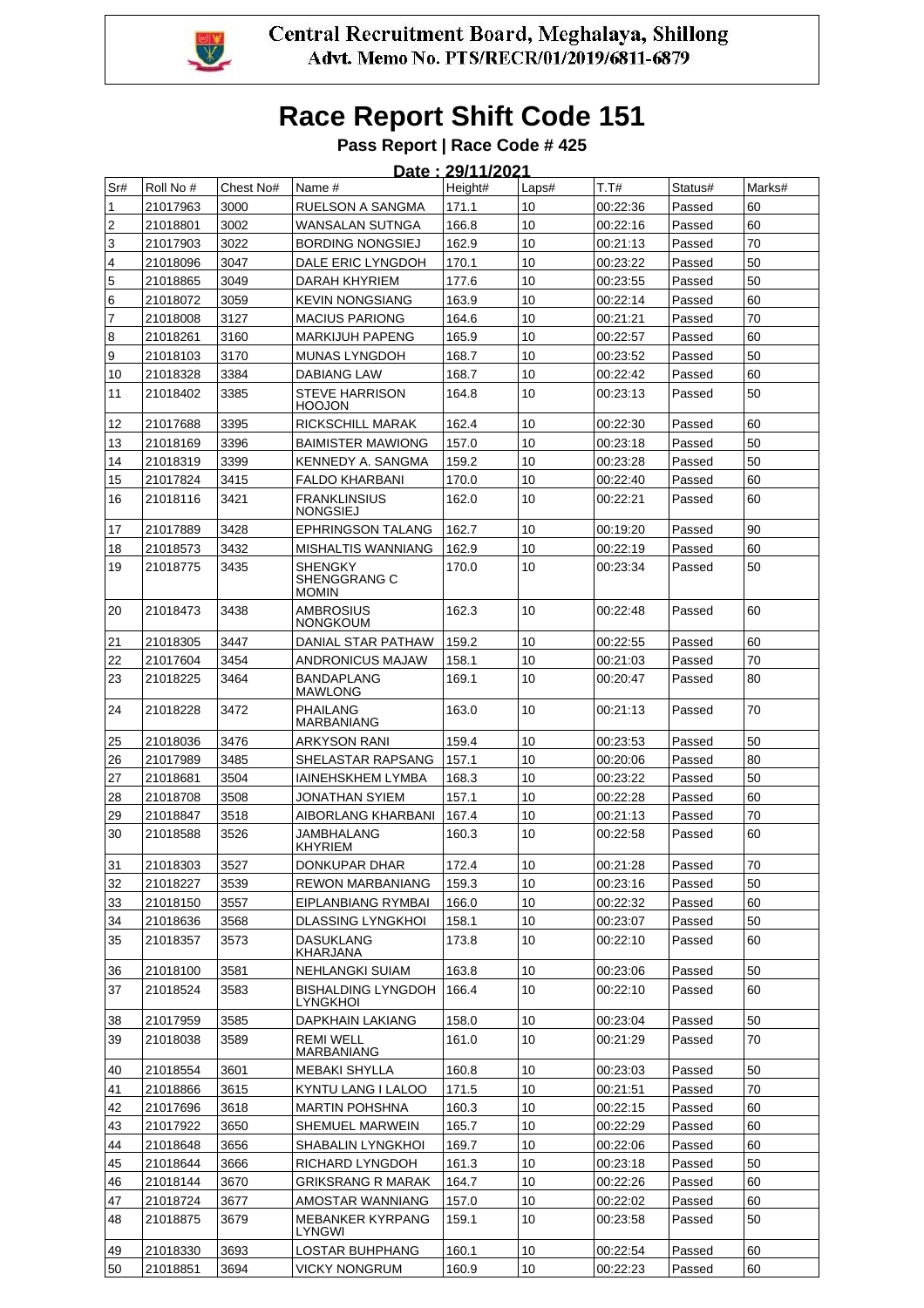| 51 | 21018118 | 3712 | <b>FILLBIRTHSTAR</b><br>KHARMAWLONG               | 165.2 | 10 | 00:23:15 | Passed | 50  |
|----|----------|------|---------------------------------------------------|-------|----|----------|--------|-----|
| 52 | 21018680 | 3730 | <b>IOANIS MAKRI</b>                               | 157.9 | 10 | 00:22:43 | Passed | 60  |
| 53 | 21018637 | 3734 | <b>BISHARLANG</b><br><b>NONGRUM</b>               | 177.1 | 10 | 00:21:54 | Passed | 70  |
| 54 | 21017592 | 3742 | <b>SKHEMBOKLANG</b><br>LYNGDOH                    | 162.7 | 10 | 00:22:27 | Passed | 60  |
| 55 | 21018020 | 3754 | JAMFARLESS<br><b>IAWPHNIAW</b>                    | 163.8 | 10 | 00:22:30 | Passed | 60  |
| 56 | 21017695 | 3780 | <b>MAXIMUS</b><br>BANKERLANG<br><b>MARBANIANG</b> | 165.0 | 10 | 00:23:15 | Passed | 50  |
| 57 | 21018797 | 3790 | <b>BONSENG G MOMIN</b>                            | 169.3 | 10 | 00:23:46 | Passed | 50  |
| 58 | 21018787 | 3804 | <b>HEIMONMI DKHAR</b>                             | 160.5 | 10 | 00:20:39 | Passed | 80  |
| 59 | 21018318 | 3815 | RAPLANG SYIEMSAD                                  | 160.4 | 10 | 00:23:24 | Passed | 50  |
| 60 | 21018577 | 3816 | <b>FEROSLY BAREH</b>                              | 170.6 | 10 | 00:22:04 | Passed | 60  |
| 61 | 21017927 | 3819 | DRIVINGWELL RANI                                  | 160.7 | 10 | 00:23:55 | Passed | 50  |
| 62 | 21018805 | 3820 | <b>KYNSAIBOR</b><br><b>MARBANIANG</b>             | 160.0 | 10 | 00:22:04 | Passed | 60  |
| 63 | 21018145 | 3822 | <b>FEDRICK LYNGDOH</b>                            | 162.3 | 10 | 00:20:15 | Passed | 80  |
| 64 | 21018366 | 3826 | <b>FAVIOUS</b><br>MYLLIEMPDAH                     | 161.2 | 10 | 00:20:59 | Passed | 80  |
| 65 | 21018063 | 3835 | PEITJNGAI K BANI                                  | 161.4 | 10 | 00:22:28 | Passed | 60  |
| 66 | 21018585 | 3841 | TEDDY PYNGROPE                                    | 171.8 | 10 | 00:23:56 | Passed | 50  |
| 67 | 21017633 | 3873 | <b>ULRICH LYNGDOH</b><br><b>MAWLONG</b>           | 172.2 | 10 | 00:22:11 | Passed | 60  |
| 68 | 21017669 | 3877 | <b>TEIMIKI PALA</b>                               | 161.6 | 10 | 00:22:35 | Passed | 60  |
| 69 | 21018777 | 3878 | KIANG MARPNA                                      | 164.7 | 10 | 00:22:55 | Passed | 60  |
| 70 | 21017636 | 3882 | LURSTEP MAWRIE                                    | 160.4 | 10 | 00:23:50 | Passed | 50  |
| 71 | 21018259 | 3886 | AMOS KHARJAHRIN                                   | 159.3 | 10 | 00:21:49 | Passed | 70  |
| 72 | 21018761 | 3894 | <b>STRONGDENESS</b><br><b>SYIEMIONG</b>           | 160.9 | 10 | 00:23:45 | Passed | 50  |
| 73 | 21018514 | 3904 | GULVESTONELY<br>PASSAH                            | 162.7 | 10 | 00:23:58 | Passed | 50  |
| 74 | 21018300 | 3915 | JERRIMON SHYLLA                                   | 158.5 | 10 | 00:18:27 | Passed | 100 |
| 75 | 21018352 | 3922 | <b>BANJOP MAKRI</b>                               | 158.3 | 10 | 00:23:08 | Passed | 50  |
| 76 | 21018143 | 3928 | <b>FREDY KHARJANA</b>                             | 161.4 | 10 | 00:21:52 | Passed | 70  |
| 77 | 21017645 | 3935 | SHABARLIN K<br><b>MAWLONG</b>                     | 163.5 | 10 | 00:23:52 | Passed | 50  |
| 78 | 21018516 | 3942 | <b>FIRMLY DKHAR</b>                               | 164.5 | 10 | 00:23:41 | Passed | 50  |
| 79 | 21018728 | 3944 | KSANKUPAR LYNGDOH                                 | 161.6 | 10 | 00:22:30 | Passed | 60  |
| 80 | 21017786 | 3956 | RIJESSING WARJRI                                  | 164.2 | 10 | 00:23:29 | Passed | 50  |
| 81 | 21017970 | 3970 | <b>BORSHAI SHABONG</b>                            | 159.5 | 10 | 00:21:50 | Passed | 70  |
| 82 | 21017878 | 3974 | <b>FABIAN KLEIN</b>                               | 160.7 | 10 | 00:23:26 | Passed | 50  |
| 83 | 21018374 | 3978 | LIVING THYRNIANG                                  | 164.0 | 10 | 00:23:56 | Passed | 50  |
| 84 | 21018171 | 3980 | <b>MEWANTEIBORLANG</b><br>SUNGOH                  | 167.2 | 10 | 00:22:44 | Passed | 60  |
| 85 | 21018620 | 3996 | JENIOUS SLONG                                     | 162.7 | 10 | 00:22:38 | Passed | 60  |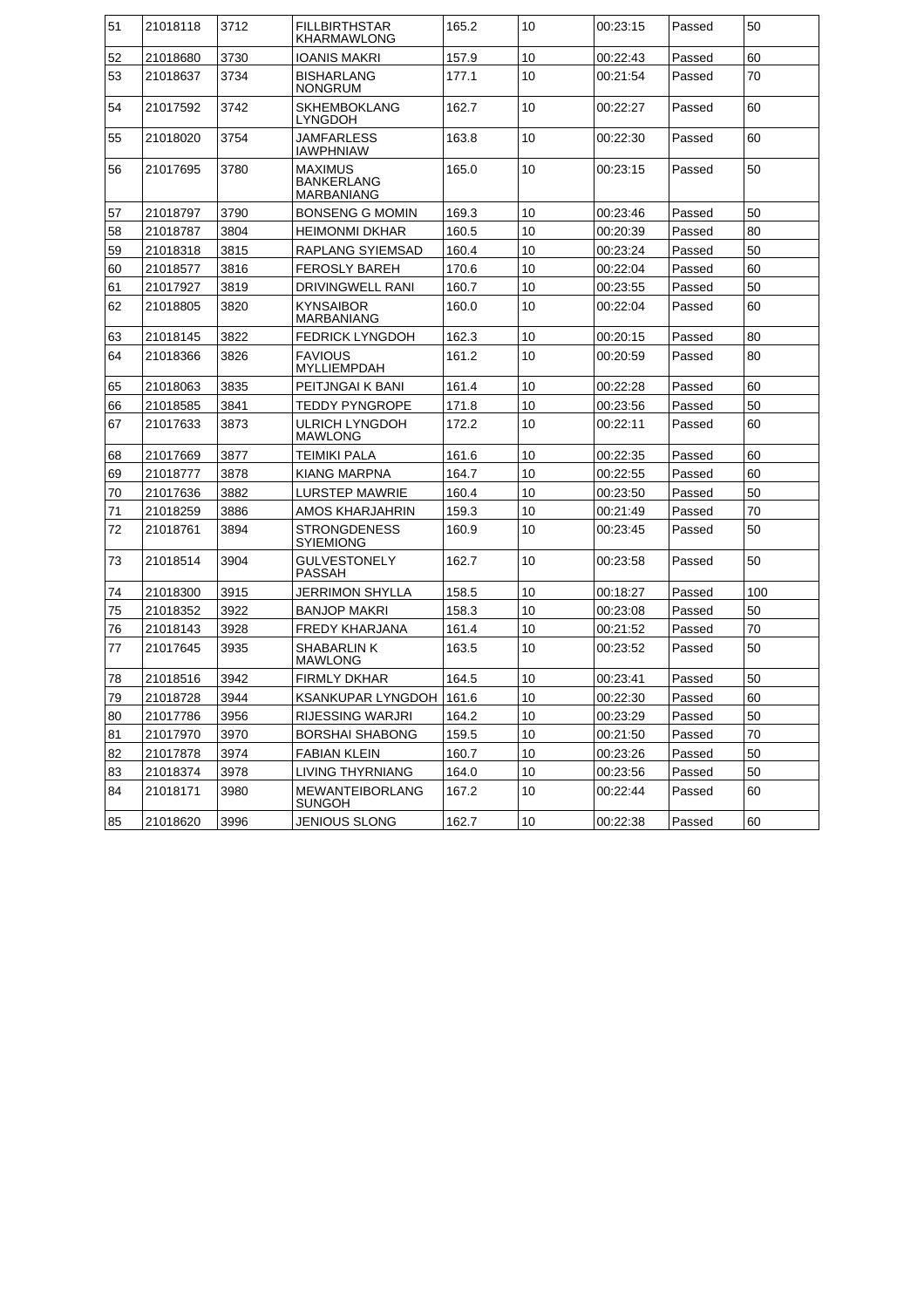

|                | Date: 29/11/2021 |           |                                              |         |                 |          |         |        |  |  |
|----------------|------------------|-----------|----------------------------------------------|---------|-----------------|----------|---------|--------|--|--|
| Sr#            | Roll No #        | Chest No# | Name #                                       | Height# | Laps#           | T.T#     | Status# | Marks# |  |  |
| 1              | 21019127         | 3005      | <b>ARKINI LYNGDOH</b>                        | 164.6   | 10              | 00:23:09 | Passed  | 50     |  |  |
| 2              | 21020542         | 3006      | TOMSING LYNGKHOI                             | 163.3   | 10              | 00:23:51 | Passed  | 50     |  |  |
| 3              | 21019860         | 3029      | <b>DEIMON SUTING</b>                         | 162.3   | 10              | 00:22:41 | Passed  | 60     |  |  |
| 4              | 21019820         | 3037      | <b>HOTSTAR MAWSOR</b>                        | 159.2   | 10              | 00:23:17 | Passed  | 50     |  |  |
| 5              | 21019390         | 3042      | DONKUPAR MARNGAR                             | 159.7   | 10              | 00:23:18 | Passed  | 50     |  |  |
| 6              | 21020381         | 3045      | <b>KITBORLANG SYIEM</b>                      | 164.5   | 10              | 00:23:04 | Passed  | 50     |  |  |
| $\overline{7}$ | 21020117         | 3050      | <b>RESBONDERSON</b><br>WANNIANG              | 165.2   | 10              | 00:22:35 | Passed  | 60     |  |  |
| 8              | 21020413         | 3051      | RIBAR SHYLLA                                 | 158.7   | 10              | 00:23:32 | Passed  | 50     |  |  |
| 9              | 21019213         | 3378      | <b>KITBOK WAHLANG</b>                        | 160.2   | 10              | 00:21:37 | Passed  | 70     |  |  |
| 10             | 21019477         | 3382      | <b>BANKERLANG</b><br>WARLAITTHMA             | 159.4   | 10              | 00:21:48 | Passed  | 70     |  |  |
| 11             | 21019967         | 3386      | <b>LOWIS KHARKONGOR</b>                      | 158.8   | 10              | 00:20:47 | Passed  | 80     |  |  |
| 12             | 21019512         | 3400      | RICHARD NONGKSEH                             | 157.7   | 10              | 00:23:34 | Passed  | 50     |  |  |
| 13             | 21019441         | 3434      | <b>BATISTA SHABONG</b>                       | 164.8   | 10              | 00:22:29 | Passed  | 60     |  |  |
| 14             | 21019910         | 3437      | <b>TEIBORLANG</b><br><b>POHLONG</b>          | 164.0   | 10              | 00:23:07 | Passed  | 50     |  |  |
| 15             | 21020294         | 3471      | <b>DAMINOT NONGRANG</b>                      | 162.8   | 10              | 00:20:31 | Passed  | 80     |  |  |
| 16             | 21019169         | 3473      | TYNGSHAINLANG<br><b>RYMBAI</b>               | 158.2   | 10              | 00:21:57 | Passed  | 70     |  |  |
| 17             | 21019184         | 3475      | <b>BANTEIBORLANG R.</b><br><b>KHARKONGOR</b> | 161.6   | 10              | 00:23:49 | Passed  | 50     |  |  |
| 18             | 21019613         | 3480      | <b>BAJEMNUD</b><br><b>KHARKONGOR</b>         | 158.3   | 10              | 00:20:30 | Passed  | 80     |  |  |
| 19             | 21019526         | 3487      | <b>NERIUS L MIANGIONG</b>                    | 158.9   | 10              | 00:23:56 | Passed  | 50     |  |  |
| 20             | 21019215         | 3488      | <b>KOBARSING</b><br><b>BASAIAWMOIT</b>       | 157.0   | 10              | 00:21:56 | Passed  | 70     |  |  |
| 21             | 21019818         | 3498      | SHIBA RYMBAI                                 | 162.1   | 10              | 00:21:46 | Passed  | 70     |  |  |
| 22             | 21019495         | 3500      | JAIANSING L NONGLAIT                         | 161.5   | 10              | 00:22:39 | Passed  | 60     |  |  |
| 23             | 21019293         | 3503      | SYNTEM KAMWAMUT<br><b>NENGNONG</b>           | 158.8   | 10              | 00:22:58 | Passed  | 60     |  |  |
| 24             | 21019202         | 3505      | <b>MELGIBSON LYNGKHOI</b>                    | 160.3   | 10              | 00:23:39 | Passed  | 50     |  |  |
| 25             | 21020198         | 3516      | <b>LASKHEM BAN ROY</b><br><b>PARIONG</b>     | 157.8   | 10              | 00:23:31 | Passed  | 50     |  |  |
| 26             | 21020724         | 3523      | LURPHIRA MAJAW                               | 160.3   | 10              | 00:22:51 | Passed  | 60     |  |  |
| 27             | 21019221         | 3528      | RAMSAI SYIEMIONG                             | 161.1   | 10              | 00:21:53 | Passed  | 70     |  |  |
| 28             | 21019019         | 3531      | <b>PHAIN SHYLLA</b>                          | 157.1   | 10              | 00:22:01 | Passed  | 60     |  |  |
| 29             | 21019760         | 3554      | <b>MARCHBORN MARAK</b>                       | 158.5   | 10              | 00:22:29 | Passed  | 60     |  |  |
| 30             | 21019901         | 3561      | <b>PYNKHRAWNAM</b><br><b>WARSHONG</b>        | 160.4   | 10              | 00:21:03 | Passed  | 70     |  |  |
| 31             | 21019710         | 3563      | WISTERWELL DKHAR                             | 162.3   | 10              | 00:22:40 | Passed  | 60     |  |  |
| 32             | 21019190         | 3569      | <b>MAITSHAPHRANG</b><br><b>KHARDEWSAW</b>    | 159.1   | 10              | 00:23:15 | Passed  | 50     |  |  |
| 33             | 21019104         | 3572      | <b>WANKAIPOR PYRNGAP</b>                     | 158.5   | 10              | 00:23:41 | Passed  | 50     |  |  |
| 34             | 21019261         | 3639      | <b>AIBOR PHALYNGKI</b>                       | 164.0   | 10              | 00:20:48 | Passed  | 80     |  |  |
| 35             | 21019716         | 3663      | <b>BLATEISKHEMBOR</b><br>KHONGLAM            | 157.5   | 10              | 00:21:27 | Passed  | 70     |  |  |
| 36             | 21019188         | 3665      | <b>ROBIN NONGRUM</b>                         | 166.7   | 10              | 00:23:04 | Passed  | 50     |  |  |
| 37             | 21019065         | 3678      | JUBORLANG LAMARE                             | 157.0   | 10              | 00:23:47 | Passed  | 50     |  |  |
| 38             | 21019509         | 3680      | NICODIMUS IAWREN                             | 165.0   | 10              | 00:23:11 | Passed  | 50     |  |  |
| 39             | 21018991         | 3690      | <b>WINDARLAND</b><br><b>MARWEIN</b>          | 162.9   | 10              | 00:22:38 | Passed  | 60     |  |  |
| 40             | 21020667         | 3716      | <b>BANSKHEMLANG</b><br>WAHLANG               | 169.0   | 10              | 00:22:12 | Passed  | 60     |  |  |
| 41             | 21019905         | 3719      | LODESTAR LYNGDOH<br>MAIRANG                  | 165.7   | 10              | 00:23:29 | Passed  | 50     |  |  |
| 42             | 21019103         | 3723      | <b>FULLBACKSTAR S</b><br><b>SHANGRIT</b>     | 161.5   | 10 <sup>°</sup> | 00:21:50 | Passed  | 70     |  |  |
| 43             | 21019791         | 3730      | WILLINGSTAR D SHIRA                          | 159.1   | 10              | 00:22:53 | Passed  | 60     |  |  |
| 44             | 21020218         | 3764      | PYNIARMIKI SUIAM                             | 175.6   | 10              | 00:22:59 | Passed  | 60     |  |  |
| 45             | 21020145         | 3774      | DAOHIPAYA TLANG                              | 167.5   | 10              | 00:23:12 | Passed  | 50     |  |  |
| 46             | 21020363         | 3782      | JMIKSTAR<br><b>KHARDEWSAW</b>                | 168.2   | 10              | 00:20:56 | Passed  | 80     |  |  |
| 47             | 21019857         | 3801      | <b>FAMOUSMAN SHYLLA</b>                      | 157.0   | 10              | 00:20:34 | Passed  | 80     |  |  |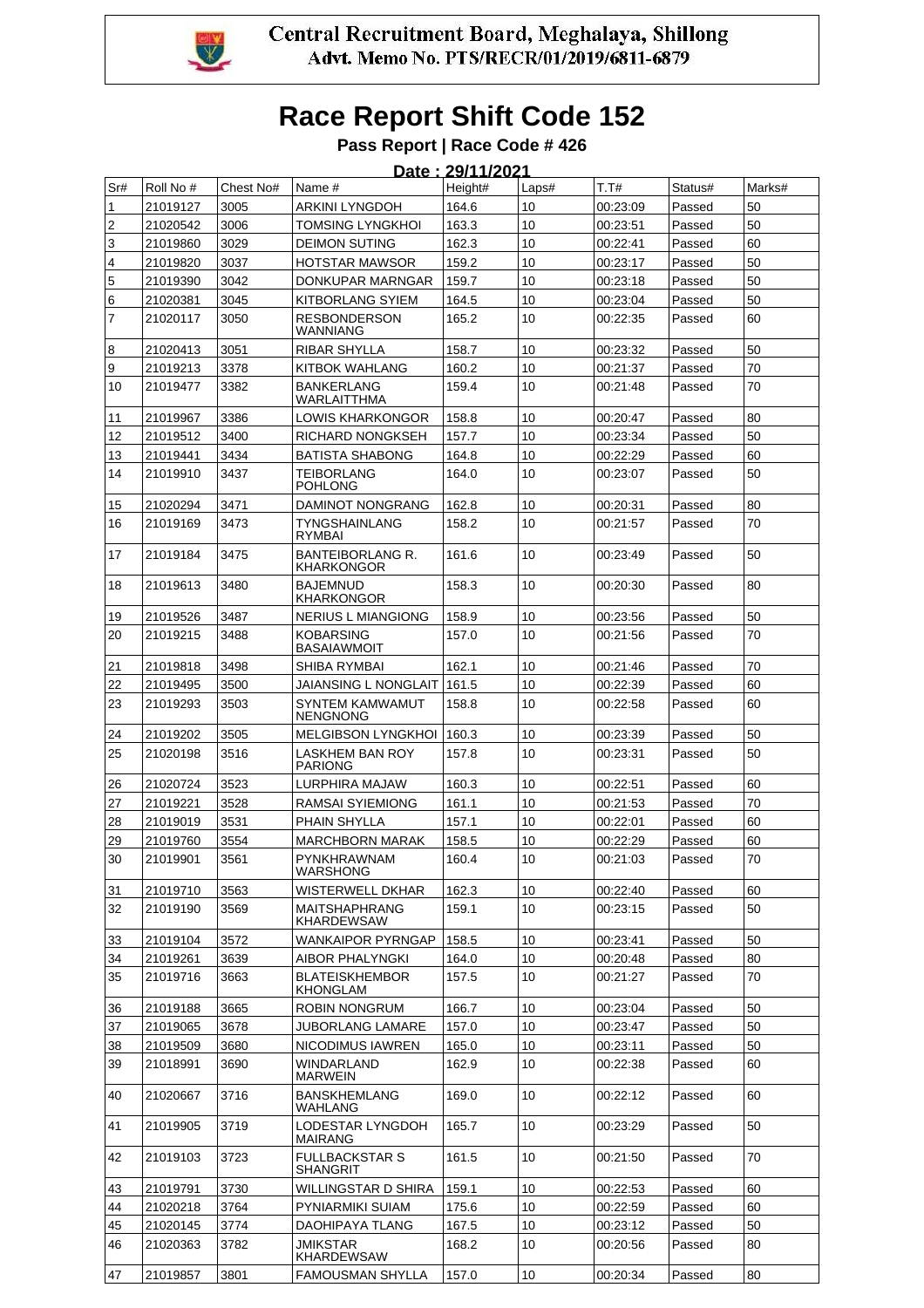| 48 | 21019267 | 3803 | DONALD NONGSIEJ                           | 168.6 | 10 | 00:20:44 | Passed | 80 |
|----|----------|------|-------------------------------------------|-------|----|----------|--------|----|
| 49 | 21019274 | 3818 | <b>EBENEZER MAWKHIEW</b>                  | 164.7 | 10 | 00:21:33 | Passed | 70 |
| 50 | 21019669 | 3827 | RIKONSTAR LAWAI                           | 157.8 | 10 | 00:21:17 | Passed | 70 |
| 51 | 21020170 | 3833 | DAPSMING KYNJING                          | 161.1 | 10 | 00:19:50 | Passed | 90 |
| 52 | 21020309 | 3849 | NUJORIEIHOK PAPANG                        | 160.9 | 10 | 00:23:22 | Passed | 50 |
| 53 | 21019093 | 3856 | <b>JOTHAM LOWNIHI</b><br>LAMARE           | 172.3 | 10 | 00:23:05 | Passed | 50 |
| 54 | 21020482 | 3874 | <b>MARBIS KHARBANI</b>                    | 161.2 | 10 | 00:23:09 | Passed | 50 |
| 55 | 21019182 | 3875 | <b>BANNIEWKORLANG</b><br><b>SYIEMIONG</b> | 166.7 | 10 | 00:23:42 | Passed | 50 |
| 56 | 21020219 | 3888 | <b>MELKY SHULLAI</b>                      | 166.8 | 10 | 00:23:09 | Passed | 50 |
| 57 | 21019461 | 3914 | <b>WALLAMBOR</b><br><b>LYNGKHOI</b>       | 158.5 | 10 | 00:22:21 | Passed | 60 |
| 58 | 21020105 | 3932 | <b>STEREN SOHSHANG</b>                    | 161.1 | 10 | 00:22:34 | Passed | 60 |
| 59 | 21020576 | 3949 | <b>REJOY SOHTUN</b>                       | 165.2 | 10 | 00:20:31 | Passed | 80 |
| 60 | 21019871 | 3967 | <b>DENGBOR SINGH</b><br><b>LYNGKHOI</b>   | 160.7 | 10 | 00:22:23 | Passed | 60 |
| 61 | 21019109 | 3997 | <b>LANGKUPAR SYNREM</b>                   | 167.0 | 10 | 00:21:25 | Passed | 70 |
| 62 | 21019511 | 3999 | <b>GRINBERTH R. MARAK</b>                 | 173.0 | 10 | 00:22:59 | Passed | 60 |
|    |          |      |                                           |       |    |          |        |    |